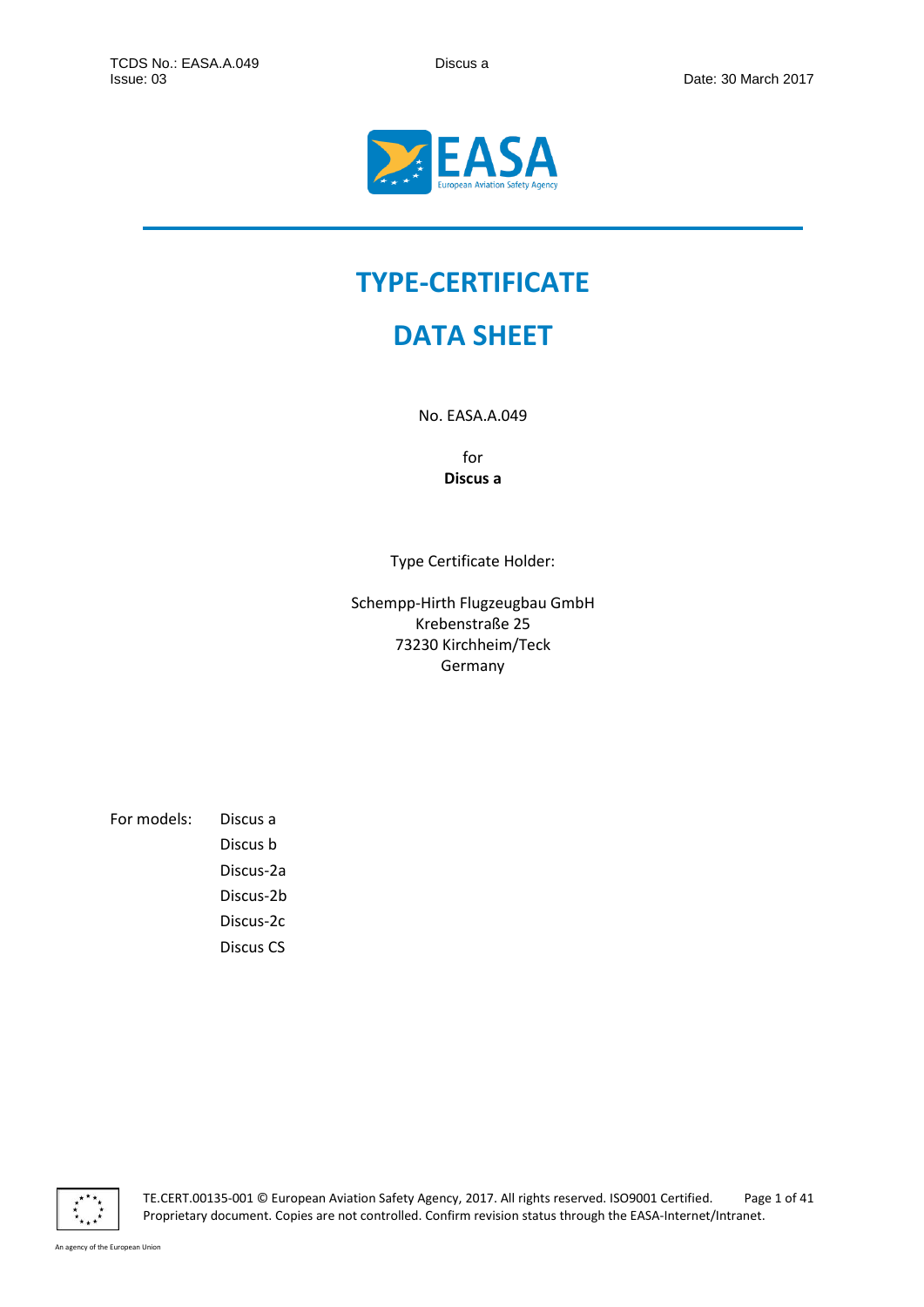## **0.I. Table of Content**

## **SECTION 0:**

### **0.I. Table of Content**

## **SECTION A: Discus a**

- A.I. General
	- A.II. Certification Basis
	- A.III. Technical Characteristics and Operational Limitations<br>A.IV. Operating and Service Instructions
	- A.IV. Operating and Service Instructions<br>A.V. Notes
	- Notes

#### **SECTION B: Discus b**

## B.I. General

- B.II. Certification Basis
- B.III. Technical Characteristics and Operational Limitations
- B.IV. Operating and Service Instructions
- B.V. Notes

## **SECTION C: Discus-2a**

- C.I. General<br>C.II. Certifica
- C.II. Certification Basis<br>C.III. Technical Charac
- Technical Characteristics and Operational Limitations
- C.IV. Operating and Service Instructions
- C.V. Notes

## **SECTION D: Discus-2b**

- D.I. General
- D.II. Certification Basis
- D.III. Technical Characteristics and Operational Limitations
- D.IV. Operating and Service Instructions
- D.V. Notes

## **SECTION E: Discus-2c**

- E.I. General
- E.II. Certification Basis
- E.III. Technical Characteristics and Operational Limitations
- E.IV. Operating and Service Instructions
- E.V. Notes

## **SECTION F: Discus CS**<br>E.I. General

- E.I. General<br>E.II. Certifica
- **Certification Basis**
- E.III. Technical Characteristics and Operational Limitations
- E.IV. Operating and Service Instructions
- E.V. Notes

## **ADMINISTRATIV SECTION**

- I. Acronyms<br>II. Type Certi
- II. Type Certificate Holder Record<br>III. Change Record
- Change Record

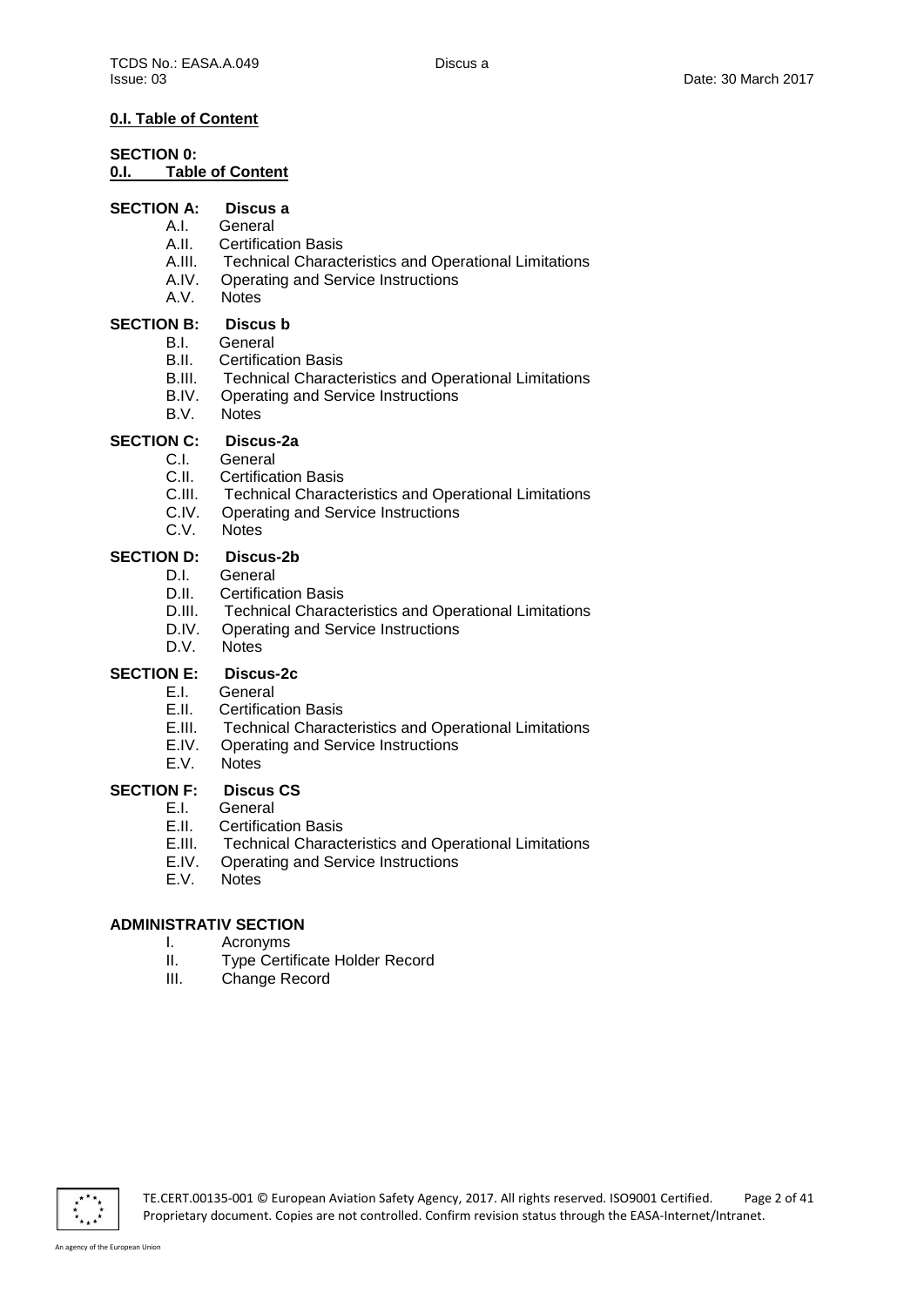### **Section A: DISCUS a**

#### **A.I. General**

**Allgemeines** 

- 1. Data Sheet No.: Kennblatt-Nr.:
- 2. a) Type: (Muster) b) Model: (Baureihe)
- 3. Airworthiness Category: Lufttüchtigkeitskategorie:
- 4. Manufacturer: Hersteller:

## EASA.A.049

Discus a Discus a

17. January 1985

Powered Sailplane, JAR 22 - Utility Motorsegler, JAR 22 - Utility

Schempp-Hirth Flugzeugbau GmbH Krebenstraße 25 73230 Kirchheim/Teck Germany

- 5. LBA Type Certification Date: Datum der LBA-Musterzulassung:
- 6. This TCDS replaces LBA TCDS No. 360 Dieses Kennblatt ersetzt das LBA Kennblatt Nr. 360

#### **A.II. Certification Basis**

Zulassungsbasis

| $\mathbf{1}$ . | <b>Certification Basis:</b><br>Zulassungsbasis:             | Defined by LBA letter I33 -360/84, dated 02. April 1984<br>Bestätigungsschreiben mit Zulassungsbedingungen.                                                                                                                                                                                                                                                                                                                                                                                                                                                                                                                                                                                                                                                                                                                                                                              |
|----------------|-------------------------------------------------------------|------------------------------------------------------------------------------------------------------------------------------------------------------------------------------------------------------------------------------------------------------------------------------------------------------------------------------------------------------------------------------------------------------------------------------------------------------------------------------------------------------------------------------------------------------------------------------------------------------------------------------------------------------------------------------------------------------------------------------------------------------------------------------------------------------------------------------------------------------------------------------------------|
| 2.             | Airworthiness Requirements:<br>Lufttüchtigkeitsforderungen: | Joint Airworthiness Requirements for<br>Sailplanes and Powered Sailplanes (JAR 22),<br>effective on December 15, 1982<br>(Change 3 of the english original version)<br>Lufttüchtigkeitsforderungen für Segelflugzeuge und<br>Motorsegler (JAR-22) vom 15.12.1982<br>(Change 3 der englischen Originalversion)                                                                                                                                                                                                                                                                                                                                                                                                                                                                                                                                                                            |
| 3.             | Requirements elected to comply:<br>Gewählte Forderungen:    | Joint Airworthiness Requirements for<br>Sailplanes and Powered Sailplanes (JAR 22),<br>effective on June 27, 1989 (Change 4 of the<br>English Original Issue), including<br>JAR22.375 of Amendment 22/90/1<br>dated February 12th, 1991 (see A.V.9)<br>Lufttüchtigkeitsforderungen für Segelflugzeuge und<br>Motorsegler JAR-22 vom 27.06.1989<br>(Change 4 der englischen Originalausgabe) mit<br>- JAR22.375 aus Amendment 22/90/1<br>vom 12. Februar 1991 (siehe A.V.9)<br><b>Preliminary Standards for Structural Substantiation</b><br>of Sailplane and Powered Sailplane<br>Components consisting of Glass or Carbon<br>Fibre Reinforced Plastics, issued January 1981<br>Vorläufige Richtlinien zur Führung des Festigkeitsnachweises<br>für Bauteile aus glasfaser- und kohlenstoffaserverstärkten Kunststoffen von<br>Segelflugzeugen und Motorseglern,<br>Ausgabe Januar 1981. |

4. Special Conditions: Sonderforderungen:

None Keine



TE.CERT.00135-001 © European Aviation Safety Agency, 2017. All rights reserved. ISO9001 Certified. Page 3 of 41 Proprietary document. Copies are not controlled. Confirm revision status through the EASA-Internet/Intranet.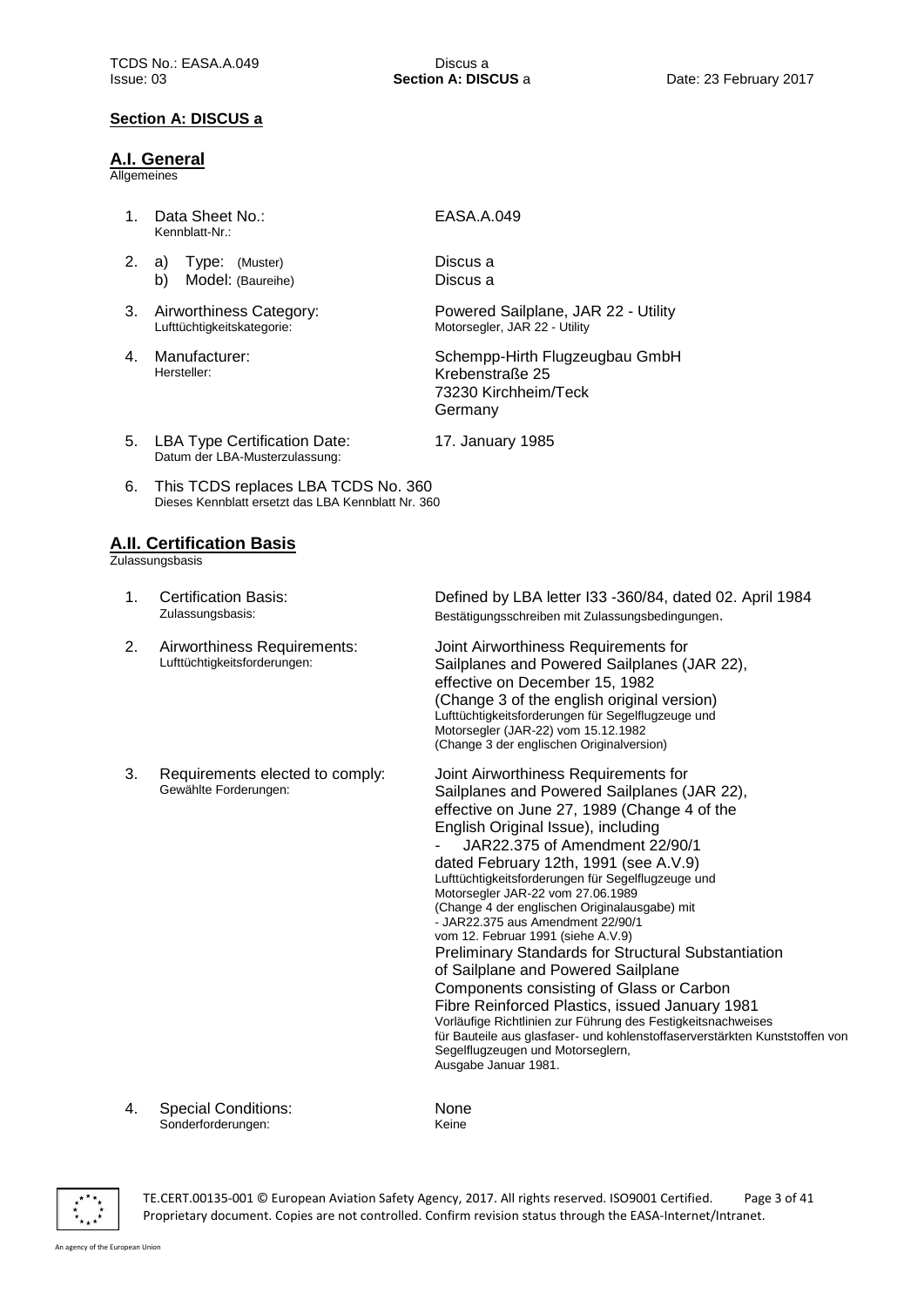None

None

- 5. Exemptions: Ausnahmen:
- 6. Equivalent Safety Findings: Nachweise gleichwertiger Sicherheit:

#### **A.III. Technical Characteristics and Operational Limitations**

Technische Merkmale und Betriebsgrenzen

| 1. | <b>Type Design Definition:</b><br>Musterdefinition: | List of the drawing files Discus a,<br>issued December 1984, LBA approved<br>issued November 1989 (revision 1), LBA approved<br>Zeichnungsliste für den Discus a,<br>Ausgabe Dezember 1984, LBA anerkannt<br>Ausgabe Dezember 1989 (1. Revision), LBA anerkannt                                                                                                                                                              |                                                                                                                                                                                                                     |
|----|-----------------------------------------------------|------------------------------------------------------------------------------------------------------------------------------------------------------------------------------------------------------------------------------------------------------------------------------------------------------------------------------------------------------------------------------------------------------------------------------|---------------------------------------------------------------------------------------------------------------------------------------------------------------------------------------------------------------------|
| 2. | Description:<br>Beschreibung:                       | Single-seat mid-wing sailplane, CFRP- / GFRP-<br>construction, 2-piece wing, Schempp-Hirth type<br>airbrakes on upper wing surface, water ballast tanks<br>in wing and (see AV.6) in fin. Retractable main wheel<br>with brake. T-tail (fixed horiz. stabilizer with elevator,<br>fin and rudder).<br>Einsitziger Mitteldecker in CFK/GFK-Bauweise,<br>Ruder                                                                 | zweiteiliger<br>Tragflügel, Schempp-Hirth-Bremsklappen auf der Flügeloberseite,<br>Wassertanks im Tragflügel und in der Seitenflosse (Option, siehe<br>AV.6), bremsbares Einziehfahrwerk, T-Leitwerk mit Flosse und |
| 3. | Equipment:<br>Ausrüstung:                           | Min. Equipment:<br>Mindestausrüstung<br>1 Air speed indicator (up to 300 km/h)<br>Geschwindigkeitsmesser (bis 300 km/h)<br>1 Altimeter<br>Höhenmesser<br>1 4-Point harness (symmetrical)<br>4-teiliger Anschnallgurt (symmetrisch)<br>1 Back cushion (thickness approx. 8 cm /<br>3.1 in. when compressed),<br>when flying without parachute<br>Rückenkissen (zusammengedrückt 8 cm),<br>wenn ohne Fallschirm geflogen wird. |                                                                                                                                                                                                                     |
|    |                                                     | Additional Equipment refer to Flight and<br>Maintenance Manual<br>Zusatzausrüstung siehe Flug- und Wartungshandbuch                                                                                                                                                                                                                                                                                                          |                                                                                                                                                                                                                     |
| 4. | Dimensions:<br>Abmessungen:                         | Span<br>(Spannweite)<br>Length                                                                                                                                                                                                                                                                                                                                                                                               | 15.0 <sub>m</sub>                                                                                                                                                                                                   |
|    |                                                     | (Länge)<br>Wing Area                                                                                                                                                                                                                                                                                                                                                                                                         | 6.35 m<br>$10.58 \text{ m}^2$                                                                                                                                                                                       |



TE.CERT.00135-001 © European Aviation Safety Agency, 2017. All rights reserved. ISO9001 Certified. Page 4 of 41 Proprietary document. Copies are not controlled. Confirm revision status through the EASA-Internet/Intranet.

(Flügelfläche)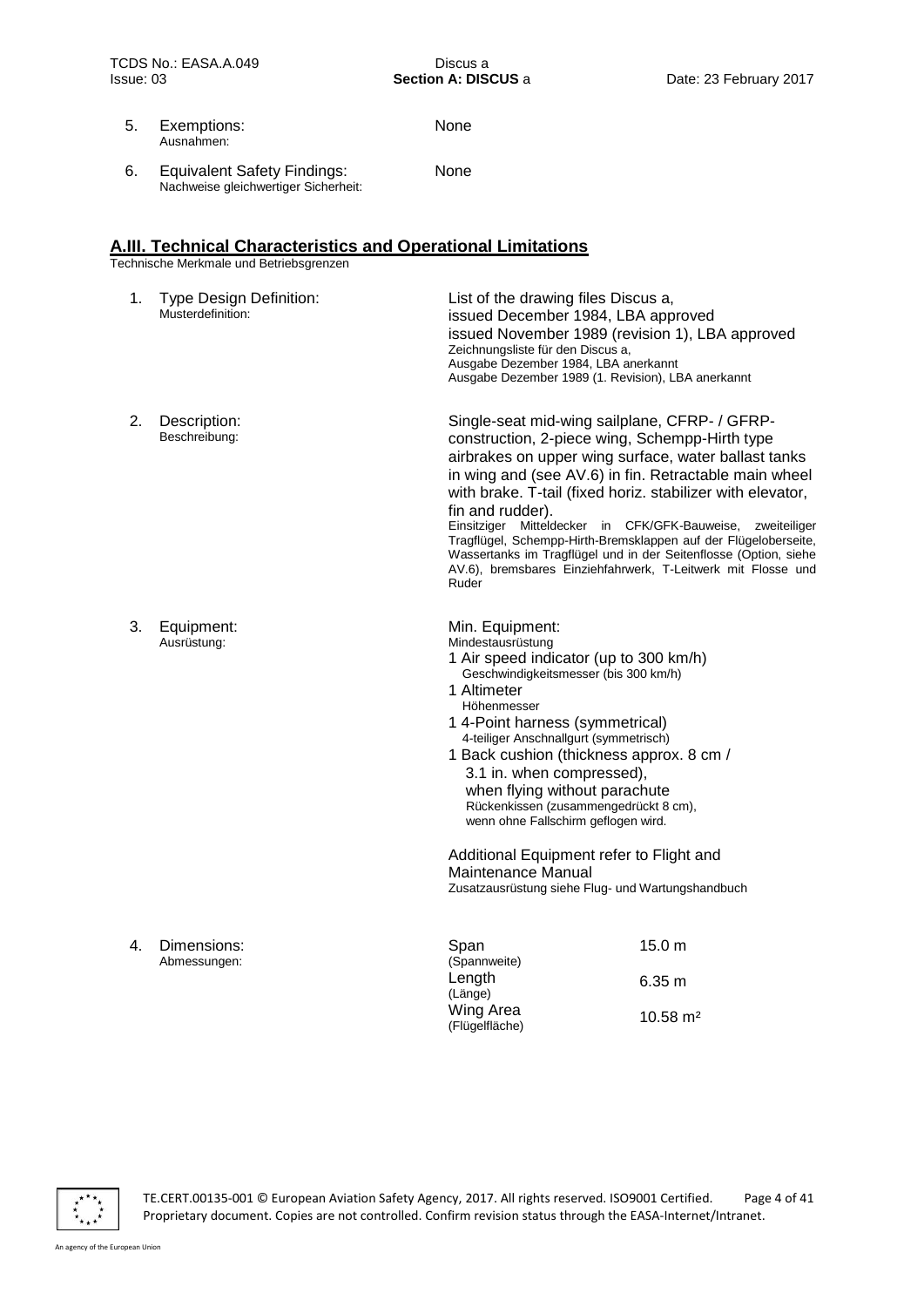5. Launching Hooks: Schleppkupplungen:

| 1)<br>Nose tow hook "E 72",<br>LBA Datasheet No. 60.230/1<br>Bug-Kupplung "E 72",<br>Kennblattnummer 60.230/1                                                                                                                      |                |
|------------------------------------------------------------------------------------------------------------------------------------------------------------------------------------------------------------------------------------|----------------|
| 2)<br>Nose tow hook "E 75",<br>LBA Datasheet No. 60.230/1<br>Bug-Kupplung "E 75",<br>Kennblattnummer 60.230/1                                                                                                                      |                |
| 3)<br>Nose tow hook "E 85",<br>LBA Datasheet No. 60.230/1<br>Bug-Kupplung "E 85",                                                                                                                                                  |                |
| Kennblattnummer 60.230/1<br>4)                                                                                                                                                                                                     |                |
| Safety hook "Europa G 72",<br>LBA Datasheet No. 60.230/2<br>Sicherheitskupplung "Europa G 72",<br>Kennblattnummer 60.230/2<br>5)                                                                                                   |                |
| Safety hook "Europa G 73",<br>LBA Datasheet No. 60.230/2<br>Sicherheitskupplung "Europa G 73",<br>Kennblattnummer 60.230/2<br>6)                                                                                                   |                |
| Safety hook "Europa G 88",<br>LBA Datasheet No. 60.230/2<br>Sicherheitskupplung "Europa G 88",<br>Kennblattnummer 60.230/2<br>7)                                                                                                   |                |
| Special tow hook "S 72",<br>LBA Datasheet No. 60.230/3<br>Sonder-Kupplung "S 72",<br>Kennblattnummer 60.230/3                                                                                                                      |                |
| Remark:<br>1. tow hook 1,2,4 optional<br>2. tow hook 3,6 optional (see AV.8)<br>3. tow hook 7 (see AV.7)<br>Bemerkung:<br>1. Kupplungen 1,2,4, wahlweise<br>2. Kupplungen 3,6 wahlweise (siehe AV.8)<br>3. Kupplung 8 (siehe AV.7) |                |
| Ultimate Strength:<br><b>Bruchfestigkeit</b><br>- for winch launching                                                                                                                                                              | max. 680 daN   |
| (Windenstart)<br>- for aero-tow<br>(Flugzeugschlepp)                                                                                                                                                                               | $max. 680$ daN |
| Ultimate Strength:<br>Bruchfestigkeit                                                                                                                                                                                              |                |
| - for winch launching<br>(Windenstart)                                                                                                                                                                                             | max. 650 daN   |
| - for aero-tow<br>(Flugzeugschlepp)                                                                                                                                                                                                | max. 650 daN   |
| Manoeuvring Speed VA<br>Manövergeschwindigkeit                                                                                                                                                                                     | 200 km/h       |

6. Weak links: Sollbruchstellen:

> Remark: for S/N 1 and 3 (see A.V.7) Bemerkung: für Werknummern 1 und 3 (siehe A.V.7)

7. Air Speeds: Geschwindigkeiten:

 $\overline{\mathbf{r}^{\star}_{\star}}$ 

TE.CERT.00135-001 © European Aviation Safety Agency, 2017. All rights reserved. ISO9001 Certified. Page 5 of 41 Proprietary document. Copies are not controlled. Confirm revision status through the EASA-Internet/Intranet.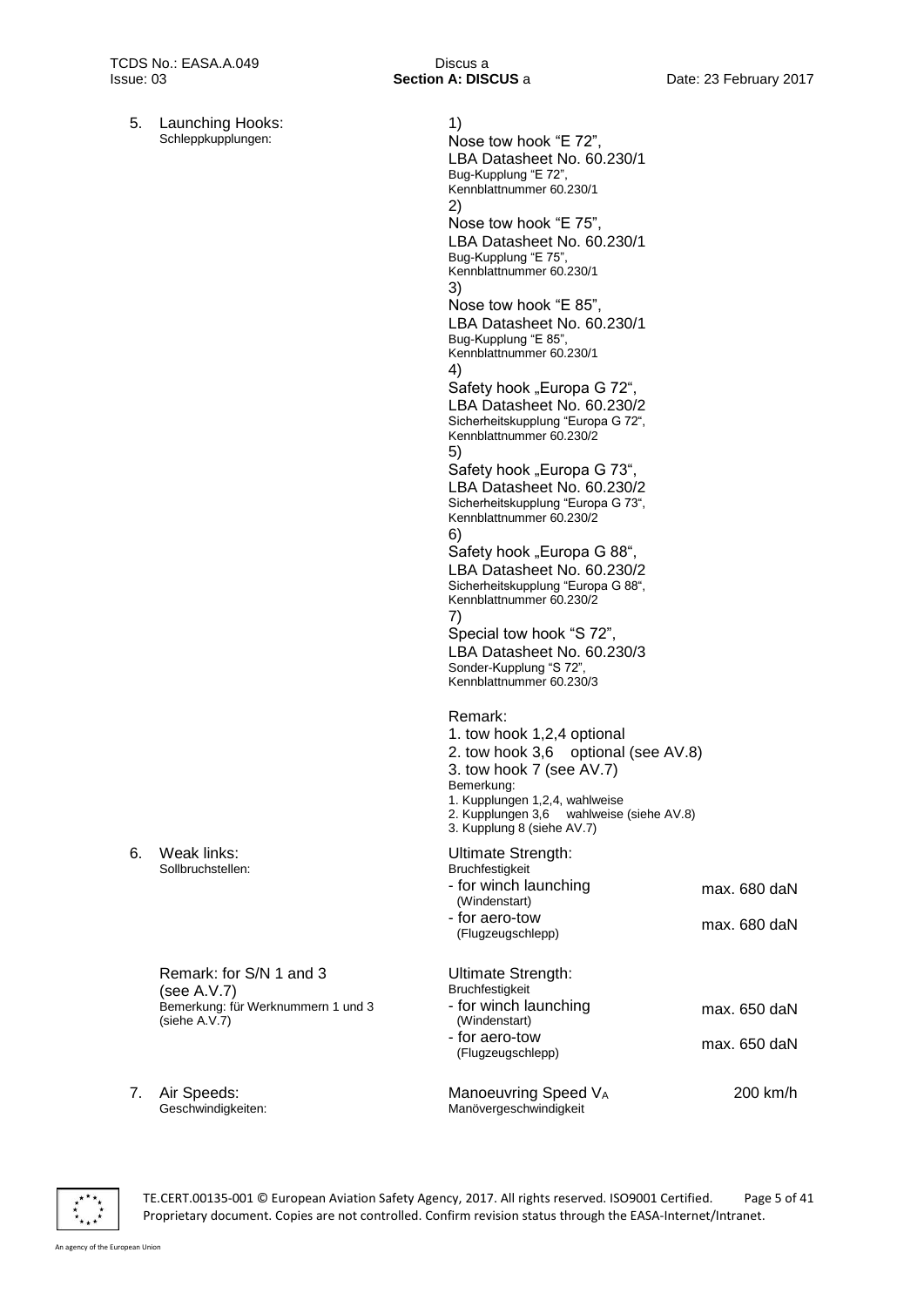|     |                                                                                                       |           | Never<br><b>V<sub>NE</sub></b><br>Höchstzulässige Geschwindigkeit                                                                                  | Exceed       |      | Speed                                                  | 250 km/h                                                                                                   |
|-----|-------------------------------------------------------------------------------------------------------|-----------|----------------------------------------------------------------------------------------------------------------------------------------------------|--------------|------|--------------------------------------------------------|------------------------------------------------------------------------------------------------------------|
|     |                                                                                                       |           | Rough<br><b>VRA</b>                                                                                                                                | Air          |      | Speed                                                  | 200 km/h                                                                                                   |
|     |                                                                                                       |           | Höchstzulässige Geschwindigkeit bei starker<br>Turbulenz                                                                                           |              |      |                                                        |                                                                                                            |
|     |                                                                                                       |           | Max.<br>Vт                                                                                                                                         | Aerotow      |      | Speed                                                  | 180 km/h                                                                                                   |
|     |                                                                                                       |           | Höchstzulässige Geschwindigkeit bei<br>Flugzeugschlepp                                                                                             |              |      |                                                        |                                                                                                            |
|     |                                                                                                       |           | Max.<br>Vw<br>Höchstzulässige Geschwindigkeit bei<br>Windenschlepp                                                                                 | Winch-launch |      | Speed                                                  | $150$ km/h                                                                                                 |
| 8.  | <b>Operational Capability:</b>                                                                        |           | VFR Day<br>Cloud flying and aerobatic flying according to the<br>specifications in the Flight Manual                                               |              |      |                                                        |                                                                                                            |
|     | Betriebsart:                                                                                          |           | <b>VFR Tag</b><br>Flughandbuch                                                                                                                     |              |      |                                                        | Wolkenflug und einfacher Kunstflug gemäß den Angaben im                                                    |
| 9.  | Maximum Masses:<br>Höchstzulässige Massen:                                                            |           | Max.<br>Ballast:<br>Höchstzulässige Masse mit Wasserballast                                                                                        | Mass         | with | Water                                                  | 525 kg                                                                                                     |
|     |                                                                                                       |           | Max. Mass of Non-Lifting Parts:<br>Höchstzulässige Masse der nichttragenden Teile                                                                  |              |      |                                                        | 240 kg                                                                                                     |
|     |                                                                                                       |           | Max. Mass of Non-Lifting Parts, S-No<br>245 and on (see A.V.12):<br>Höchstzulässige Masse der nichttragenden Teile<br>ab S-Nr. 245 (siehe A.V.14): |              |      |                                                        | 255 kg                                                                                                     |
|     | with<br>special<br>tow<br>hook<br>(see also A.V.7)<br>mit Sonderkupplung "S 72"<br>(siehe auch A.V.7) | "S<br>72" | Max.<br>Ballast:<br>Höchstzulässige Masse mit Wasserballast                                                                                        | Mass         | with | Water                                                  | 500 kg                                                                                                     |
|     |                                                                                                       |           | Max. Mass of Non-Lifting Parts:<br>Höchstzulässige Masse der nichttragenden Teile                                                                  |              |      |                                                        | 240 kg                                                                                                     |
|     |                                                                                                       |           | Max. Mass of Non-Lifting Parts, S-No<br>245 and on (see A.V.12):<br>Höchstzulässige Masse der nichttragenden Teile<br>ab S-Nr. 245 (siehe A.V.12): |              |      |                                                        | 255 kg                                                                                                     |
| 10. | Centre of Gravity Range:<br>Schwerpunktsbereich:                                                      |           | side of fuselage boom placed at slope 1000 : 31<br>Bezugsebene: Vorderkante der Wurzelrippe<br>horizontal                                          |              |      |                                                        | Datum: Most inner wing leading edge, where upper<br>Flugzeuglage: Keil 1000 : 31 auf Rumpfoberkante hinten |
|     |                                                                                                       |           | Forward Limit:<br>Vordere Grenze:                                                                                                                  |              |      | 260 mm aft of datum point<br>260 mm hinter Bezugspunkt |                                                                                                            |
|     |                                                                                                       |           | Rearward Limit:<br>Hintere Grenze:                                                                                                                 |              |      | 400 mm aft of datum point<br>400 mm hinter Bezugspunkt |                                                                                                            |

 $\overline{\mathbf{r}^{\star}_{\star}}^{\star\star}_{\star\star}$ 

TE.CERT.00135-001 © European Aviation Safety Agency, 2017. All rights reserved. ISO9001 Certified. Page 6 of 41 Proprietary document. Copies are not controlled. Confirm revision status through the EASA-Internet/Intranet.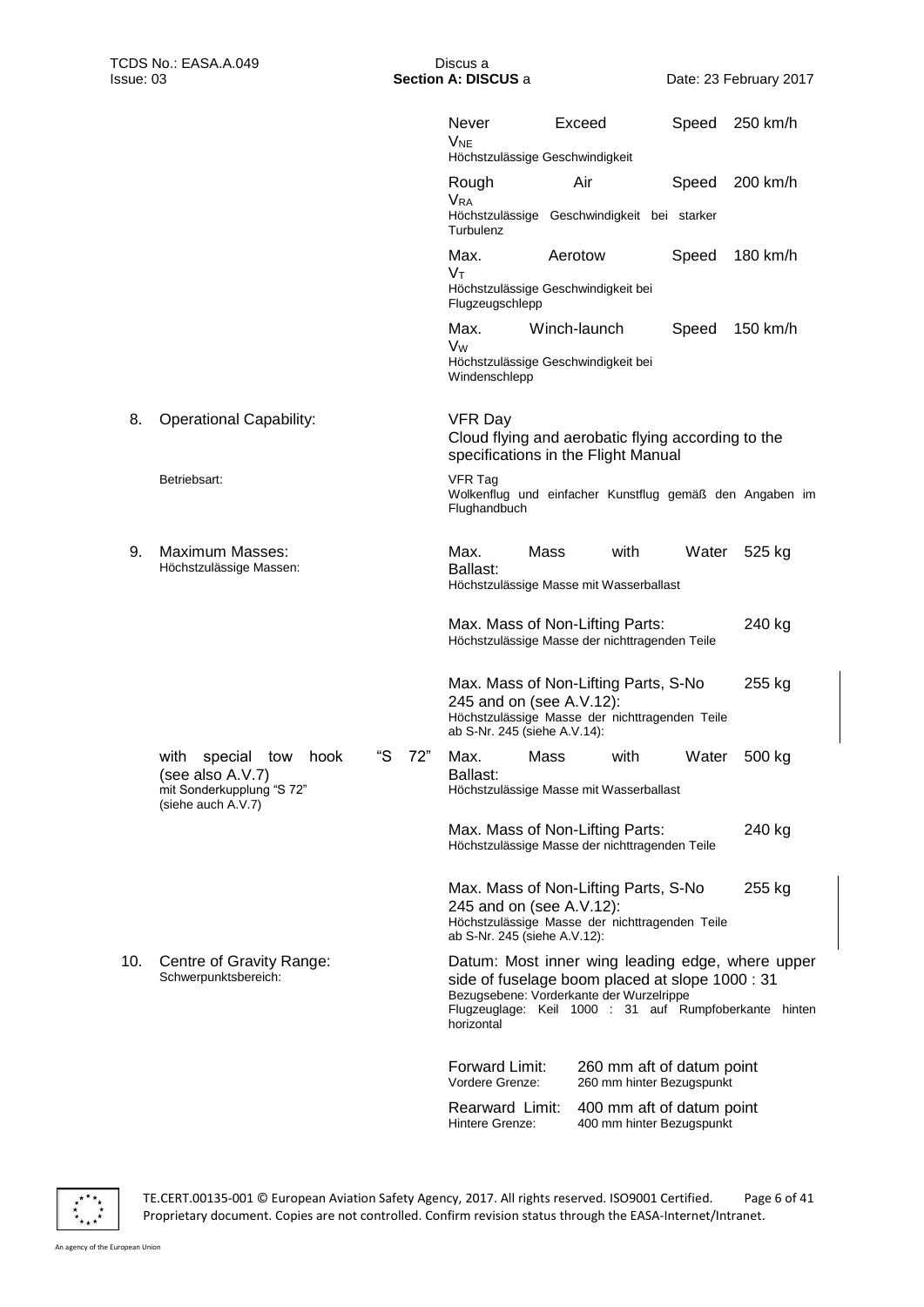11. Minimum Flight Crew: Minimale Besatzung: 1 (Pilot) 12. Maximum Passenger Seating Capacity: Maximale Anzahl der Sitze: --- 13. Lifetime limitations: Lebensdauerbegrenzte Teile: Refer to Maintenance Manual Siehe Wartungshandbuch 14. Deflection angles of control surfaces: Ruderausschläge Refer to Maintenance Manual Siehe Wartungshandbuch

#### **A.IV. Operating and Service Instructions**

Betriebs- und Instandhaltungsanweisungen

- 1. Flight Manual for the sailplane Discus a and Discus b, issued December 1984, LBA approved. Flughandbuch für das Segelflugzeug Discus a and Discus b, Ausgabe December 1984, LBA-anerkannt
- 2. Flight Manual for the sailplane Discus a and Discus b, issued December 1984, including revision state 1, LBA approved.(see A.V.7) Flughandbuch für das Segelflugzeug Discus a und Discus b, Ausgabe Dezember 1984, mit Änderungsstand 1, LBA-anerkannt, (seihe A.V.7)
- 3. Maintenance Manual for the sailplane Discus a and Discus b, issued December 1984 Wartungshandbuch für das Segelflugzeug Discus a und Discus b, Ausgabe Dezember 1984
- 4. Maintenance Manual for the sailplane Discus a and Discus b, issued December 1984, including revision state 1, LBA approved.(see A.V.7) Wartungshandbuch für das Segelflugzeug Discus a and Discus b, Ausgabe Dezember 1984, mit Änderungsstand 1, LBA-anerkannt, (seihe A.V.7)
- 5. Repair Manual for the GFRP/CFRP-sailplane Discus a and Discus b Reparaturanweisung für das GFK-/CFK-Segelflugzeug Discus a und Discus b
- 6. Operating and Maintenance Instructions for the Tost nose tow release mechanism model "E 72" and "E 75", version May 1975 (if installed) or Betriebs- und Wartungsanweisung für die Schleppkupplung Bugkupplung "E 72" und "E 75", Ausgabe Mai 1975, wenn eingebaut oder
- 7. Operating Instructions for the Tost nose tow release mechanism model "E 72" and "E 75", version March 1989 (only overhauled tow releases, if installed) Betriebsanweisung für die Schleppkupplung Bugkupplung "E 72" und "E 75", Ausgabe März 1989 (nur grundüberholte Kupplungen, wenn eingebaut)
- 8. Operating Instructions for the Tost nose tow release mechanism model "E 85", latest approved version (if installed, see A.V.8) Betriebshandbuch für die Schleppkupplung Bugkupplung "E 85", in der jeweils gültigen Ausgabe, wenn eingebaut (siehe A.V.8)
- 9. Operating and Maintenance Instructions for the Tost safety tow release mechanism model "G 72" and "G 73", version May 1975 (if installed) or Betriebs- und Wartungsanweisung für die Schleppkupplung Sicherheitskupplung "G 72" und "G 73" Ausgabe Mai 1975, wenn eingebaut oder



TE.CERT.00135-001 © European Aviation Safety Agency, 2017. All rights reserved. ISO9001 Certified. Page 7 of 41 Proprietary document. Copies are not controlled. Confirm revision status through the EASA-Internet/Intranet.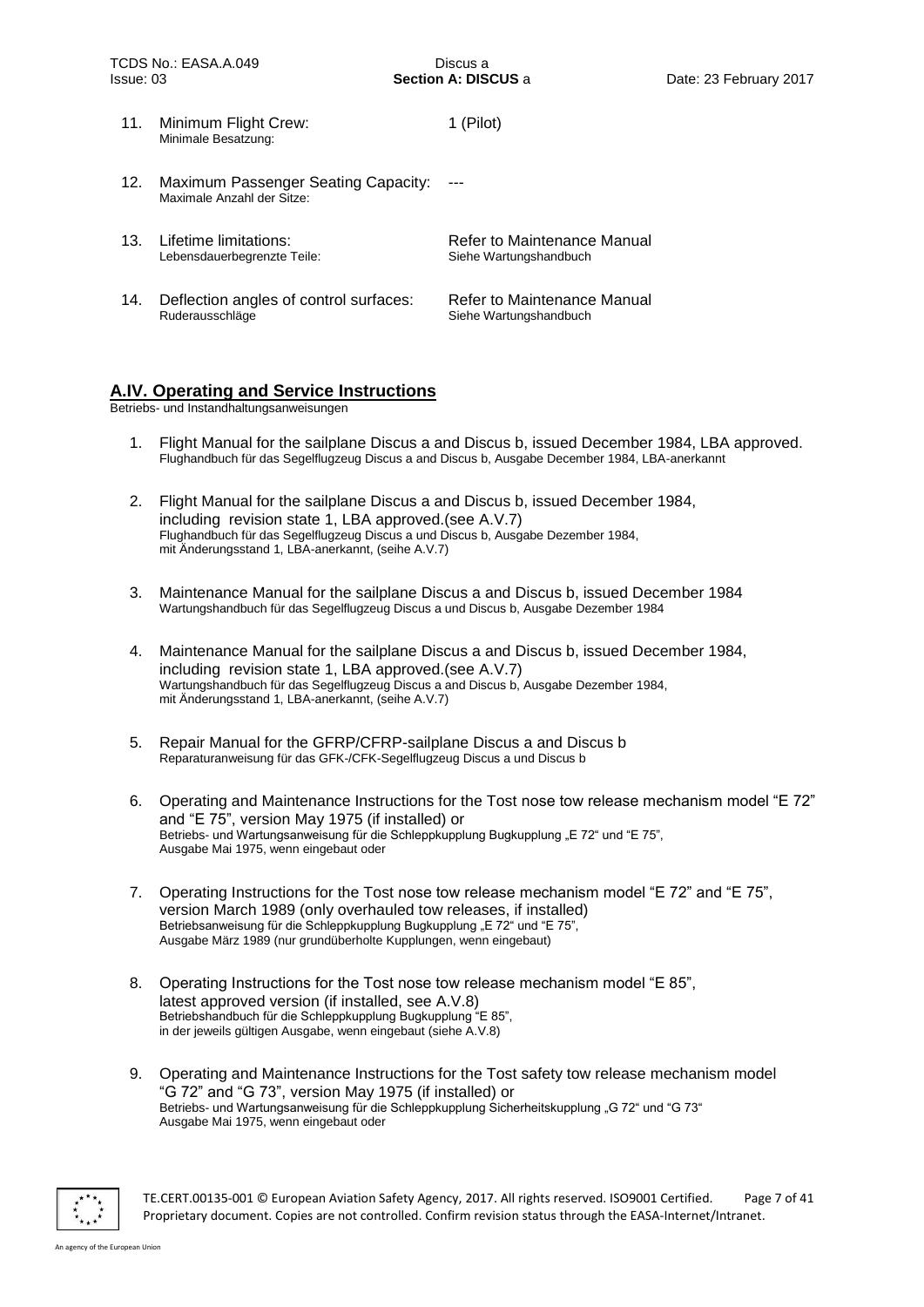- 10. Operating Instructions for the Tost safety tow release mechanism model "G 72" and "G 73", version January 1989 (only overhauled tow releases, if installed) Betriebsanweisung für die Schleppkupplung Sicherheitskupplung "G 72" und "G 73", Ausgabe Januar1989 (nur grundüberholte Kupplungen, wenn eingebaut)
- 11. Operating Instructions for the Tost safety tow release mechanism model "EUROPA G 88" latest approved version (if installed, see also A.V.8) Betriebshandbuch für die Sicherheitskupplung "Europa G 88", in der jeweils gültigen Ausgabe, wenn eingebaut (siehe auch A.V.8)
- 12. Operating and Maintenance Instructions for the Tost special tow release mechanism model "S 72" and "SH 72", version November 1977 (if installed, see also A.V.7) or Betriebs- und Wartungsanweisung für die Schleppkupplung Sonderkupplung "S 72" und "SH 72" Ausgabe November 1977, wenn eingebaut (siehe auch A.V.7) oder
- 13. Operating Instructions for the special tow release mechanism model "S 72" and "SH 72", version July 1989 (only overhauled tow releases, if installed, see A.V.7) Betriebsanweisung für die Schleppkupplung Sonderkupplung "S 72" und "SH 72", Ausgabe Juli1989 (nur grundüberholte Kupplungen, wenn eingebaut, siehe A.V.7)

## **A.V. Notes**

**Bemerkungen** 

- 1. Manufacturing is confined to industrial production. Herstellung nur im Industriebau zulässig.
- 2. All parts exposed to sun radiation except the areas for markings and registration must have a white colour surface. Alle Bauteile, die der Sonneneinstrahlung ausgesetzt sind, müssen, mit Ausnahme des Bereichs für Kennzeichen und Farbwarnlackierung, eine weiße Oberfläche haben.
- 3. Suitable for cloud flying in accordance with the instructions given in the Flight Manual. Geeignet für Wolkenflug gemäß den Angaben im Flughandbuch.
- 4. Suitable for restricted aerobatic manoeuvres in accordance with the instructions given in the Flight Manual. Geeignet für einfachen Kunstflug gemäß den Angaben im Flughandbuch.
- 5. Approved for VFR-flying in daytime. Luftfahrzeuge dieses Musters sind für Flüge nach VFR bei Tag zugelassen.
- 6. The Installation of a water ballast fin tank is permissible in accordance with the LBA-approved Schempp-Hirth Modification Bulletin No. 360-3. Der Einbau eines Wasserballasttanks in die Seitenflosse gemäß Änderungsblatt Nr. 360-3, LBA-anerkannt, der Firma Schempp-Hirth Flugzeugbau GmbH, ist zulässig.
- 7. Serial number 1 and 3 differ from the standard production model – see section A.III and A.IV. Bei den Werk-Nummern 1 und 3 liegen gegenüber der Serienfertigung Abweichungen vor (siehe Abschnitte AIII und AIV)
- 8. The Installation of a nose tow release mechanism model "E 85" and/or a c/g safety tow release mechanism model "Europa G 88" is permissible in accordance with the LBA-approved Schempp-Hirth Technical Note No. 360-7. Gemäß den Angaben der Technischen Mitteilung Nr. 360-7, LBA-anerkannt, der Firma Schempp-Hirth Flugzeugbau GmbH ist die Verwendung der Bugkupplung "E 85" bzw. der Sicherheitskupplung "Europa G 88" zulässig.
- 9. The use of "winglets" is permissible in accordance with the LBA-approved Schempp-Hirth Technical Note No. 360-13. Gemäß den Angaben der Technischen Mitteilung Nr. 360-13, LBA-anerkannt, der Firma Schempp-Hirth Flugzeugbau GmbH ist die Verwendung von Winglets zulässig.



TE.CERT.00135-001 © European Aviation Safety Agency, 2017. All rights reserved. ISO9001 Certified. Page 8 of 41 Proprietary document. Copies are not controlled. Confirm revision status through the EASA-Internet/Intranet.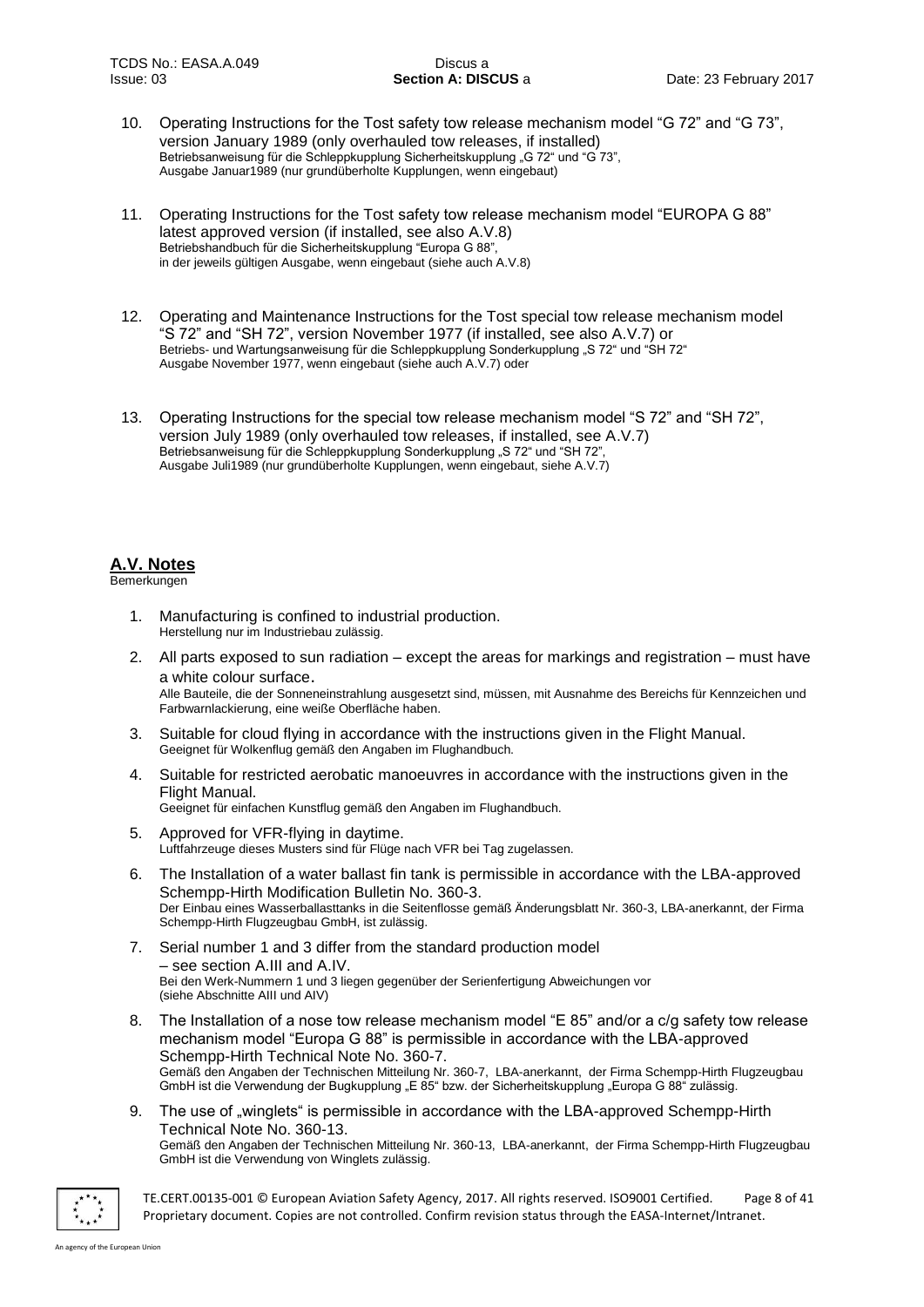- 10. Retro-fitting a nose tow hook in addition to the c/g hook is permissible in accordance with the LBA-approved Schempp-Hirth Technical Note No. 360-14. Der nachträgliche Einbau einer Bugkupplung, zusätzlich zur Schwerpunktkupplung, gemäß den Angaben der Technischen Mitteilung Nr. 360-14, LBA-anerkannt, der Firma Schempp-Hirth Flugzeugbau GmbH ist zulässig.
- 12. The increase of the Max. Mass of Non-Lifting Parts is approved by EASA for S-No. 245 and on. (see TN 360-27). Die Erhöhung der höchstzulässigen Masse der nichttragenden Teile ist ab S-Nr. 245 durch die EASA zugelassen (siehe TM 360-27).



TE.CERT.00135-001 © European Aviation Safety Agency, 2017. All rights reserved. ISO9001 Certified. Page 9 of 41 Proprietary document. Copies are not controlled. Confirm revision status through the EASA-Internet/Intranet.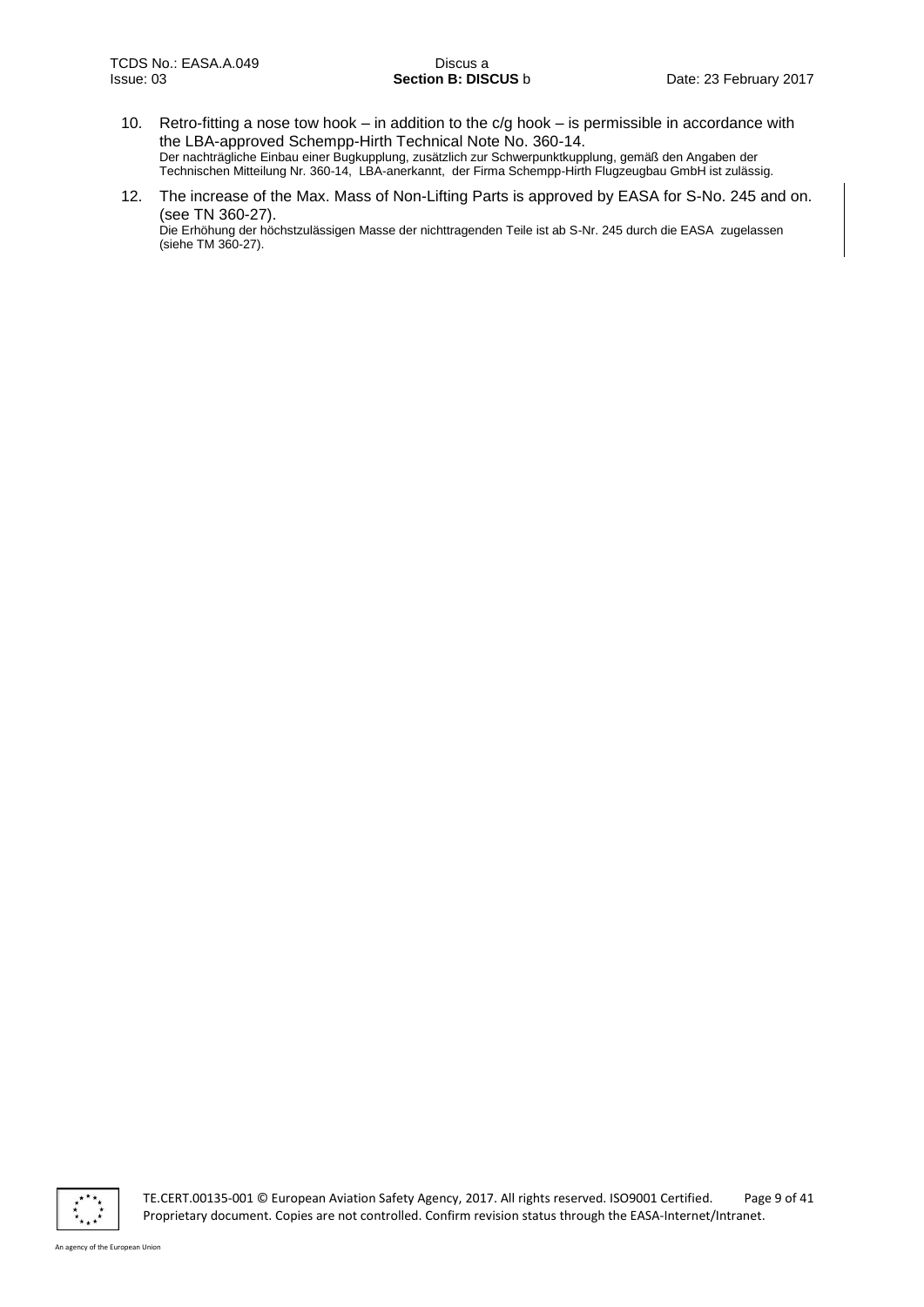#### **Section B: DISCUS b**

#### **B.I. General**

**Allgemeines** 

- 1. Data Sheet No.: Kennblatt-Nr.
- 2. a) Type: (Muster) b) Model: (Baureihe)
- 3. Airworthiness Category: Lufttüchtigkeitskategorie :
- 4. Manufacturer: Hersteller

EASA.A.049

Discus a Discus b

Sailplane, JAR 22 - Utility

Schempp-Hirth Flugzeugbau GmbH Krebenstraße 25 73230 Kirchheim/Teck Germany

5. LBA Application Date: LBA Antragsdatum

17. January 1985

15. March 1984

- 6. LBA Type Certification Date: Datum der LBA-Musterzulassung
- 
- 7. This EASA TCDS replaces LBA TCDS No. 360 Dieses EASA Kennblatt ersetzt das LBA Kennblatt Nr. 360

## **B.II. Certification Basis**

**Zulassungsbasis** 

- 1. Certification Basis: Zulassungsbasis:
- 2. Airworthiness Requirements: Lufttüchtikeitsforderungen:
- 3. Requirements elected to comply: Gewählte Forderungen:

Defined by LBA letter I33 -360/84, dated 02. April 1984

Joint Airworthiness Requirements for Sailplanes and Powered Sailplanes (JAR 22), effective on December 15, 1982 (Change 3 of the English original version) Lufttüchtigkeitsforderungen für Segelflugzeuge und Motorsegler (JAR-22) vom 15.12.1982 (Change 3 der englischen Originalversion)

Joint Airworthiness Requirements for Sailplanes and Powered Sailplanes (JAR 22), effective on June 27, 1989 (Change 4 of the English Original Issue), including - JAR22.375 of Amendment 22/90/1 dated February 12th, 1991 (see B.V.10) Lufttüchtigkeitsforderungen für Segelflugzeuge und Motorsegler JAR-22 vom 27.06.1989 (Change 4 der englischen Originalausgabe) mit  $-$  JAR22.375 aus Amendment 22/90/1 vom 12. Februar 1991 (siehe B.V.10)

TE.CERT.00135-001 © European Aviation Safety Agency, 2017. All rights reserved. ISO9001 Certified. Page 10 of 41 Proprietary document. Copies are not controlled. Confirm revision status through the EASA-Internet/Intranet.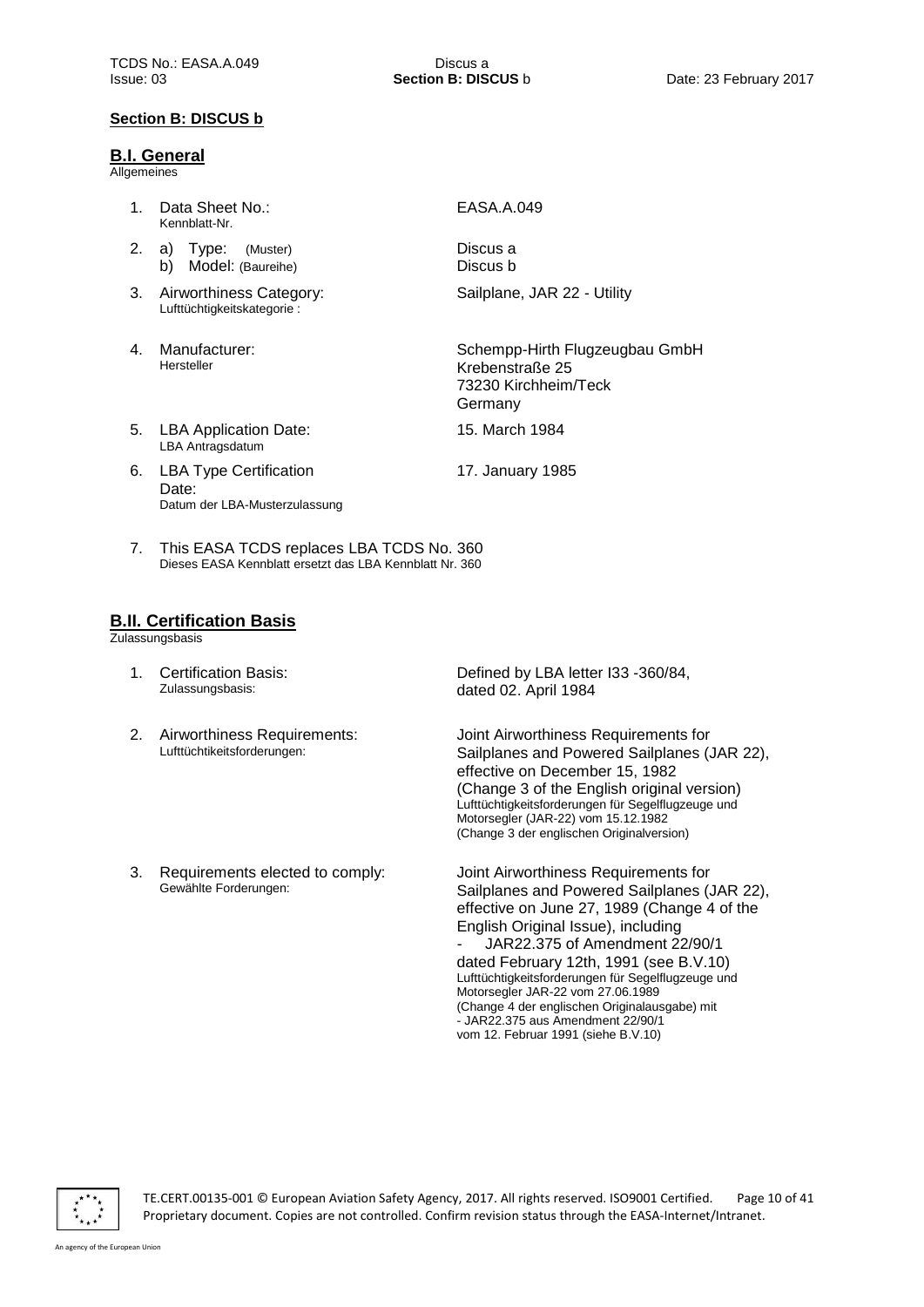Preliminary Standards for Structural Substantiation of Sailplane and Powered Sailplane Components consisting of Glass or Carbon Fibre Reinforced Plastics, issued January 1981 Vorläufige Richtlinien zur Führung des Festigkeitsnachweises für Bauteile aus glasfaser- und kohlenstoffaserverstärkten Kunststoffen von Segelflugzeugen und Motorseglern, Ausgabe Januar 1981.

- 4. Special Conditions: Sonderforderungen:
- 5. Exemptions: Ausnahmen:

None

None

None

6. Equivalent Safety Findings: Nachweise gleichwertiger Sicherheit:

## **B.III. Technical Characteristics and Operational Limitations**

Technische Merkmale und Betriebsgrenzen

| 1. | <b>Type Design Definition:</b><br>Musterdefinition: | List of the drawing files Discus b,<br>issued December 1984, LBA approved<br>issued November 1989 (revision 1), LBA approved<br>Zeichnungsliste für den Discus b,<br>Ausgabe Dezember 1984, LBA anerkannt<br>Ausgabe Dezember 1989 (1. Revision), LBA anerkannt                                                                                                                                                                                                                                                                                                                                                                                 |
|----|-----------------------------------------------------|-------------------------------------------------------------------------------------------------------------------------------------------------------------------------------------------------------------------------------------------------------------------------------------------------------------------------------------------------------------------------------------------------------------------------------------------------------------------------------------------------------------------------------------------------------------------------------------------------------------------------------------------------|
| 2. | Description:<br>Beschreibung:                       | Single-seat mid-wing sailplane, CFRP- / GFRP-<br>construction, 2-piece wing, Schempp-Hirth type<br>airbrakes on upper wing surface, water ballast tanks<br>in wing and (see BV.6) in fin. Retractable main wheel<br>with brake. T-tail (fixed horiz. stabilizer with elevator,<br>fin and rudder), larger fuselage than Discus a.<br>Einsitziger Mitteldecker in CFK/GFK-Bauweise,<br>zweiteiliger<br>Tragflügel, Schempp-Hirth-Bremsklappen auf der Flügeloberseite,<br>Wassertanks im Tragflügel und in der Seitenflosse (Option, siehe<br>BV.6), bremsbares Einziehfahrwerk, T-Leitwerk mit Flosse und<br>Ruder, größerer Rumpf als Discus a |
| 3. | Equipment:<br>Ausrüstung:                           | Min. Equipment:<br>Mindestausrüstung<br>1 Air speed indicator (up to 300 km/h)<br>Geschwindigkeitsmesser (bis 300 km/h)<br>1 Altimeter<br>Höhenmesser<br>1 4-Point harness (symmetrical)<br>4-teiliger Anschnallgurt (symmetrisch)<br>1 Back cushion (thickness approx. 8 cm /<br>3.1 in. when compressed),<br>when flying without parachute<br>Rückenkissen (zusammengedrückt 8 cm),<br>wenn ohne Fallschirm geflogen wird.                                                                                                                                                                                                                    |
|    |                                                     | Additional Equipment refer to Flight and<br>Maintenance Manual<br>Zusatzausrüstung siehe Flug- und Wartungshandbuch                                                                                                                                                                                                                                                                                                                                                                                                                                                                                                                             |



TE.CERT.00135-001 © European Aviation Safety Agency, 2017. All rights reserved. ISO9001 Certified. Page 11 of 41 Proprietary document. Copies are not controlled. Confirm revision status through the EASA-Internet/Intranet.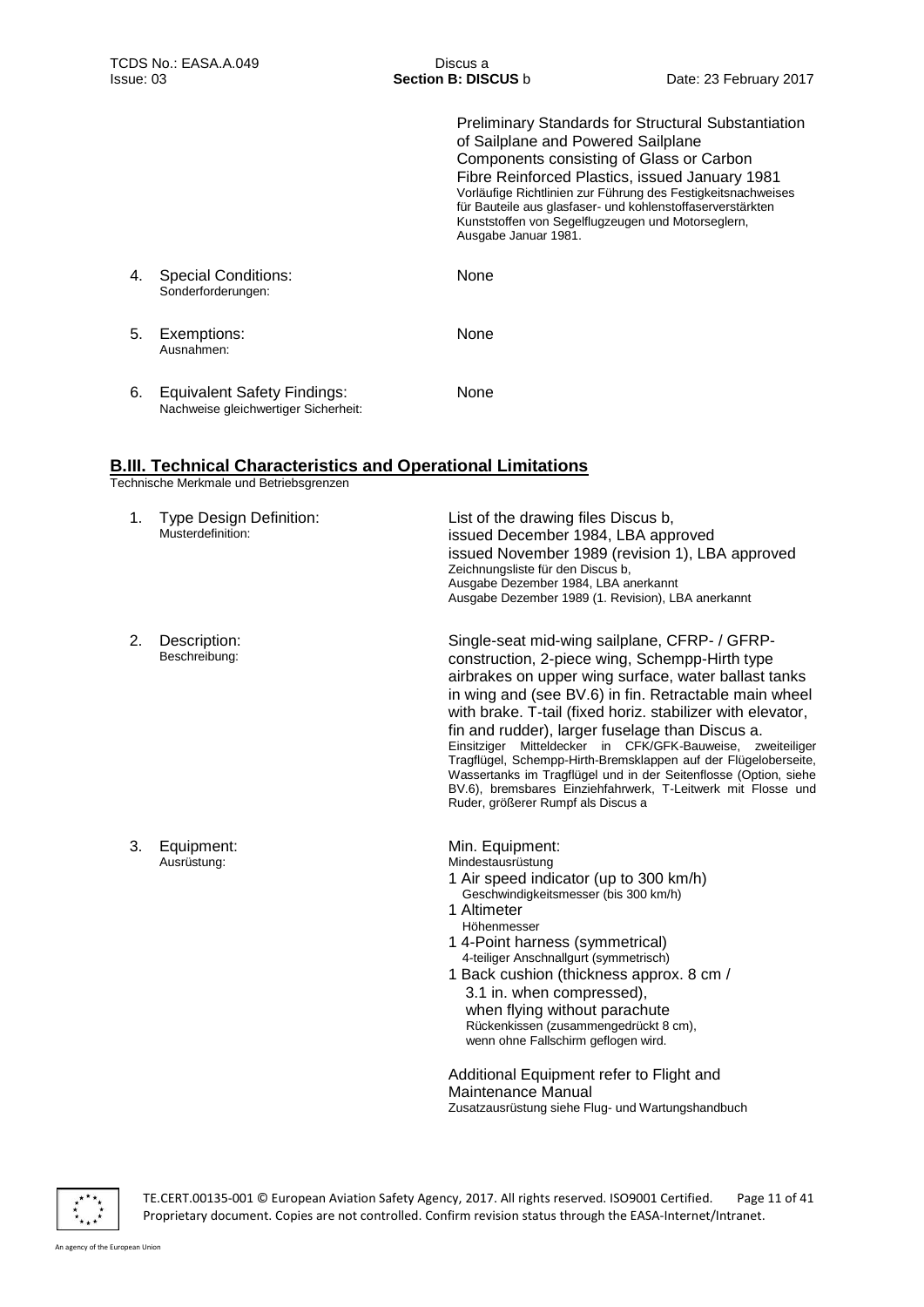- 4. Dimensions: Abmessungen:
- 5. Launching Hooks: Schleppkupplungen:

Sollbruchstellen:

6. Weak links:

Remark: for S/N 2 (see B.V.7) Bemerkung: für Werknummer 2 (siehe B.V.7)

| Span<br>(Spannweite)        | 15.0 <sub>m</sub>   |
|-----------------------------|---------------------|
| Length<br>(Länge)           | 6.58 m              |
| Wing Area<br>(Flügelfläche) | $10.58 \text{ m}^2$ |

1) Nose tow hook "E 72", LBA Datasheet No. 60.230/1 Bug-Kupplung "E 72", Kennblattnummer 60.230/1 2) Nose tow hook "E 75", LBA Datasheet No. 60.230/1 Bug-Kupplung "E 75", Kennblattnummer 60.230/1 3) Nose tow hook "E 85", LBA Datasheet No. 60.230/1 Bug-Kupplung "E 85", Kennblattnummer 60.230/1 4) Safety hook "Europa G 72", LBA Datasheet No. 60.230/2 Sicherheitskupplung "Europa G 72", Kennblattnummer 60.230/2 5) Safety hook "Europa G 73", LBA Datasheet No. 60.230/2 Sicherheitskupplung "Europa G 73", Kennblattnummer 60.230/2 6) Safety hook "Europa G 88", LBA Datasheet No. 60.230/2 Sicherheitskupplung "Europa G 88", Kennblattnummer 60.230/2 7) Special tow hook "S 72", LBA Datasheet No. 60.230/3 Sonder-Kupplung "S 72", Kennblattnummer 60.230/3 Remark: 1. tow hook 1,2,4 optional 2. tow hook 3,6 optional (see BV.9) 3. tow hook 7 (see BV.7) Bemerkung: 1. Kupplungen 1,2,4, wahlweise 2. Kupplungen 3,6 wahlweise (siehe BV.9) 3. Kupplung 7 (siehe BV.7) Ultimate Strength: Bruchfestigkeit - for winch launching (Windenstart) - for aero-tow (Flugzeugschlepp) max. 680 daN max. 680 daN Ultimate Strength: **Bruchfestigkeit** 

| <b>DI UUI II CONGINUI</b> |              |
|---------------------------|--------------|
| - for winch launching     | max. 650 daN |
| (Windenstart)             |              |
| - for aero-tow            | max. 650 daN |
| (Flugzeugschlepp)         |              |

TE.CERT.00135-001 © European Aviation Safety Agency, 2017. All rights reserved. ISO9001 Certified. Page 12 of 41 Proprietary document. Copies are not controlled. Confirm revision status through the EASA-Internet/Intranet.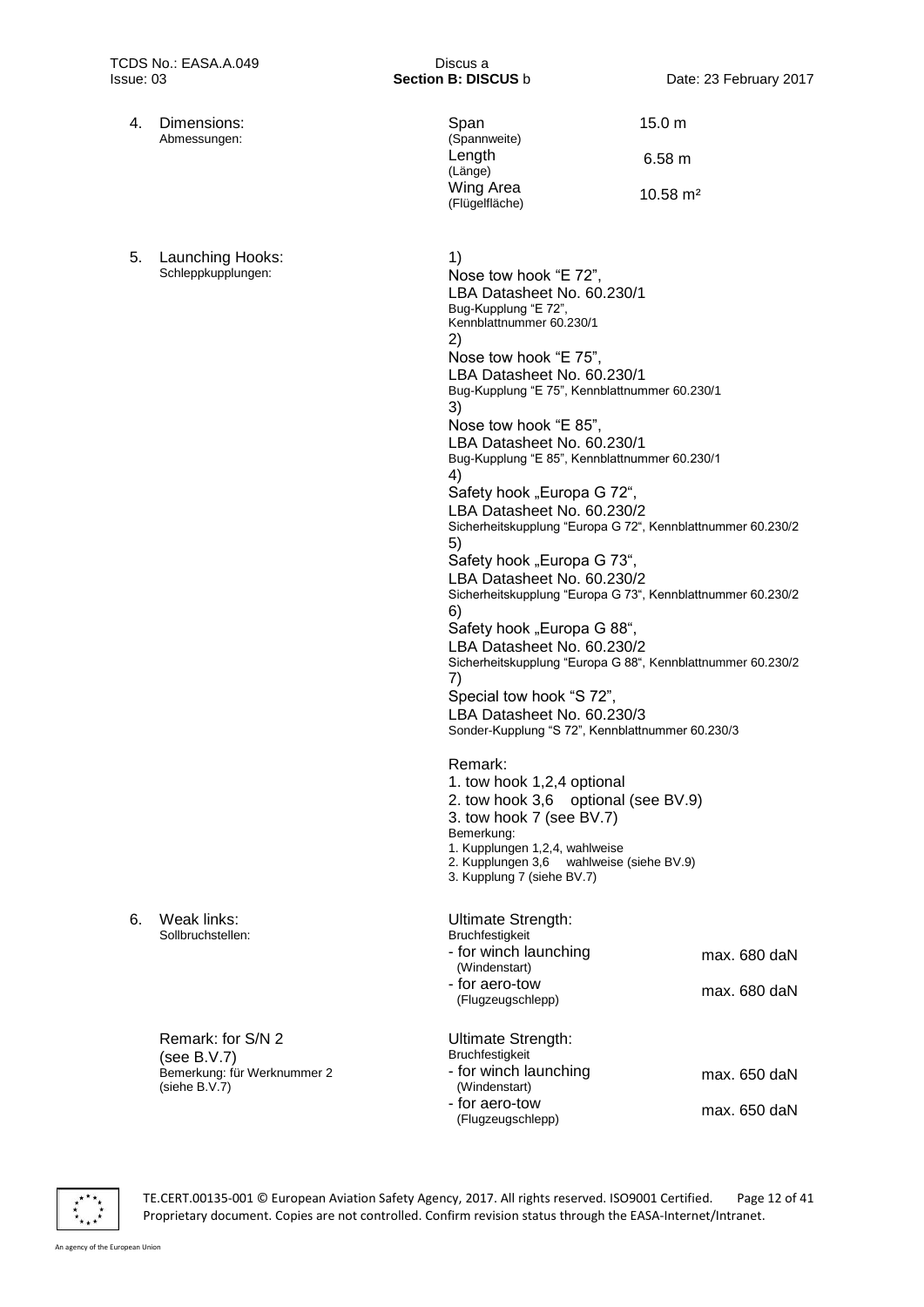| TCDS No.: EASA.A.049<br>lssue: 03 |                                                                                                       | Discus a<br>Section B: DISCUS b |                                                                          |              | Date: 23 February 2017                                                                      |       |                                                                                                            |
|-----------------------------------|-------------------------------------------------------------------------------------------------------|---------------------------------|--------------------------------------------------------------------------|--------------|---------------------------------------------------------------------------------------------|-------|------------------------------------------------------------------------------------------------------------|
| 7.                                | Air Speeds:<br>Geschwindigkeiten:                                                                     |                                 | Manoeuvring Speed VA<br>Manövergeschwindigkeit                           |              |                                                                                             |       | 200 km/h                                                                                                   |
|                                   |                                                                                                       |                                 | <b>Never</b><br><b>V<sub>NE</sub></b><br>Höchstzulässige Geschwindigkeit | Exceed       |                                                                                             | Speed | 250 km/h                                                                                                   |
|                                   |                                                                                                       |                                 | Rough                                                                    | Air          |                                                                                             | Speed | 200 km/h                                                                                                   |
|                                   |                                                                                                       |                                 | <b>V<sub>RA</sub></b><br>Turbulenz                                       |              | Höchstzulässige Geschwindigkeit bei starker                                                 |       |                                                                                                            |
|                                   |                                                                                                       |                                 | Max.<br>Vт<br>Höchstzulässige Geschwindigkeit bei<br>Flugzeugschlepp     | Aerotow      |                                                                                             | Speed | 180 km/h                                                                                                   |
|                                   |                                                                                                       |                                 | Max.<br>Vw<br>Höchstzulässige Geschwindigkeit bei<br>Windenschlepp       | Winch-launch |                                                                                             | Speed | 150 km/h                                                                                                   |
| 8.                                | <b>Operational Capability:</b>                                                                        |                                 | <b>VFR Day</b>                                                           |              | Cloud flying and aerobatic flying according to the<br>specifications in the Flight Manual   |       |                                                                                                            |
|                                   | Betriebsart:                                                                                          |                                 | <b>VFR Tag</b><br>Flughandbuch                                           |              |                                                                                             |       | Wolkenflug und einfacher Kunstflug gemäß den Angaben im                                                    |
| 9.                                | Maximum Masses:<br>Höchstzulässige Massen:                                                            |                                 | Max.<br>Ballast:                                                         | Mass         | with<br>Höchstzulässige Masse mit Wasserballast                                             | Water | 525 kg                                                                                                     |
|                                   |                                                                                                       |                                 |                                                                          |              | Max. Mass of Non-Lifting Parts:<br>Höchstzulässige Masse der nichttragenden Teile           |       | 240 kg                                                                                                     |
|                                   |                                                                                                       |                                 | 245 and on (see B.V.14):<br>ab S-Nr. 245 (siehe B.V.14):                 |              | Max. Mass of Non-Lifting Parts, S-No<br>Höchstzulässige Masse der nichttragenden Teile      |       | 255 kg                                                                                                     |
|                                   | with<br>special<br>tow<br>hook<br>(see also B.V.7)<br>mit Sonderkupplung "S 72"<br>(siehe auch B.V.7) | "S<br>72"                       | Max.<br>Ballast:                                                         | Mass         | with<br>Höchstzulässige Masse mit Wasserballast                                             | Water | 500 kg                                                                                                     |
|                                   |                                                                                                       |                                 |                                                                          |              | Max. Mass of Non-Lifting Parts:<br>Höchstzulässige Masse der nichttragenden Teile           |       | 240 kg                                                                                                     |
|                                   |                                                                                                       |                                 | 245 and on (see B.V.14):<br>ab S-Nr. 245 (siehe B.V.14):                 |              | Max. Mass of Non-Lifting Parts, S-No<br>Höchstzulässige Masse der nichttragenden Teile      |       | 255 kg                                                                                                     |
| 10.                               | Centre of Gravity Range:<br>Schwerpunktsbereich:                                                      |                                 | horizontal                                                               |              | side of fuselage boom placed at slope 1000 : 44<br>Bezugsebene: Vorderkante der Wurzelrippe |       | Datum: Most inner wing leading edge, where upper<br>Flugzeuglage: Keil 1000 : 44 auf Rumpfoberkante hinten |
|                                   |                                                                                                       |                                 | Forward Limit:<br>Vordere Grenze:                                        |              | 260 mm aft of datum point<br>260 mm hinter Bezugspunkt                                      |       |                                                                                                            |
|                                   |                                                                                                       |                                 | Rearward Limit:<br>Hintere Grenze:                                       |              | 400 mm aft of datum point<br>400 mm hinter Bezugspunkt                                      |       |                                                                                                            |



TE.CERT.00135-001 © European Aviation Safety Agency, 2017. All rights reserved. ISO9001 Certified. Page 13 of 41 Proprietary document. Copies are not controlled. Confirm revision status through the EASA-Internet/Intranet.

 $\overline{\mathbf{r}^{\star}_{\star}}^{\star\star}_{\star\star}$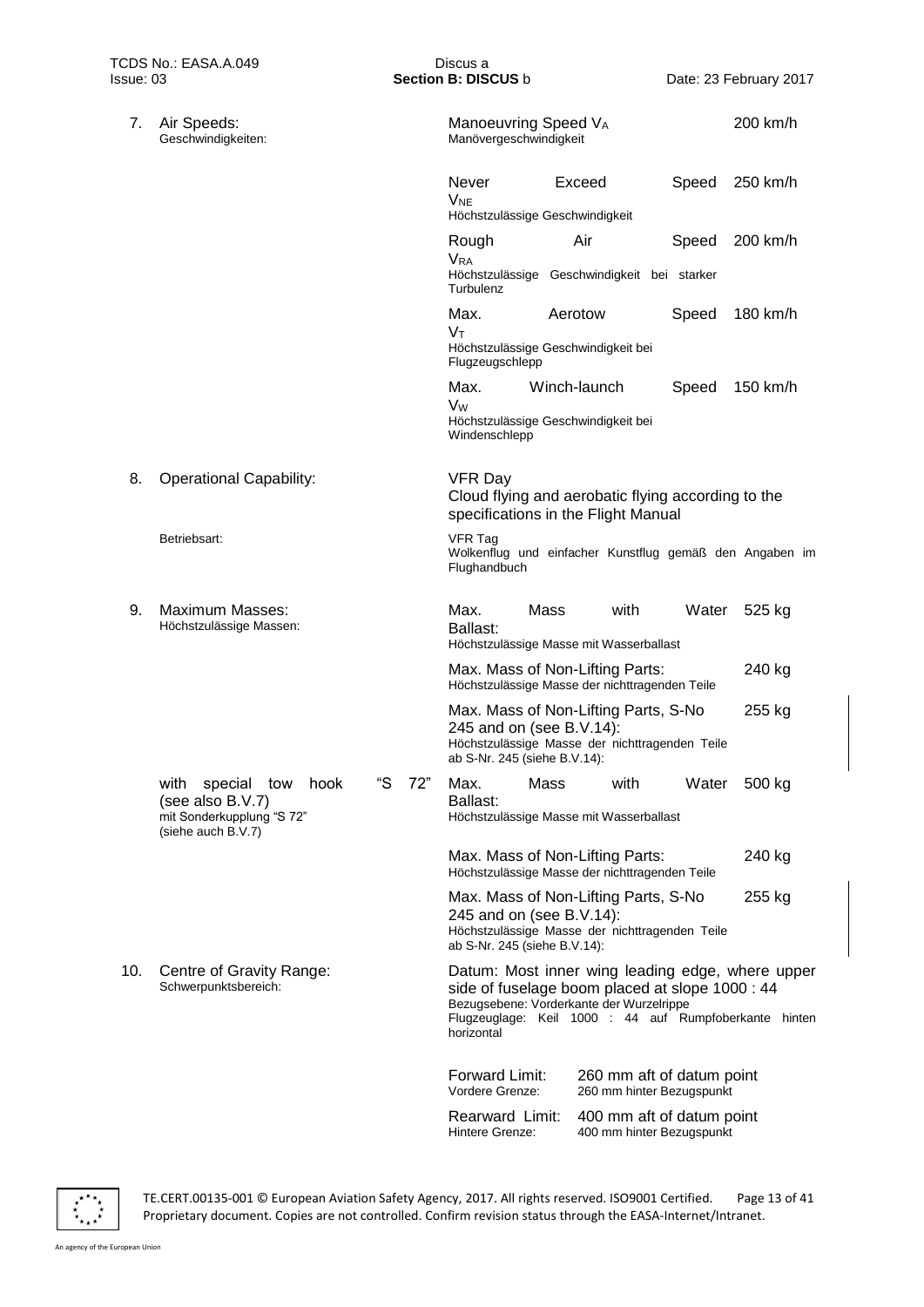| 11. | Minimum Flight Crew:<br>Minimale Besatzung:                       | 1 (Pilot)                                             |
|-----|-------------------------------------------------------------------|-------------------------------------------------------|
| 12. | Maximum Passenger Seating Capacity:<br>Maximale Anzahl der Sitze: |                                                       |
|     | 13. Lifetime limitations:<br>Lebensdauerbegrenzte Teile:          | Refer to Maintenance Manual<br>Siehe Wartungshandbuch |
| 14. | Deflection angles of control surfaces:<br>Ruderausschläge         | Refer to Maintenance Manual<br>Siehe Wartungshandbuch |

#### **B.IV. Operating and Service Instructions**

Betriebs- und Instandhaltungsanweisungen

- 1. Flight Manual for the sailplane Discus a and Discus b, issued December 1984, LBA approved. Flughandbuch für das Segelflugzeug Discus a and Discus b, Ausgabe December 1984, LBA-anerkannt
- 2. Flight Manual for the sailplane Discus a and Discus b, issued December 1984, including revision state 1, LBA approved.(see B.V.7) Flughandbuch für das Segelflugzeug Discus a und Discus b, Ausgabe Dezember 1984, mit Änderungsstand 1, LBA-anerkannt, (seihe B.V.7)
- 3. Maintenance Manual for the sailplane Discus a and Discus b, issued December 1984 Wartungshandbuch für das Segelflugzeug Discus a und Discus b, Ausgabe Dezember 1984
- 4. Maintenance Manual for the sailplane Discus a and Discus b, issued December 1984, including revision state 1, LBA approved.(see B.V.7) Wartungshandbuch für das Segelflugzeug Discus a and Discus b, Ausgabe Dezember 1984, mit Änderungsstand 1, LBA-anerkannt, (siehe B.V.7)
- 5. Repair Manual for the GFRP/CFRP-sailplane Discus a and Discus b Reparaturanweisung für das GFK-/CFK-Segelflugzeug Discus a und Discus b
- 6. Operating and Maintenance Instructions for the Tost nose tow release mechanism model "E 72" and "E 75", version May 1975 (if installed) or Betriebs- und Wartungsanweisung für die Schleppkupplung Bugkupplung "E 72" und "E 75", Ausgabe Mai 1975, wenn eingebaut oder
- 7. Operating Instructions for the Tost nose tow release mechanism model "E 72" and "E 75", version March 1989 (only overhauled tow releases, if installed) Betriebsanweisung für die Schleppkupplung Bugkupplung "E 72" und "E 75", Ausgabe März 1989 (nur grundüberholte Kupplungen, wenn eingebaut)
- 8. Operating Instructions for the Tost nose tow release mechanism model "E 85", latest approved version (if installed, see B.V.9) Betriebshandbuch für die Schleppkupplung Bugkupplung "E 85", in der jeweils gültigen Ausgabe, wenn eingebaut (siehe B.V.9)
- 9. Operating and Maintenance Instructions for the Tost safety tow release mechanism model "G 72" and "G 73", version May 1975 (if installed) or Betriebs- und Wartungsanweisung für die Schleppkupplung Sicherheitskupplung "G 72" und "G 73" Ausgabe Mai 1975, wenn eingebaut oder



TE.CERT.00135-001 © European Aviation Safety Agency, 2017. All rights reserved. ISO9001 Certified. Page 14 of 41 Proprietary document. Copies are not controlled. Confirm revision status through the EASA-Internet/Intranet.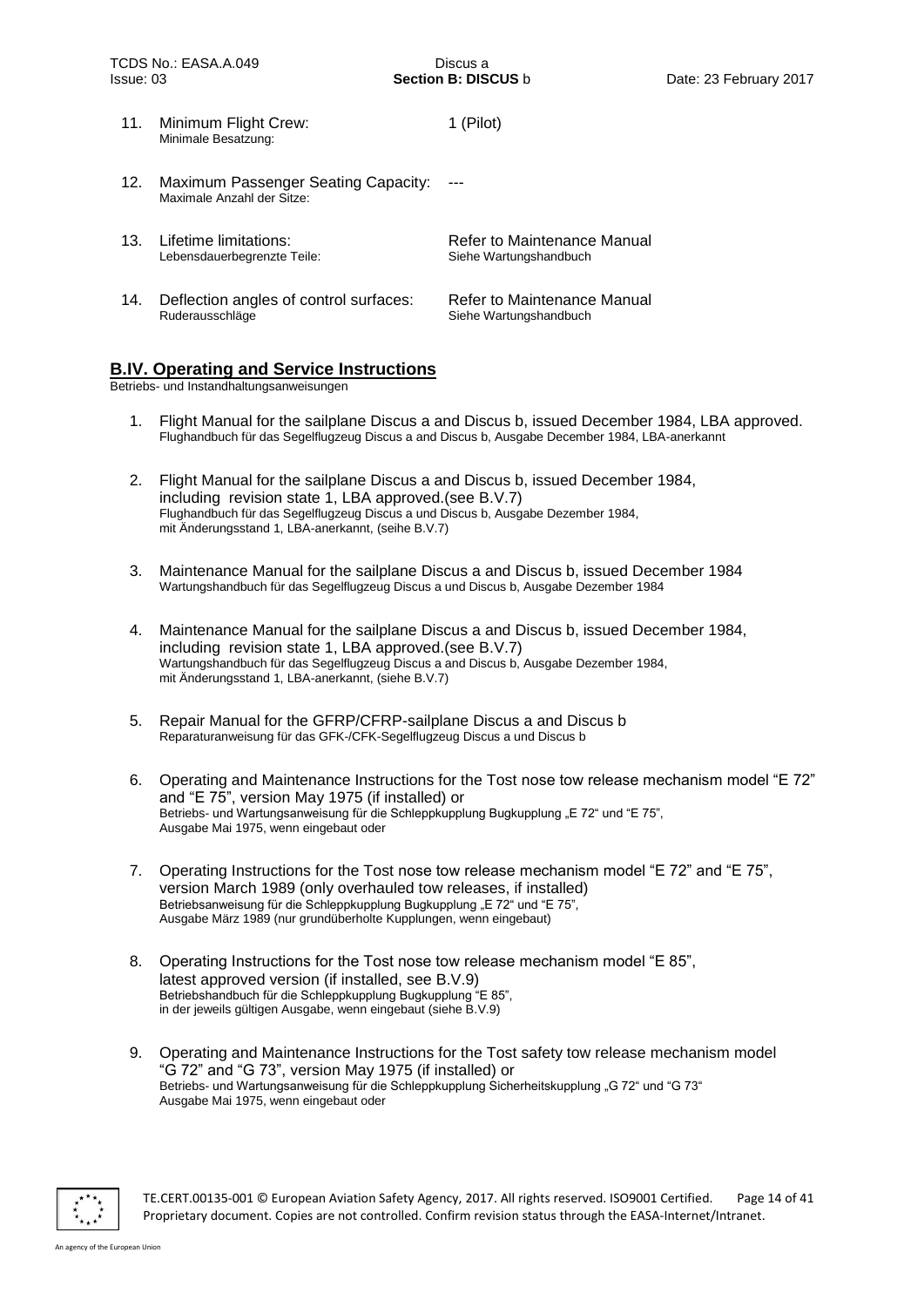- 10. Operating Instructions for the Tost safety tow release mechanism model "G 72" and "G 73", version January 1989 (only overhauled tow releases, if installed) Betriebsanweisung für die Schleppkupplung Sicherheitskupplung "G 72" und "G 73", Ausgabe Januar1989 (nur grundüberholte Kupplungen, wenn eingebaut)
- 11. Operating Instructions for the Tost safety tow release mechanism model "EUROPA G 88" latest approved version (if installed, see also B.V.9) Betriebshandbuch für die Sicherheitskupplung "Europa G 88", in der jeweils gültigen Ausgabe, wenn eingebaut (siehe auch B.V.9)
- 12. Operating and Maintenance Instructions for the Tost special tow release mechanism model "S 72" and "SH 72", version November 1977 (if installed, see also B.V.7) or Betriebs- und Wartungsanweisung für die Schleppkupplung Sonderkupplung "S 72" und "SH 72" Ausgabe November 1977, wenn eingebaut (siehe auch BV.7) oder
- 13. Operating Instructions for the special tow release mechanism model "S 72" and "SH 72", version July 1989 (only overhauled tow releases, if installed, see also B.V.7) Betriebsanweisung für die Schleppkupplung Sonderkupplung "S 72" und "SH 72". Ausgabe Juli1989 (nur grundüberholte Kupplungen, wenn eingebaut, siehe auch B.V.7)

## **B.V. Notes**

#### **Bemerkungen**

- 1. Manufacturing is confined to industrial production. Herstellung nur im Industriebau zulässig.
- 2. All parts exposed to sun radiation except the areas for markings and registration must have a white colour surface. Alle Bauteile, die der Sonneneinstrahlung ausgesetzt sind, müssen, mit Ausnahme des Bereichs für Kennzeichen und Farbwarnlackierung, eine weiße Oberfläche haben.
- 3. Suitable for cloud flying in accordance with the instructions given in the Flight Manual. Geeignet für Wolkenflug gemäß den Angaben im Flughandbuch.
- 4. Suitable for restricted aerobatic manoeuvres in accordance with the instructions given in the Flight Manual.
	- Geeignet für einfachen Kunstflug gemäß den Angaben im Flughandbuch.
- 5. Approved for VFR-flying in daytime. Luftfahrzeuge dieses Musters sind für Flüge nach VFR bei Tag zugelassen.
- 6. The Installation of a water ballast fin tank is permissible in accordance with the LBA-approved Schempp-Hirth Modification Bulletin No. 360-3. Der Einbau eines Wasserballasttanks in die Seitenflosse gemäß Änderungsblatt Nr. 360-3, LBA-anerkannt, der Firma Schempp-Hirth Flugzeugbau GmbH, ist zulässig.
- 7. Serial number 2 differs from the standard production model – see section B.III and B.IV. Bei der Werk-Nummer 2 liegen gegenüber der Serienfertigung Abweichungen vor (siehe Abschnitte B.III und B.IV)
- 8. The installation of a tilt-up instrument panel is permissible in accordance with the LBA-appoved Schempp-Hirth Technical Note No. 360-6. Der Einbau eines schwenkbaren Instrumentenbrettes gemäß den Angaben der Technischen Mitteilung Nr. 360-6, LBAanerkannt, der Firma Schempp-Hirth Flugzeugbau GmbH, ist zulässig.
- 9. The Installation of a nose tow release mechanism model "E 85" and/or a c/g safety tow release mechanism model "Europa G 88" is permissible in accordance with the LBA-approved Schempp-Hirth Technical Note No. 360-7. Gemäß den Angaben der Technischen Mitteilung Nr. 360-7, LBA-anerkannt, der Firma Schempp-Hirth Flugzeugbau GmbH ist die Verwendung der Bugkupplung "E 85" bzw. der Sicherheitskupplung "Europa G 88" zulässig.
- 10. The use of "winglets" is permissible in accordance with the LBA-approved Schempp-Hirth Technical Note No. 360-13. Gemäß den Angaben der Technischen Mitteilung Nr. 360-13, LBA-anerkannt, der Firma Schempp-Hirth Flugzeugbau GmbH ist die Verwendung von Winglets zulässig.



TE.CERT.00135-001 © European Aviation Safety Agency, 2017. All rights reserved. ISO9001 Certified. Page 15 of 41 Proprietary document. Copies are not controlled. Confirm revision status through the EASA-Internet/Intranet.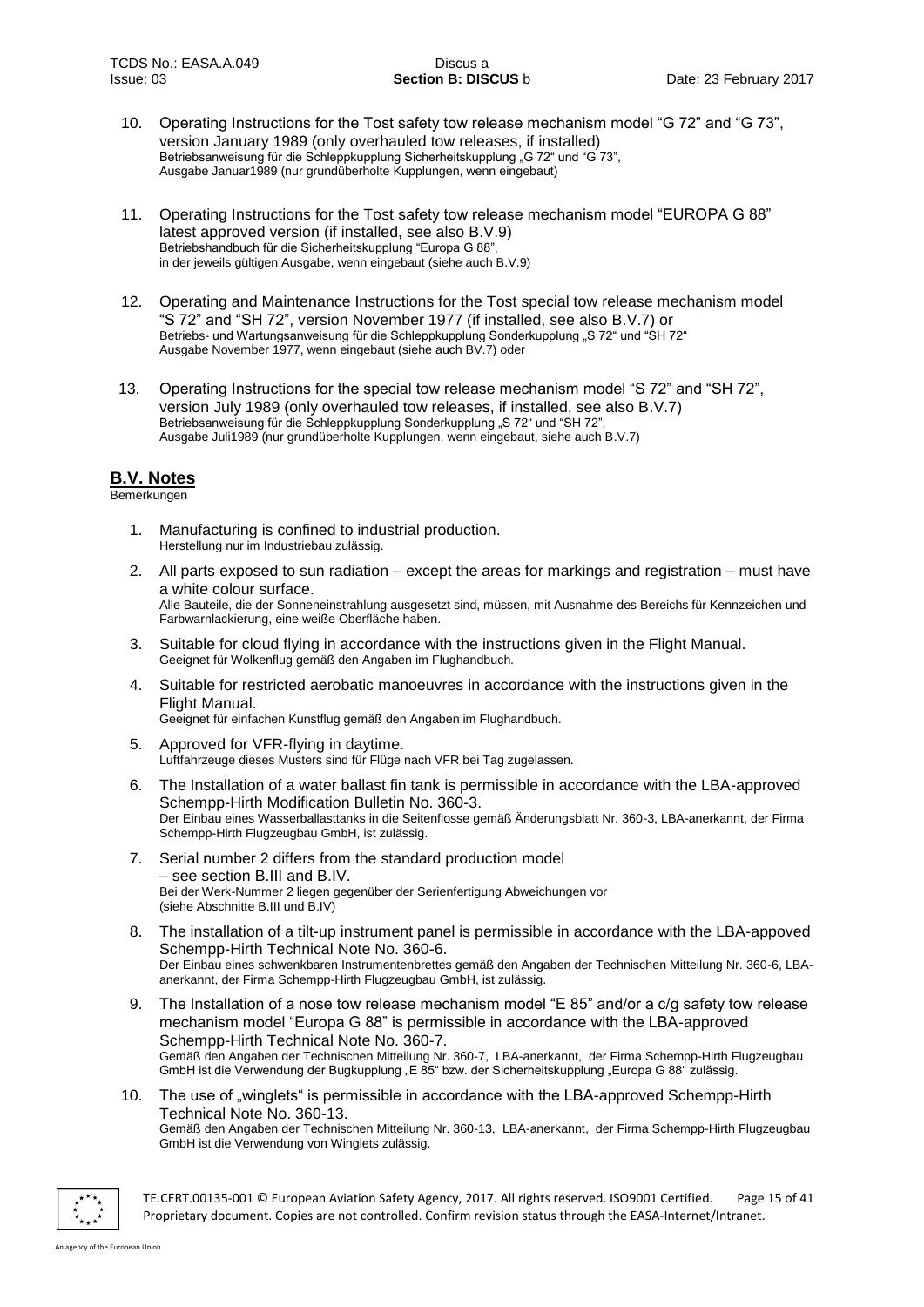- 11. The use of a fuselage prepared for converting a sailplane model "Discus b" into a powered sailplane model "Discus bT" or "Discus bM" is permissible in accordance with the LBAapproved Schempp-Hirth Modification Bulletin No. 360-10. Die Verwendung des Rumpfes des Motorseglers Discus bT bzw. Discus bM gemäß den Angaben des Änderungsblattes Nr. 360-10, LBA-anerkannt, der Firma Schempp-Hirth Flugzeugbau GmbH ist zulässig.
- 12. Retro-fitting a nose tow hook in addition to the  $c/g$  tow hook is permissible in accordance with the LBA-approved Schempp-Hirth Technical Note No. 360-14. Der nachträgliche Einbau einer Bugkupplung, zusätzlich zur Schwerpunktkupplung, gemäß den Angaben der Technischen Mitteilung Nr. 360-14, LBA-anerkannt, der Firma Schempp-Hirth Flugzeugbau GmbH ist zulässig.
- 13. The increase of the Max. Mass of Non-Lifting Parts is approved by EASA for S-No. 245 and on. (see TN 360-27). Die Erhöhung der höchstzulässigen Masse der nichttragenden Teile ist ab S-Nr. 245 durch die EASA zugelassen (siehe TM 360-27).

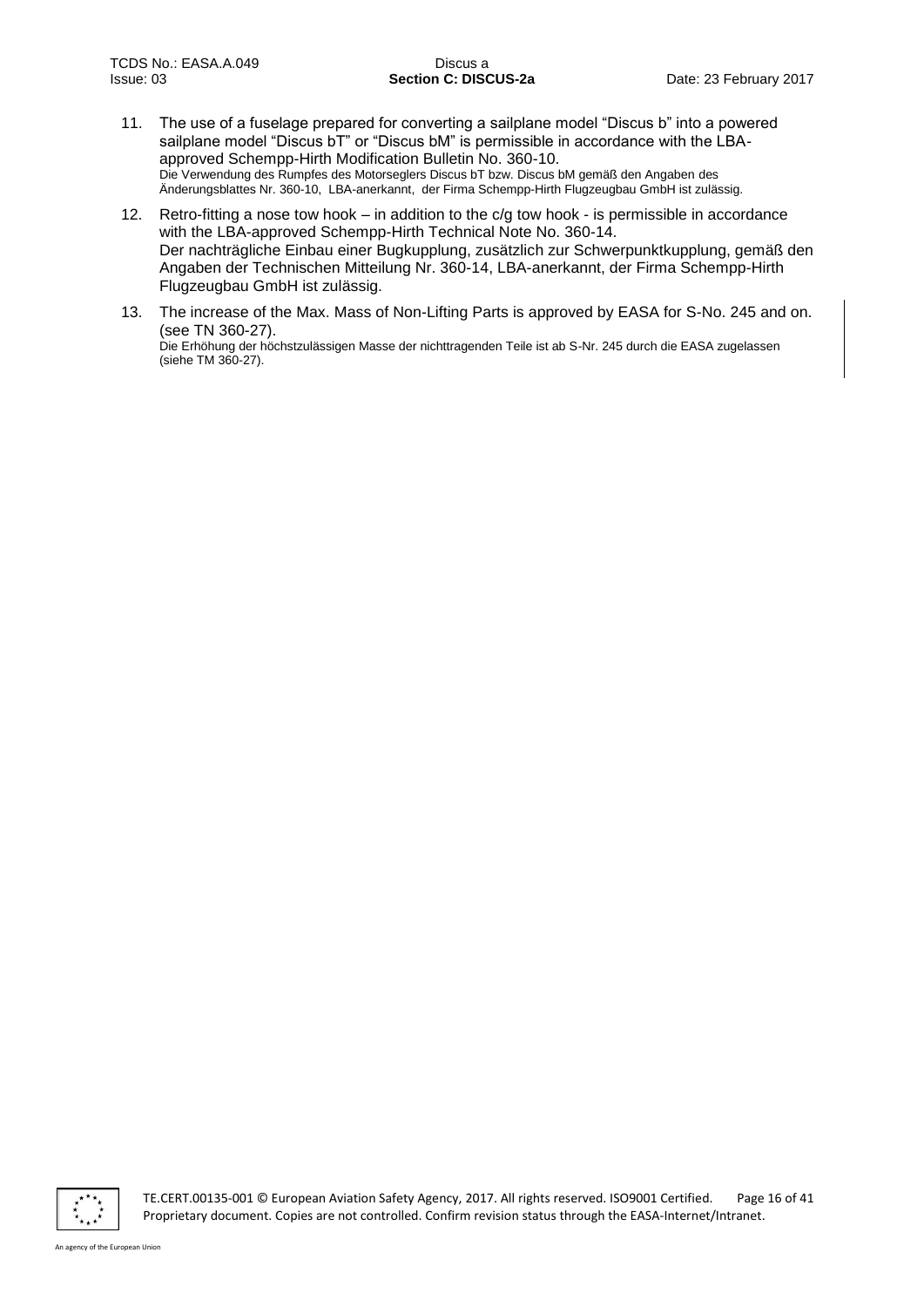#### **Section C: DISCUS-2a**

#### **C.I. General**

Allgemeines

| $1_{-}$                          | Data Sheet No.:<br>Kennblatt-Nr.                                        | EASA.A.049                                                                           |
|----------------------------------|-------------------------------------------------------------------------|--------------------------------------------------------------------------------------|
| 2.                               | a) Type:<br>(Muster)<br>b)<br>Model: (Baureihe)                         | Discus a<br>Discus-2a                                                                |
| 3.                               | Airworthiness Category:<br>Lufttüchtigkeitskategorie:                   | Sailplane, JAR 22 - Utility                                                          |
| 4.                               | Manufacturer:<br>Hersteller                                             | Schempp-Hirth Flugzeugbau GmbH<br>Krebenstraße 25<br>73230 Kirchheim/Teck<br>Germany |
| 5.                               | <b>LBA Application Date:</b><br>LBA Antragsdatum                        | 14. June 1995                                                                        |
| 6.                               | <b>LBA Type Certification</b><br>Date:<br>Datum der LBA-Musterzulassung | 14. July 1999                                                                        |
| $7_{\scriptscriptstyle{\ddots}}$ | This EASA TCDS replaces LBA TCDS No. 360                                |                                                                                      |

Dieses EASA Kennblatt ersetzt das LBA Kennblatt Nr. 360

## **C.II. Certification Basis**

Zulassungsbasis

- 1. Certification Basis: Zulassungsbasis:
- 2. Airworthiness Requirements: Lufttüchtikeitsforderungen:

3. Requirements elected to comply:

Gewählte Forderungen:

Defined by LBA letter I413 -360/95, dated 20. June 1995

Joint Airworthiness Requirements for Sailplanes and Powered Sailplanes (JAR 22), effective on June 27, 1989 (Change 4 of the English Original Issue), including Amendment 22/90/1 Lufttüchtigkeitsforderungen für Segelflugzeuge und Motorsegler JAR-22 vom 27.06.1989 (Change 4 der englischen Originalausgabe) mit - Amendment 22/90/1

Standards for Structural Substantiation of Sailplane and Powered Sailplane Components consisting of Glass or Carbon Fibre Reinforced Plastics, issued July 1991 Richtlinien zur Führung des Festigkeitsnachweises für Bauteile aus glasfaser- und kohlenstoffaserverstärkten Kunststoffen von Segelflugzeugen und Motorseglern, Ausgabe Juli 1991.

Additional requirements for the installation of a water ballast system into the fin (for compensating the nose heavy moment of water ballast in wing tanks). LBA-Reference: I4 – I 413/89 dated October 25, 1989. Zusätzliche Forderungen für den Einbau einer Wasserballastanlage im Seitenleitwerk zum Ausgleich des kopflastigen Moments aus dem Flügel-Wasserballast



TE.CERT.00135-001 © European Aviation Safety Agency, 2017. All rights reserved. ISO9001 Certified. Page 17 of 41 Proprietary document. Copies are not controlled. Confirm revision status through the EASA-Internet/Intranet.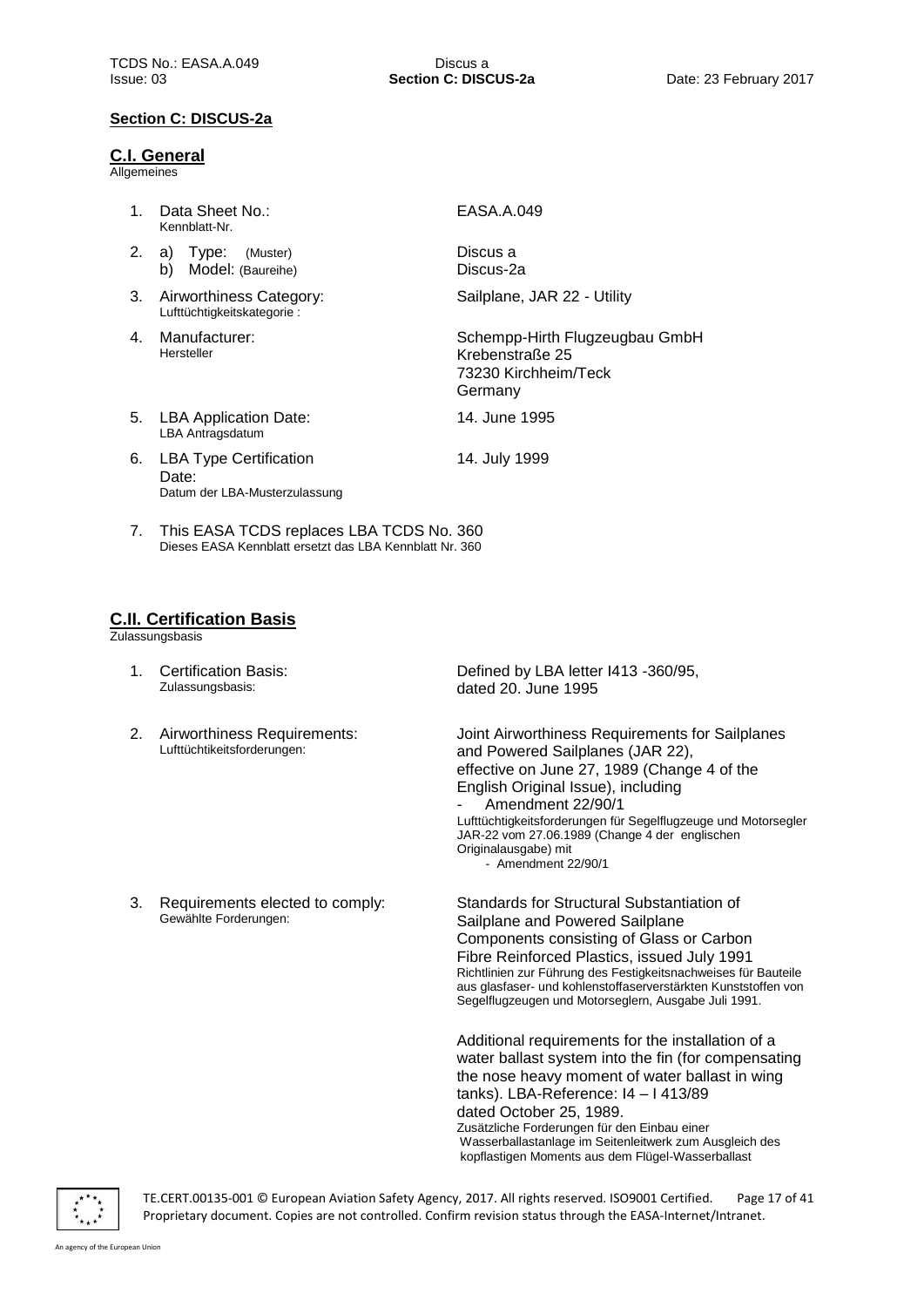(I 4-I 413/89 vom 25.10.1989).

Draft NPA 22 D-46 dated April 7, 1994 relating to JAR 22.785 (e)(f) "Seat and Restrain System" Entwurf NPA 22 D-46 vom 7. April 1994 zu JAR 22.785 (e)(f) Sitz und Gurtrückhaltesystem.

Draft NPA 22 D-64 dated October 02, 1997 relating to JAR 22.788 "Head Rests" Entwurf NPA 22 D-64 vom 02. Oktober 1997 zu JAR 22.788 Kopfstützen.

| 4. | <b>Special Conditions:</b><br>Sonderforderungen:                           | None        |
|----|----------------------------------------------------------------------------|-------------|
|    | 5. Exemptions:<br>Ausnahmen:                                               | <b>None</b> |
| 6. | <b>Equivalent Safety Findings:</b><br>Nachweise gleichwertiger Sicherheit: | None        |

## **C.III. Technical Characteristics and Operational Limitations**

Technische Merkmale und Betriebsgrenzen

| 1. | <b>Type Design Definition:</b><br>Musterdefinition: | List of the drawing files Discus-2a,<br>issued June 1998, LBA approved<br>issued December 2000 (revision 1, see C.V.6)<br>Zeichnungsliste für den Discus-2a,<br>Ausgabe Juni 1998, LBA-anerkannt<br>Ausgabe Dezember 2000, (Revision 1, siehe C.V.6)                                                                                                                                                                                                                                                                                                                                                                                                                                                                                                                                                                                                                      |
|----|-----------------------------------------------------|---------------------------------------------------------------------------------------------------------------------------------------------------------------------------------------------------------------------------------------------------------------------------------------------------------------------------------------------------------------------------------------------------------------------------------------------------------------------------------------------------------------------------------------------------------------------------------------------------------------------------------------------------------------------------------------------------------------------------------------------------------------------------------------------------------------------------------------------------------------------------|
| 2. | Description:<br>Beschreibung:                       | Single-seat mid-wing sailplane, CFRP/GFRP/AFRP-<br>construction, 2-piece wing (with tip extensions<br>respective wingtips with winglets see C.V.6 through<br>C.V.8) double-panel Schempp-Hirth type airbrakes<br>on upper wing surface, water ballast tanks in wing<br>and<br>(on request) in fin.<br>Retractable main wheel with brake, tailskid or<br>(optional) fixed tail wheel. T-tail (fixed horiz. stabilizer<br>with elevator, fin and rudder).<br>Einsitziger Mitteldecker in CFK/GFK/AFK-Bauweise, zweiteiliger<br>Tragflügel (mit Ansteckflügeln bzw. mit Ansteckflügeln mit Winglets<br>siehe C.V.6 bis C.V.8), doppelstöckigen Schempp-Hirth-<br>Bremsklappen auf der Flügeloberseite, Wassertanks im Tragflügel<br>und in der Seitenflosse (Option), bremsbares Einziehfahrwerk,<br>festes Spornrad (Option) oder Sporn, T-Leitwerk mit Flosse und<br>Ruder |

 $\overline{\cdots}$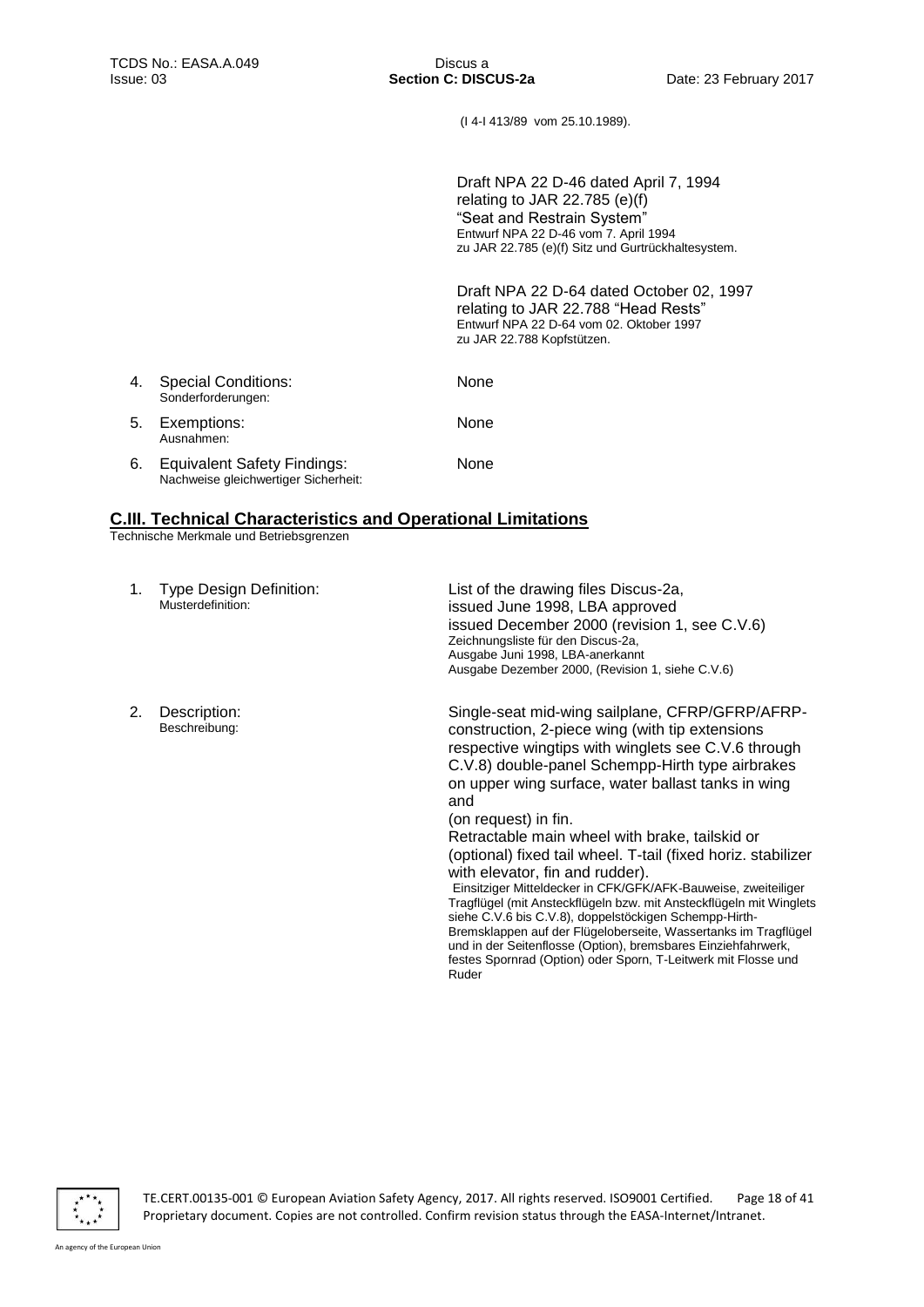| 3. | Equipment:<br>Ausrüstung:              | Min. Equipment:<br>Mindestausrüstung<br>1 Air speed indicator (up to 300 km/h)<br>Geschwindigkeitsmesser (bis 300 km/h)<br>1 Altimeter<br>Höhenmesser<br>1 4-Point harness (symmetrical)<br>4-teiliger Anschnallgurt (symmetrisch)<br>1 Outside air temperature indicator with sensor<br>(when flying with water ballast)<br>Außenthermometer mit Fühler<br>(beim<br>Wasserballast)<br>1 Automatic or manual parachute<br>automatischer oder manueller Fallschirm<br>Or (oder)<br>1 Back cushion (thickness approx. 10 cm /<br>3.94 in. when compressed),<br>when flying without parachute<br>Rückenkissen (zusammengedrückt 10 cm),<br>wenn ohne Fallschirm geflogen wird.<br>Additional Equipment refer to Flight and<br>Maintenance Manual<br>Zusatzausrüstung siehe Flug- und Wartungshandbuch | Flug                                    |       |                              | mit |
|----|----------------------------------------|----------------------------------------------------------------------------------------------------------------------------------------------------------------------------------------------------------------------------------------------------------------------------------------------------------------------------------------------------------------------------------------------------------------------------------------------------------------------------------------------------------------------------------------------------------------------------------------------------------------------------------------------------------------------------------------------------------------------------------------------------------------------------------------------------|-----------------------------------------|-------|------------------------------|-----|
| 4. | Dimensions:<br>Abmessungen:            | Span<br>(Spannweite)<br>Length<br>(Länge)<br>Wing Area<br>(Flügelfläche)                                                                                                                                                                                                                                                                                                                                                                                                                                                                                                                                                                                                                                                                                                                           | 15.0 m<br>6.41 m<br>$10.16 \text{ m}^2$ |       |                              |     |
| 5. | Launching Hooks:<br>Schleppkupplungen: | 1)<br>Nose tow hook "E 85",<br>LBA Datasheet No. 60.230/1<br>Bug-Kupplung "E 85", Kennblattnummer 60.230/1<br>2)<br>Safety hook "Europa G 88",<br>LBA Datasheet No. 60.230/2<br>Sicherheitskupplung "Europa G 88", Kennblattnummer 60.230/2<br>Remark:                                                                                                                                                                                                                                                                                                                                                                                                                                                                                                                                             |                                         |       |                              |     |
|    |                                        | tow hook 1 and 2 optional<br>Bemerkung:<br>Kupplungen 1und 2 wahlweise                                                                                                                                                                                                                                                                                                                                                                                                                                                                                                                                                                                                                                                                                                                             |                                         |       |                              |     |
| 6. | Weak links:<br>Sollbruchstellen:       | Ultimate Strength:<br>Bruchfestigkeit<br>- for winch launching<br>(Windenstart)<br>- for aero-tow<br>(Flugzeugschlepp)                                                                                                                                                                                                                                                                                                                                                                                                                                                                                                                                                                                                                                                                             |                                         |       | max. 680 daN<br>max. 680 daN |     |
| 7. | Air Speeds:<br>Geschwindigkeiten:      | Manoeuvring Speed VA<br>Manövergeschwindigkeit                                                                                                                                                                                                                                                                                                                                                                                                                                                                                                                                                                                                                                                                                                                                                     |                                         |       | 200 km/h                     |     |
|    |                                        | Never<br>Exceed<br><b>V<sub>NE</sub></b><br>Höchstzulässige Geschwindigkeit                                                                                                                                                                                                                                                                                                                                                                                                                                                                                                                                                                                                                                                                                                                        |                                         | Speed | 250 km/h                     |     |



- 6.  $\sqrt{5}$
- 7.  $\beta$ Geschwindigkeiten:

 $\frac{x}{x}$ 

TE.CERT.00135-001 © European Aviation Safety Agency, 2017. All rights reserved. ISO9001 Certified. Page 19 of 41 Proprietary document. Copies are not controlled. Confirm revision status through the EASA-Internet/Intranet.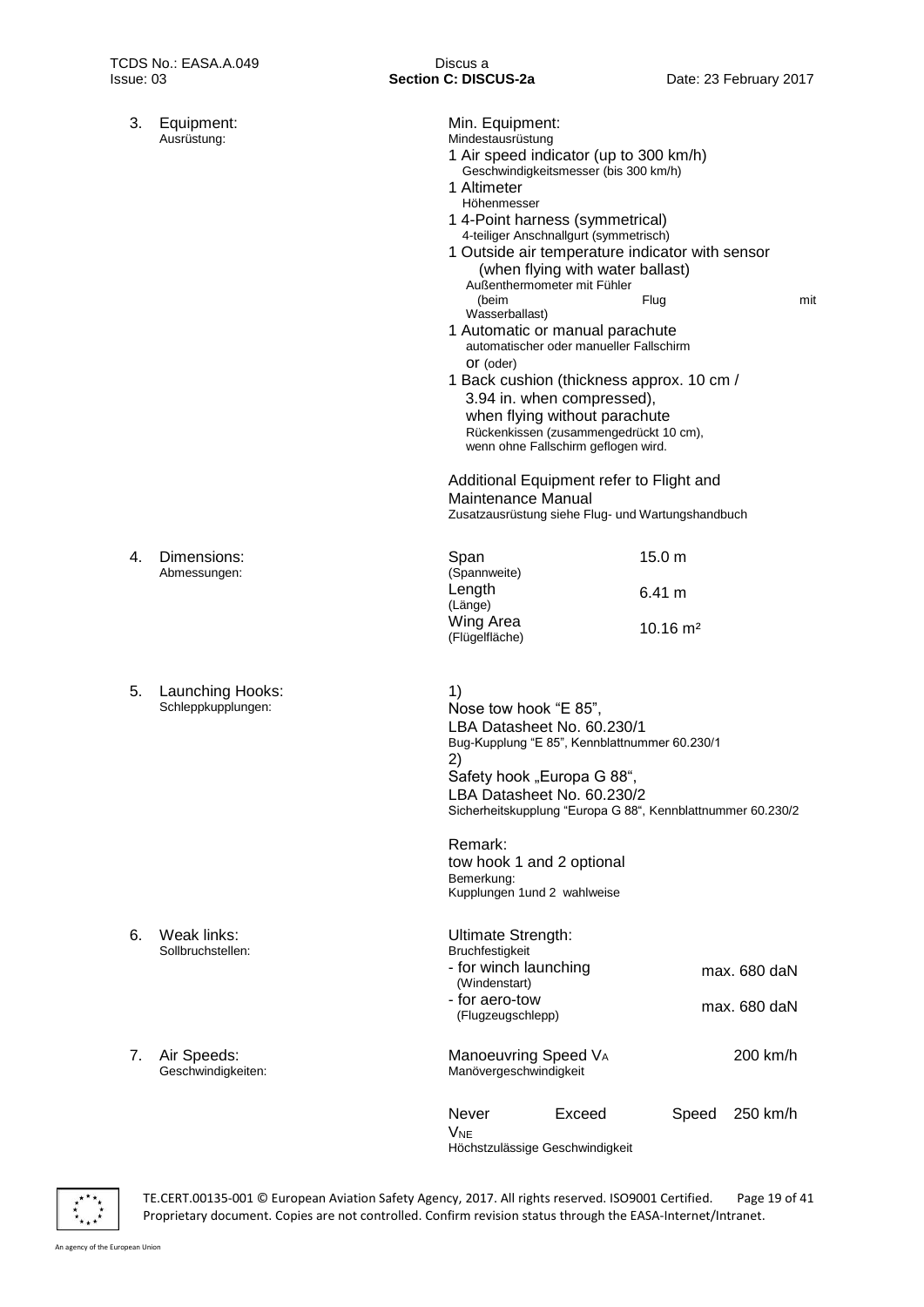|     |                                                                          | Rough<br><b>VRA</b><br>Höchstzulässige Geschwindigkeit bei starker<br>Turbulenz                                                                                                                                         | Air          |           | Speed                                                  | 200 km/h |  |
|-----|--------------------------------------------------------------------------|-------------------------------------------------------------------------------------------------------------------------------------------------------------------------------------------------------------------------|--------------|-----------|--------------------------------------------------------|----------|--|
|     |                                                                          | Max.<br>Vт<br>Höchstzulässige Geschwindigkeit bei                                                                                                                                                                       | Aerotow      |           | Speed                                                  | 180 km/h |  |
|     |                                                                          | Flugzeugschlepp<br>Max.<br>Vw<br>Höchstzulässige Geschwindigkeit bei<br>Windenschlepp                                                                                                                                   | Winch-launch |           | Speed                                                  | 150 km/h |  |
|     |                                                                          | Max.<br>Gear<br><b>VLO</b><br>Höchstzulässige Geschwindigkeit für das<br>Betätigen des Fahrwerks                                                                                                                        |              | Operating | Speed                                                  | 180 km/h |  |
| 8.  | <b>Operational Capability:</b>                                           | <b>VFR Day</b><br>Cloud flying and aerobatic flying according<br>to the specifications in the Flight Manual                                                                                                             |              |           |                                                        |          |  |
|     | Betriebsart:                                                             | <b>VFR Tag</b><br>Wolkenflug und einfacher Kunstflug gemäß den<br>Angaben im Flughandbuch                                                                                                                               |              |           |                                                        |          |  |
| 9.  | <b>Maximum Masses:</b><br>Höchstzulässige Massen:                        | Max.<br>Ballast:<br>Höchstzulässige Masse mit Wasserballast                                                                                                                                                             | Mass         | with      | Water                                                  | 525 kg   |  |
|     |                                                                          | Max. Mass of Non-Lifting Parts:<br>Höchstzulässige Masse der nichttragenden Teile                                                                                                                                       |              |           |                                                        | 250 kg   |  |
| 10. | Centre of Gravity Range:<br>Schwerpunktsbereich:                         | Datum: Most inner wing leading edge, where upper<br>side of fuselage boom placed at slope 1000 : 31<br>Bezugsebene: Vorderkante der Wurzelrippe<br>Flugzeuglage: Keil 1000 : 31 auf Rumpfoberkante hinten<br>horizontal |              |           |                                                        |          |  |
|     |                                                                          | Forward Limit:<br>Vordere Grenze:                                                                                                                                                                                       |              |           | 247 mm aft of datum point<br>247 mm hinter Bezugspunkt |          |  |
|     |                                                                          | Rearward Limit:<br>Hintere Grenze:                                                                                                                                                                                      |              |           | 381 mm aft of datum point<br>381 mm hinter Bezugspunkt |          |  |
| 11. | Minimum Flight Crew:<br>Minimale Besatzung:                              | 1 (Pilot)                                                                                                                                                                                                               |              |           |                                                        |          |  |
| 12. | <b>Maximum Passenger Seating Capacity:</b><br>Maximale Anzahl der Sitze: |                                                                                                                                                                                                                         |              |           |                                                        |          |  |
| 13. | Lifetime limitations:<br>Lebensdauerbegrenzte Teile:                     | Refer to Maintenance Manual<br>Siehe Wartungshandbuch                                                                                                                                                                   |              |           |                                                        |          |  |
| 14. | Deflection angles of control surfaces:<br>Ruderausschläge                | Refer to Maintenance Manual<br>Siehe Wartungshandbuch                                                                                                                                                                   |              |           |                                                        |          |  |



TE.CERT.00135-001 © European Aviation Safety Agency, 2017. All rights reserved. ISO9001 Certified. Page 20 of 41 Proprietary document. Copies are not controlled. Confirm revision status through the EASA-Internet/Intranet.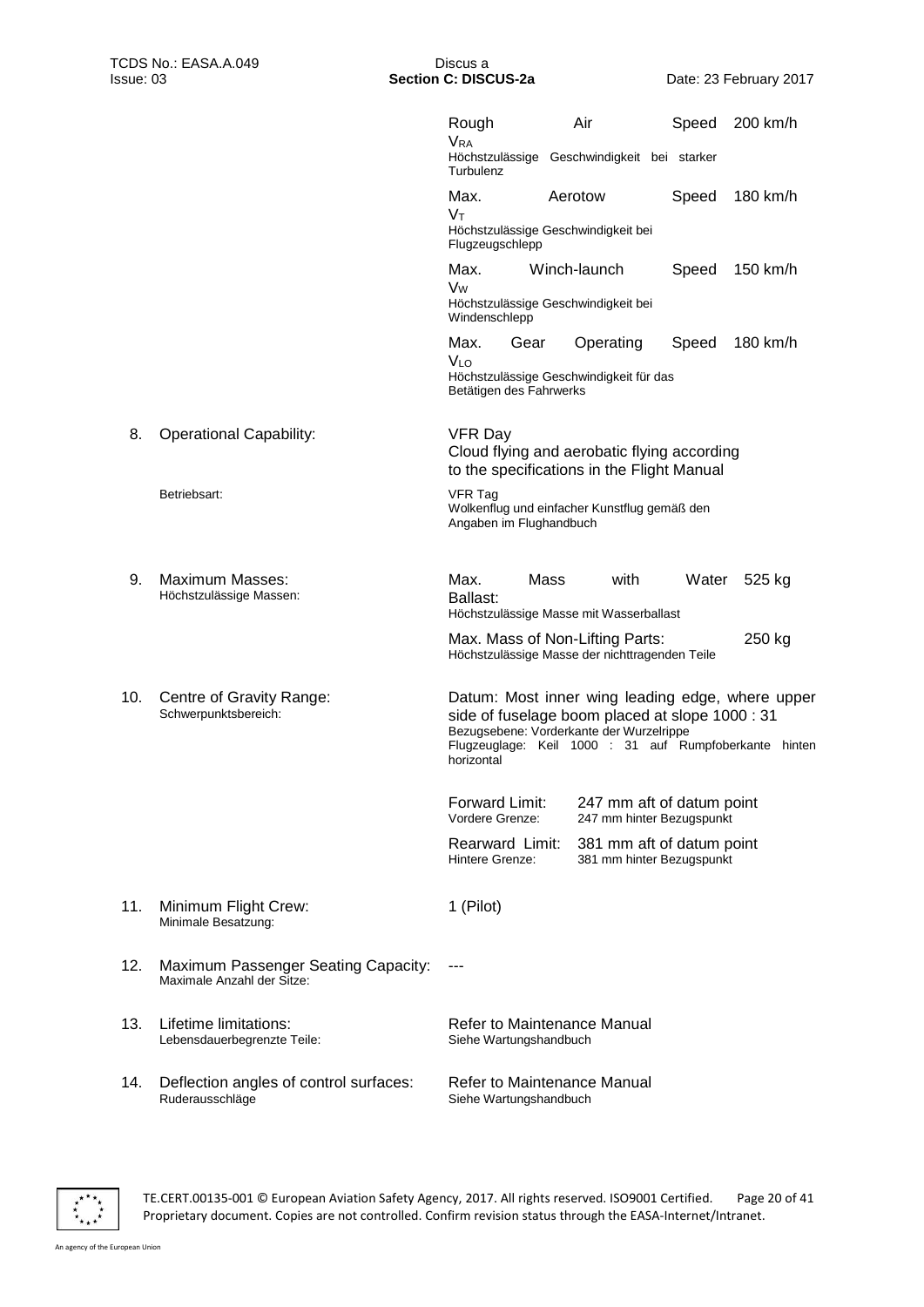## **C.IV. Operating and Service Instructions**

Betriebs- und Instandhaltungsanweisungen

- 1. Flight Manual for the sailplane Discus-2a and Discus-2b, issued October 1998, LBA approved. Flughandbuch für das Segelflugzeug Discus-2a und Discus-2b, Ausgabe Oktober 1998, LBA-anerkannt
- 2. Maintenance Manual for the sailplane Discus-2a and Discus-2b, issued October 1998 Wartungshandbuch für das Segelflugzeug Discus-2a and Discus-2b, Ausgabe Oktober 1998
- 3. Repair Manual for the sailplane Discus-2a and Discus-2b, issued October 1998 Reparaturanweisung für das Segelflugzeug Discus-2a und Discus-2b, Ausgabe Oktober 1998
- 4. Operating Instructions for the Tost nose tow release mechanism model "E 85", latest approved version (if installed) Betriebshandbuch für die Schleppkupplung Bugkupplung "E 85", in der jeweils gültigen Ausgabe (falls eingebaut)
- 5. Operating Instructions for the Tost safety tow release mechanism model "EUROPA G 88" latest approved version (if installed) Betriebshandbuch für die Sicherheitskupplung "Europa G 88", in der jeweils gültigen Ausgabe (falls eingebaut)

## **C.V. Notes**

Bemerkungen

- 1. Manufacturing is confined to industrial production. Herstellung nur im Industriebau zulässig.
- 2. All parts exposed to sun radiation except the areas for markings and registration must have a white colour surface. Alle Bauteile, die der Sonneneinstrahlung ausgesetzt sind, müssen, mit Ausnahme des Bereichs für Kennzeichen und Farbwarnlackierung, eine weiße Oberfläche haben.
- 3. Suitable for cloud flying in accordance with the instructions given in the Flight Manual. Geeignet für Wolkenflug gemäß den Angaben im Flughandbuch.
- 4. Suitable for restricted aerobatic manoeuvres in accordance with the instructions given in the Flight Manual. Geeignet für einfachen Kunstflug gemäß den Angaben im Flughandbuch.
- 5. Approved for VFR-flying in daytime. Luftfahrzeuge dieses Musters sind für Flüge nach VFR bei Tag zugelassen.
- 6. Operating the Discus-2a with wingtips with winglets is permissible persuant to the LBA-approved Schempp-Hirth Modification Bulletin No. 360-24 (standard from serial-number 98 and on). Die Verwendung von Flügeln mit Ansteckflügeln mit Winglets gemäß den Angaben des Änderungsblattes Nr. 360-24, ab Werk-Nr. 98, LBA-anerkannt, der Firma Schempp-Hirth Flugzeugbau GmbH ist zulässig.
- 7. The use of wingtips with winglets is permissible according to the LBA-approved Schempp-Hirth Technical Note No. 360-15 (serial-number 1 through 12). Der nachträgliche Anbau von Ansteckflügeln mit Winglets gemäß den Angaben der Technischen Mitteilung Nr. 360-15, (Werk-Nr. 1 – 12), LBA-anerkannt, der Firma Schempp-Hirth Flugzeugbau GmbH ist zulässig.



TE.CERT.00135-001 © European Aviation Safety Agency, 2017. All rights reserved. ISO9001 Certified. Page 21 of 41 Proprietary document. Copies are not controlled. Confirm revision status through the EASA-Internet/Intranet.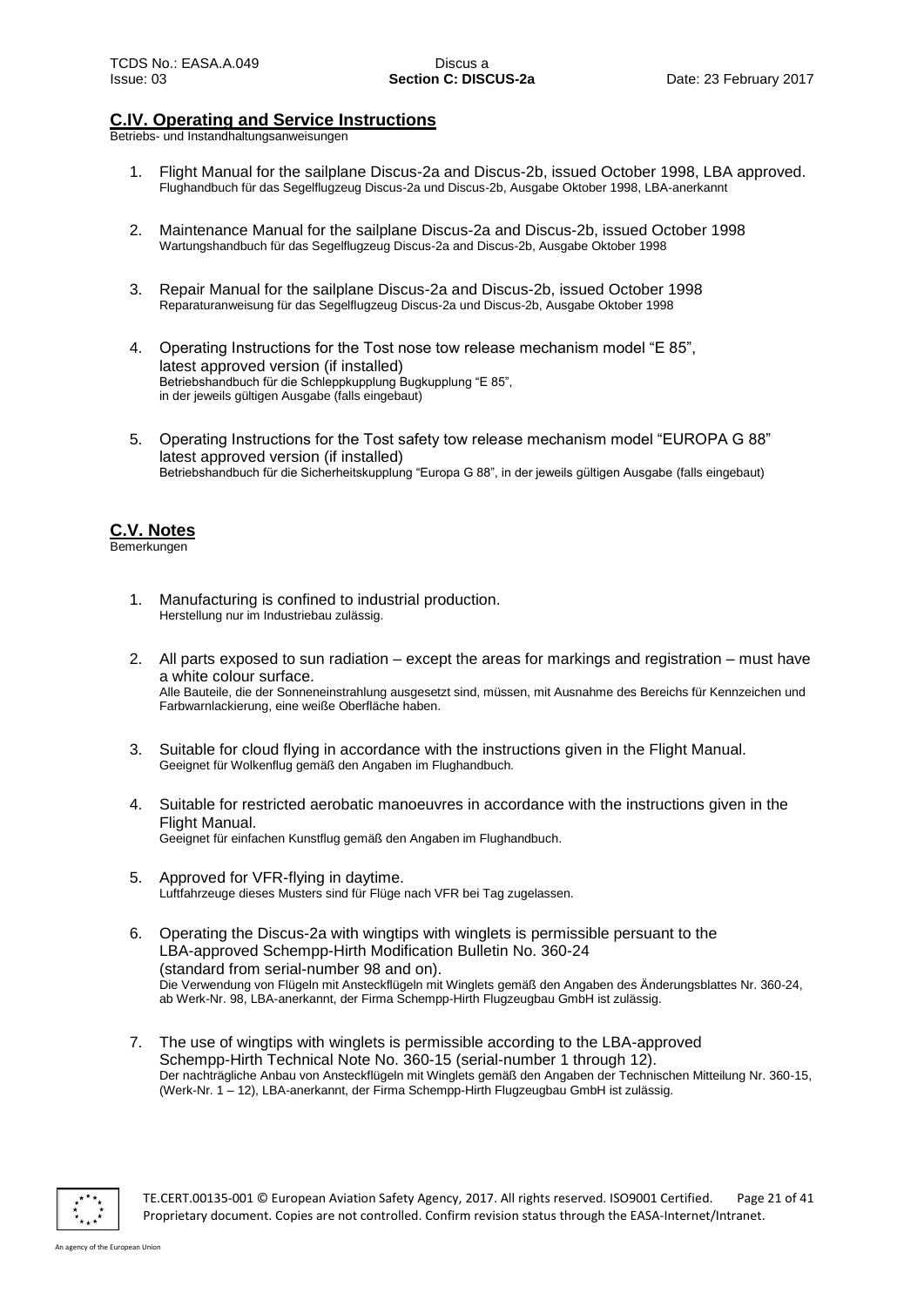8. The use of wingtips with winglets is permissible according to the LBA-approved Schempp-Hirth Technical Note No. 360-16 (serial-number 13 through 97). Der nachträgliche Anbau von Ansteckflügeln mit Winglets gemäß den Angaben der Technischen Mitteilung Nr. 360-16, (Werk-Nr. 13 – 97), LBA-anerkannt, der Firma Schempp-Hirth Flugzeugbau GmbH ist zulässig.



TE.CERT.00135-001 © European Aviation Safety Agency, 2017. All rights reserved. ISO9001 Certified. Page 22 of 41 Proprietary document. Copies are not controlled. Confirm revision status through the EASA-Internet/Intranet.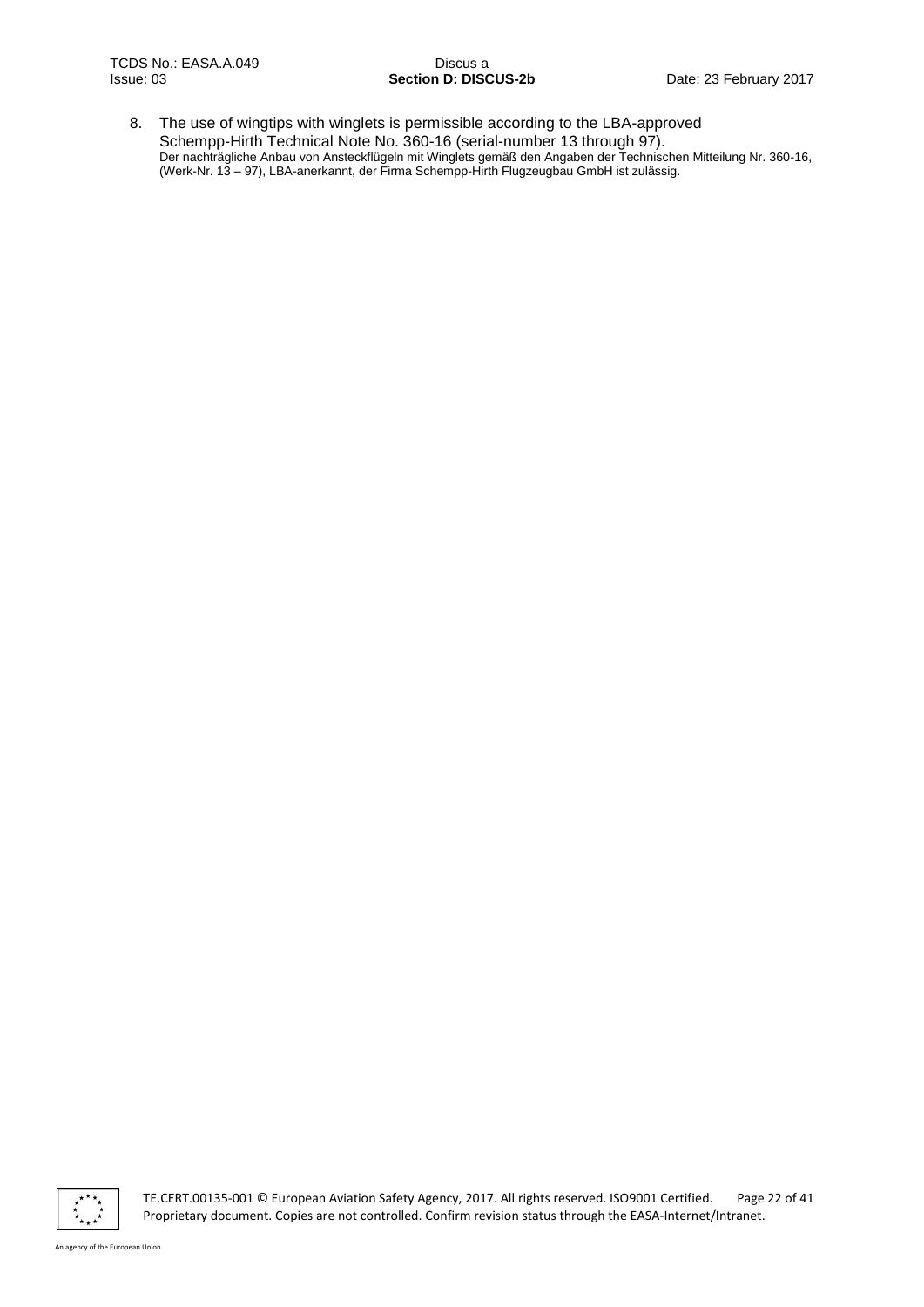#### **Section D: DISCUS-2b**

#### **D.I. General**

Allgemeines

- 1. Data Sheet No.: Kennblatt-Nr.
- 2. a) Type: (Muster) b) Model: (Baureihe)
- 3. Airworthiness Category: Lufttüchtigkeitskategorie :
- 4. Manufacturer: Hersteller
- 5. LBA Application Date: LBA Antragsdatum
- 
- 6. LBA Type Certification Date:

Datum der LBA-Musterzulassung

EASA.A.049

Discus a Discus-2b

Sailplane, JAR 22 - Utility

Schempp-Hirth Flugzeugbau GmbH Krebenstraße 25 73230 Kirchheim/Teck Germany

14. June 1995

- 14. July 1999
- 7. This EASA TCDS replaces LBA TCDS No. 360 Dieses EASA Kennblatt ersetzt das LBA Kennblatt Nr. 360

## **D.II. Certification Basis**

**Zulassungsbasis** 

- 1. Certification Basis: Zulassungsbasis:
- 2. Airworthiness Requirements: Lufttüchtikeitsforderungen:

3. Requirements elected to comply:

Gewählte Forderungen:

Joint Airworthiness Requirements for Sailplanes and Powered Sailplanes (JAR 22),

Defined by LBA letter I413 -360/95,

dated 20. June 1995

effective on June 27, 1989 (Change 4 of the English Original Issue), including Amendment 22/90/1 Lufttüchtigkeitsforderungen für Segelflugzeuge und Motorsegler JAR-22 vom 27.06.1989 (Change 4 der englischen Originalausgabe) mit Amendment 22/90/1

Standards for Structural Substantiation of Sailplane and Powered Sailplane Components consisting of Glass or Carbon Fibre Reinforced Plastics, issued July 1991 Richtlinien zur Führung des Festigkeitsnachweises für Bauteile aus glasfaser- und kohlenstoffaserverstärkten Kunststoffen von Segelflugzeugen und Motorseglern, Ausgabe Juli 1991.

Additional requirements for the installation of a water ballast system into the fin (for compensating the nose heavy moment of water ballast in wing tanks). LBA-Reference: I4 – I 413/89 dated October 25, 1989. Zusätzliche Forderungen für den Einbau einer Wasserballastanlage im Seitenleitwerk zum Ausgleich des kopflastigen Moments aus dem Flügel-Wasserballast (I 4-I 413/89 vom 25.10.1989).

TE.CERT.00135-001 © European Aviation Safety Agency, 2017. All rights reserved. ISO9001 Certified. Page 23 of 41 Proprietary document. Copies are not controlled. Confirm revision status through the EASA-Internet/Intranet.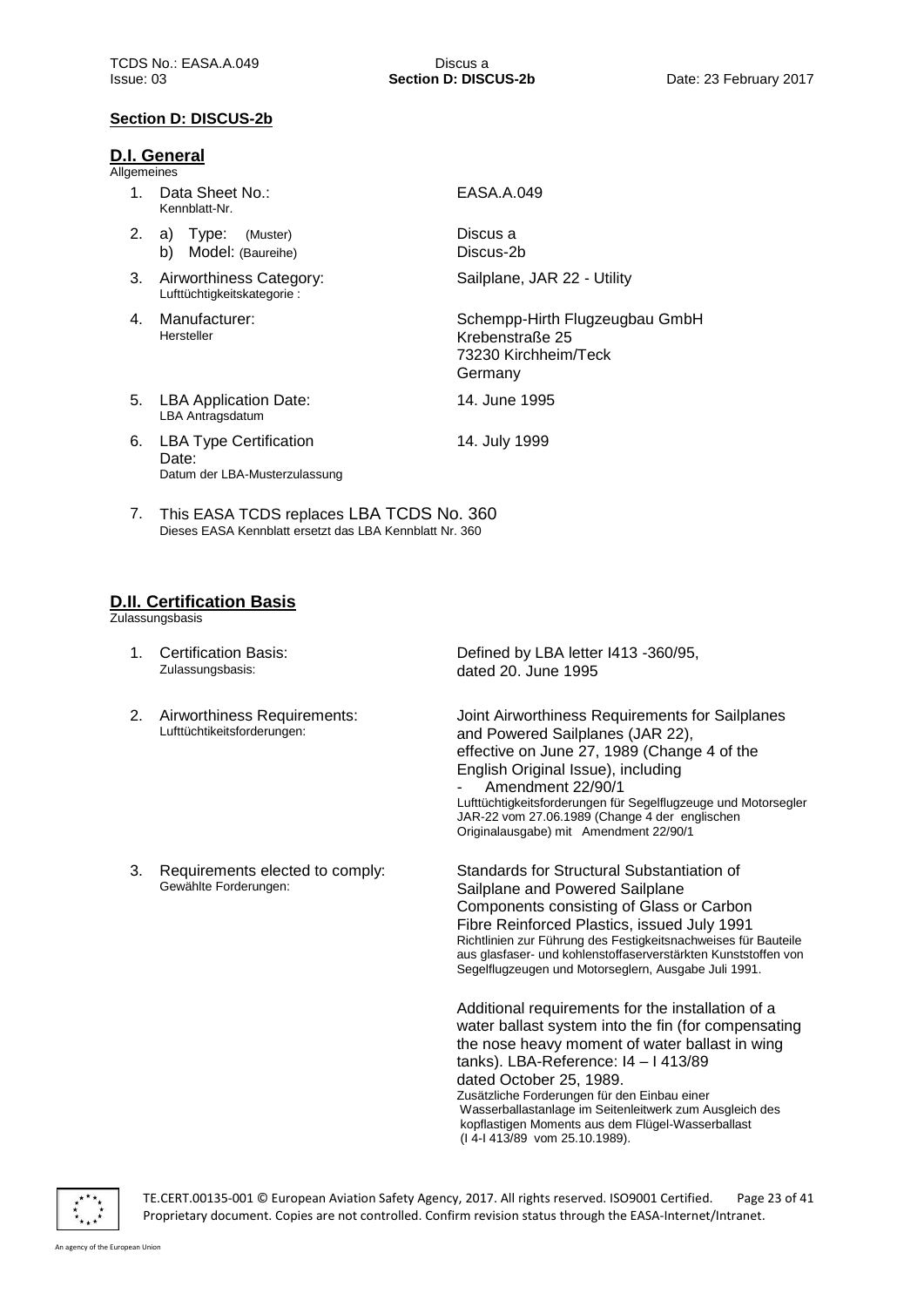Draft NPA 22 D-46 dated April 7, 1994 relating to JAR 22.785 (e)(f) "Seat and Restrain System" Entwurf NPA 22 D-46 vom 7. April 1994 zu JAR 22.785 (e)(f) Sitz und Gurtrückhaltesystem.

Draft NPA 22 D-64 dated October 02, 1997 relating to JAR 22.788 "Head Rests" Entwurf NPA 22 D-64 vom 02. Oktober 1997 zu JAR 22.788 Kopfstützen.

| 4. | <b>Special Conditions:</b><br>Sonderforderungen:                           | None |
|----|----------------------------------------------------------------------------|------|
|    | 5. Exemptions:<br>Ausnahmen:                                               | None |
| 6. | <b>Equivalent Safety Findings:</b><br>Nachweise gleichwertiger Sicherheit: | None |

## **D.III. Technical Characteristics and Operational Limitations**

Technische Merkmale und Betriebsgrenzen

| 1. | <b>Type Design Definition:</b><br>Musterdefinition: | List of the drawing files Discus-2b,<br>issued June 1998, LBA approved<br>issued December 2000 (revision 1, see D.V.6)<br>Zeichnungsliste für den Discus-2b,<br>Ausgabe Juni 1998, LBA-anerkannt<br>Ausgabe Dezember 2000, (Revision 1, siehe D.V.6)                                                                                                                                                                                                                                                                                                                                                                                                                                                                                                                                                                                                                                                                                             |
|----|-----------------------------------------------------|--------------------------------------------------------------------------------------------------------------------------------------------------------------------------------------------------------------------------------------------------------------------------------------------------------------------------------------------------------------------------------------------------------------------------------------------------------------------------------------------------------------------------------------------------------------------------------------------------------------------------------------------------------------------------------------------------------------------------------------------------------------------------------------------------------------------------------------------------------------------------------------------------------------------------------------------------|
| 2. | Description:<br>Beschreibung:                       | Single-seat mid-wing sailplane, CFRP/GFRP/AFRP-<br>construction, 2-piece wing (with tip extensions<br>respective wingtips with winglets see D.V.6 through<br>D.V.8) double-panel Schempp-Hirth type airbrakes<br>on upper wing surface, water ballast tanks in wing<br>and (on request) in fin.<br>Retractable main wheel with brake, tailskid or<br>(optional) fixed tail wheel. T-tail (fixed horiz. stabilizer<br>with elevator, fin and rudder). Fuselage larger than<br>model "Discus-2a".<br>Einsitziger Mitteldecker in CFK/GFK/AFK-Bauweise, zweiteiliger<br>Tragflügel (mit Ansteckflügeln bzw. mit Ansteckflügeln mit Winglets<br>siehe D.V.6 bis D.V.8), doppelstöckigen Schempp-Hirth-<br>Bremsklappen auf der Flügeloberseite, Wassertanks im Tragflügel<br>und in der Seitenflosse (Option), bremsbares Einziehfahrwerk,<br>festes Spornrad (Option) oder Sporn, T-Leitwerk mit Flosse und<br>Ruder, größerer Rumpf als Discus-2a. |

TE.CERT.00135-001 © European Aviation Safety Agency, 2017. All rights reserved. ISO9001 Certified. Page 24 of 41 Proprietary document. Copies are not controlled. Confirm revision status through the EASA-Internet/Intranet.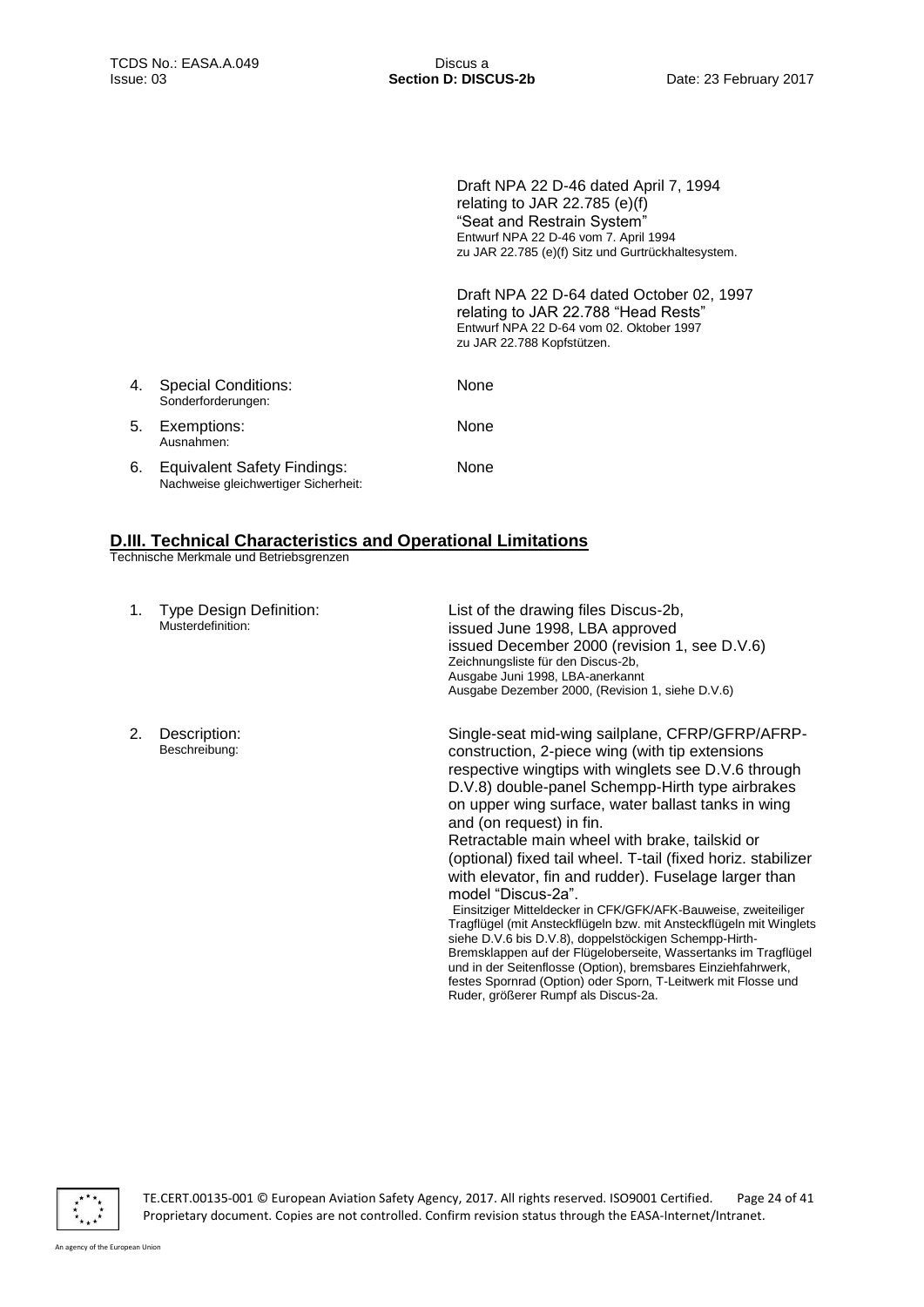3. Equipment: Ausrüstung:

| Min. Equipment:<br>Mindestausrüstung<br>1 Air speed indicator (up to 300 km/h)<br>1 Altimeter<br>Höhenmesser<br>1 4-Point harness (symmetrical)<br>1 Outside air temperature indicator with sensor<br>Außenthermometer mit Fühler           | Geschwindigkeitsmesser (bis 300 km/h)<br>4-teiliger Anschnallgurt (symmetrisch)<br>(when flying with water ballast)<br>(beim Flug mit Wasserballast)                                    |                     |                              |  |
|---------------------------------------------------------------------------------------------------------------------------------------------------------------------------------------------------------------------------------------------|-----------------------------------------------------------------------------------------------------------------------------------------------------------------------------------------|---------------------|------------------------------|--|
| 1 Automatic or manual parachute<br>Or (oder)<br>1 Back cushion (thickness approx. 10 cm /                                                                                                                                                   | automatischer oder manueller Fallschirm<br>3.94 in. when compressed),<br>when flying without parachute<br>Rückenkissen (zusammengedrückt 10 cm),<br>wenn ohne Fallschirm geflogen wird. |                     |                              |  |
| Additional Equipment refer to Flight and<br>Maintenance Manual<br>Zusatzausrüstung siehe Flug- und Wartungshandbuch                                                                                                                         |                                                                                                                                                                                         |                     |                              |  |
| Span                                                                                                                                                                                                                                        |                                                                                                                                                                                         | 15.0 m              |                              |  |
| (Spannweite)<br>Length<br>(Länge)                                                                                                                                                                                                           |                                                                                                                                                                                         | 6.81 m              |                              |  |
| Wing Area<br>(Flügelfläche)                                                                                                                                                                                                                 |                                                                                                                                                                                         | $10.16 \text{ m}^2$ |                              |  |
| 1)<br>Nose tow hook "E 85",<br>LBA Datasheet No. 60.230/1<br>Bug-Kupplung "E 85", Kennblattnummer 60.230/1<br>2)<br>Safety hook "Europa G 88",<br>LBA Datasheet No. 60.230/2<br>Sicherheitskupplung "Europa G 88", Kennblattnummer 60.230/2 |                                                                                                                                                                                         |                     |                              |  |
| Remark:<br>tow hook 1 and 2 optional<br>Bemerkung: Kupplungen 1 und 2 wahlweise                                                                                                                                                             |                                                                                                                                                                                         |                     |                              |  |
| <b>Ultimate Strength:</b><br>Bruchfestigkeit<br>- for winch launching<br>(Windenstart)<br>- for aero-tow<br>(Flugzeugschlepp)                                                                                                               |                                                                                                                                                                                         |                     | max. 680 daN<br>max. 680 daN |  |
| Manoeuvring Speed VA<br>Manövergeschwindigkeit                                                                                                                                                                                              |                                                                                                                                                                                         |                     | 200 km/h                     |  |
| Never<br><b>V<sub>NE</sub></b><br>Höchstzulässige Geschwindigkeit                                                                                                                                                                           | Exceed                                                                                                                                                                                  |                     | Speed 250 km/h               |  |

4. Dimensions: Abmessungen:

5. Launching Hooks: Schleppkupplungen:

- 6. Weak links: Sollbruchstellen:
- 7. Air Speeds: Geschwindigkeiten:

 $\frac{x^{**}x}{x^{**}x^{**}}$ 

TE.CERT.00135-001 © European Aviation Safety Agency, 2017. All rights reserved. ISO9001 Certified. Page 25 of 41 Proprietary document. Copies are not controlled. Confirm revision status through the EASA-Internet/Intranet.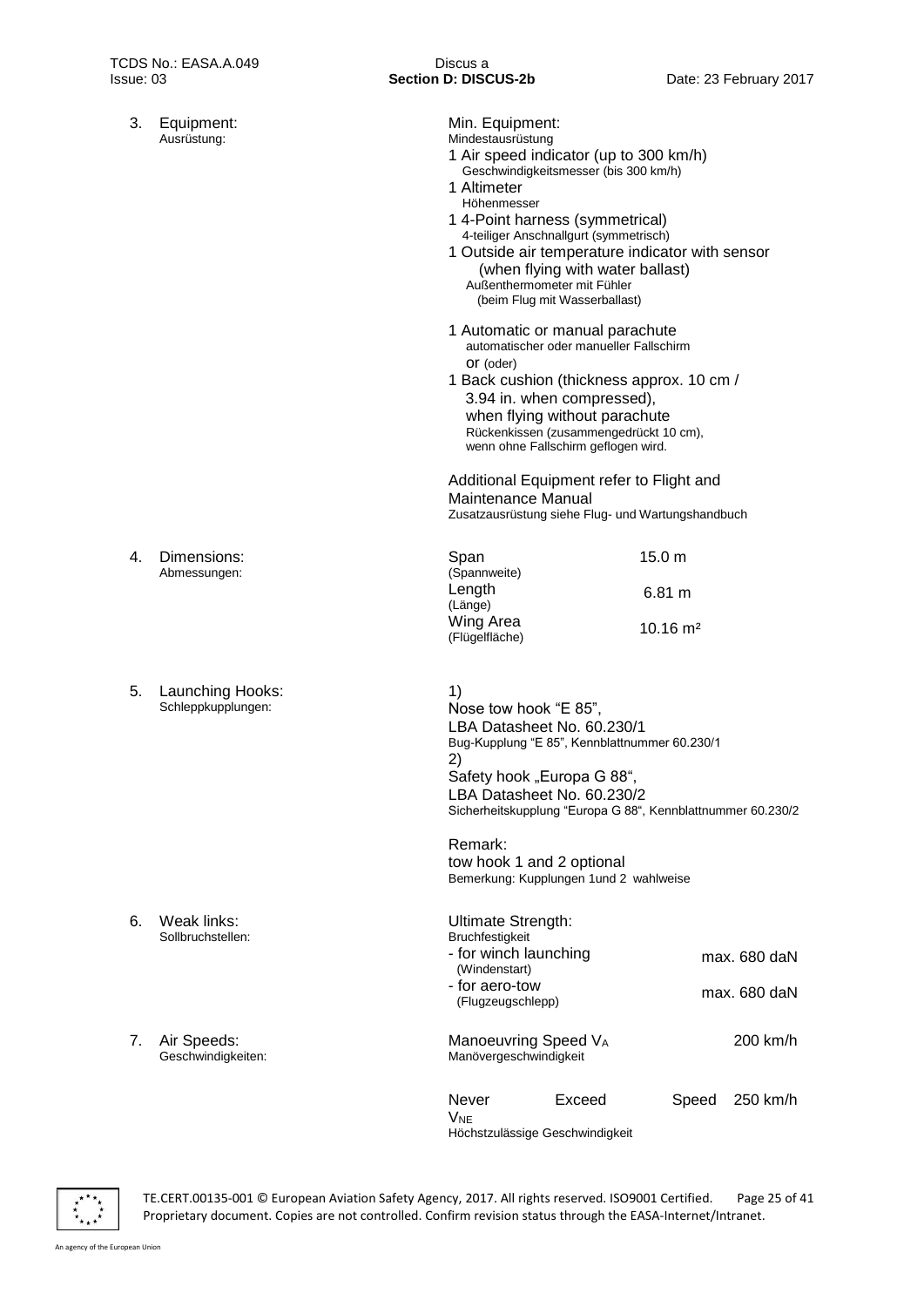|     |                                                                   | Rough<br><b>V<sub>RA</sub></b><br>Turbulenz   |      | Air<br>Höchstzulässige Geschwindigkeit bei starker                                                                                                                                                        | Speed | 200 km/h |  |
|-----|-------------------------------------------------------------------|-----------------------------------------------|------|-----------------------------------------------------------------------------------------------------------------------------------------------------------------------------------------------------------|-------|----------|--|
|     |                                                                   | Max.<br>Vт<br>Flugzeugschlepp                 |      | Aerotow<br>Höchstzulässige Geschwindigkeit bei                                                                                                                                                            | Speed | 180 km/h |  |
|     |                                                                   | Max.<br>Vw<br>Windenschlepp                   |      | Winch-launch<br>Höchstzulässige Geschwindigkeit bei                                                                                                                                                       | Speed | 150 km/h |  |
|     |                                                                   | Max.<br><b>VLO</b><br>Betätigen des Fahrwerks | Gear | Operating<br>Höchstzulässige Geschwindigkeit für das                                                                                                                                                      | Speed | 180 km/h |  |
| 8.  | <b>Operational Capability:</b>                                    | VFR Day                                       |      | Cloud flying and aerobatic flying according<br>to the specifications in the Flight Manual                                                                                                                 |       |          |  |
|     | Betriebsart:                                                      | <b>VFR Tag</b><br>Angaben im Flughandbuch     |      | Wolkenflug und einfacher Kunstflug gemäß den                                                                                                                                                              |       |          |  |
| 9.  | Maximum Masses:<br>Höchstzulässige Massen:                        | Max.<br>Ballast:                              | Mass | with<br>Höchstzulässige Masse mit Wasserballast                                                                                                                                                           | Water | 525 kg   |  |
|     |                                                                   |                                               |      | Max. Mass of Non-Lifting Parts:<br>Höchstzulässige Masse der nichttragenden Teile                                                                                                                         |       | 250 kg   |  |
| 10. | Centre of Gravity Range:<br>Schwerpunktsbereich:                  | horizontal                                    |      | Datum: Most inner wing leading edge, where upper<br>side of fuselage boom placed at slope 1000 : 44<br>Bezugsebene: Vorderkante der Wurzelrippe<br>Flugzeuglage: Keil 1000 : 44 auf Rumpfoberkante hinten |       |          |  |
|     |                                                                   | Forward Limit:<br>Vordere Grenze:             |      | 250 mm aft of datum point<br>250 mm hinter Bezugspunkt                                                                                                                                                    |       |          |  |
|     |                                                                   | Rearward Limit:<br>Hintere Grenze:            |      | 396 mm aft of datum point<br>396 mm hinter Bezugspunkt                                                                                                                                                    |       |          |  |
| 11. | Minimum Flight Crew:<br>Minimale Besatzung:                       | 1 (Pilot)                                     |      |                                                                                                                                                                                                           |       |          |  |
| 12. | Maximum Passenger Seating Capacity:<br>Maximale Anzahl der Sitze: |                                               |      |                                                                                                                                                                                                           |       |          |  |
| 13. | Lifetime limitations:<br>Lebensdauerbegrenzte Teile:              | Siehe Wartungshandbuch                        |      | Refer to Maintenance Manual                                                                                                                                                                               |       |          |  |
| 14. | Deflection angles of control surfaces:<br>Ruderausschläge         | Siehe Wartungshandbuch                        |      | Refer to Maintenance Manual                                                                                                                                                                               |       |          |  |

 $\frac{x}{x}$ 

TE.CERT.00135-001 © European Aviation Safety Agency, 2017. All rights reserved. ISO9001 Certified. Page 26 of 41 Proprietary document. Copies are not controlled. Confirm revision status through the EASA-Internet/Intranet.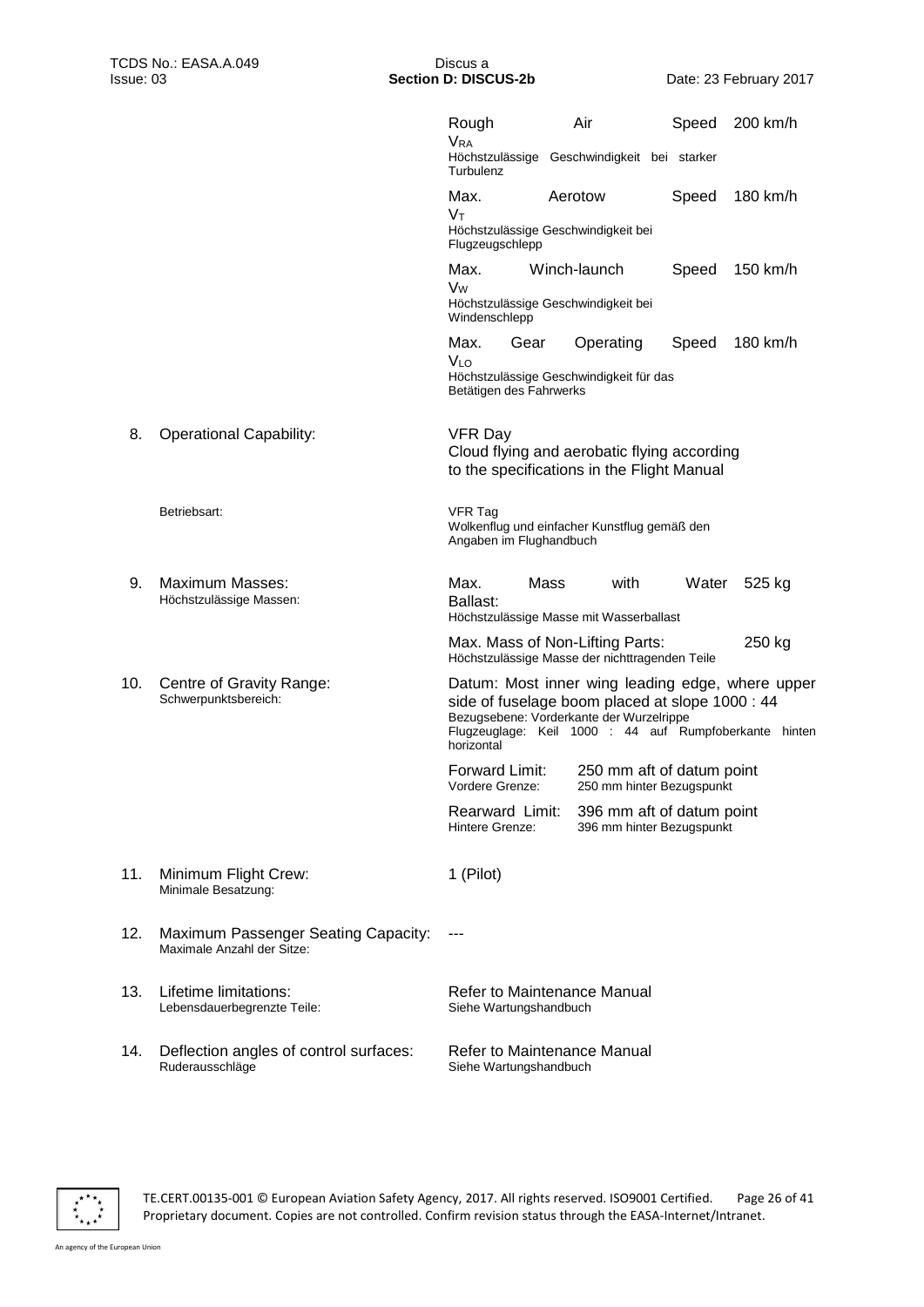## **D.IV. Operating and Service Instructions**

Betriebs- und Instandhaltungsanweisungen

- 1. Flight Manual for the sailplane Discus-2a and Discus-2b, issued October 1998, LBA approved. Flughandbuch für das Segelflugzeug Discus-2a und Discus-2b, Ausgabe Oktober 1998, LBA-anerkannt
- 2. Maintenance Manual for the sailplane Discus-2a and Discus-2b, issued October 1998 Wartungshandbuch für das Segelflugzeug Discus-2a und Discus-2b, Ausgabe Oktober 1998
- 3. Repair Manual for the sailplane Discus-2a and Discus-2b, issued October 1998 Reparaturanweisung für das Segelflugzeug Discus-2a und Discus-2b, Ausgabe Oktober 1998
- 4. Operating Instructions for the Tost nose tow release mechanism model "E 85", latest approved version (if installed) Betriebshandbuch für die Schleppkupplung Bugkupplung "E 85", in der jeweils gültigen Ausgabe (falls eingebaut)
- 5. Operating Instructions for the Tost safety tow release mechanism model "EUROPA G 88" latest approved version (if installed) Betriebshandbuch für die Sicherheitskupplung "Europa G 88", in der jeweils gültigen Ausgabe (falls eingebaut)



TE.CERT.00135-001 © European Aviation Safety Agency, 2017. All rights reserved. ISO9001 Certified. Page 27 of 41 Proprietary document. Copies are not controlled. Confirm revision status through the EASA-Internet/Intranet.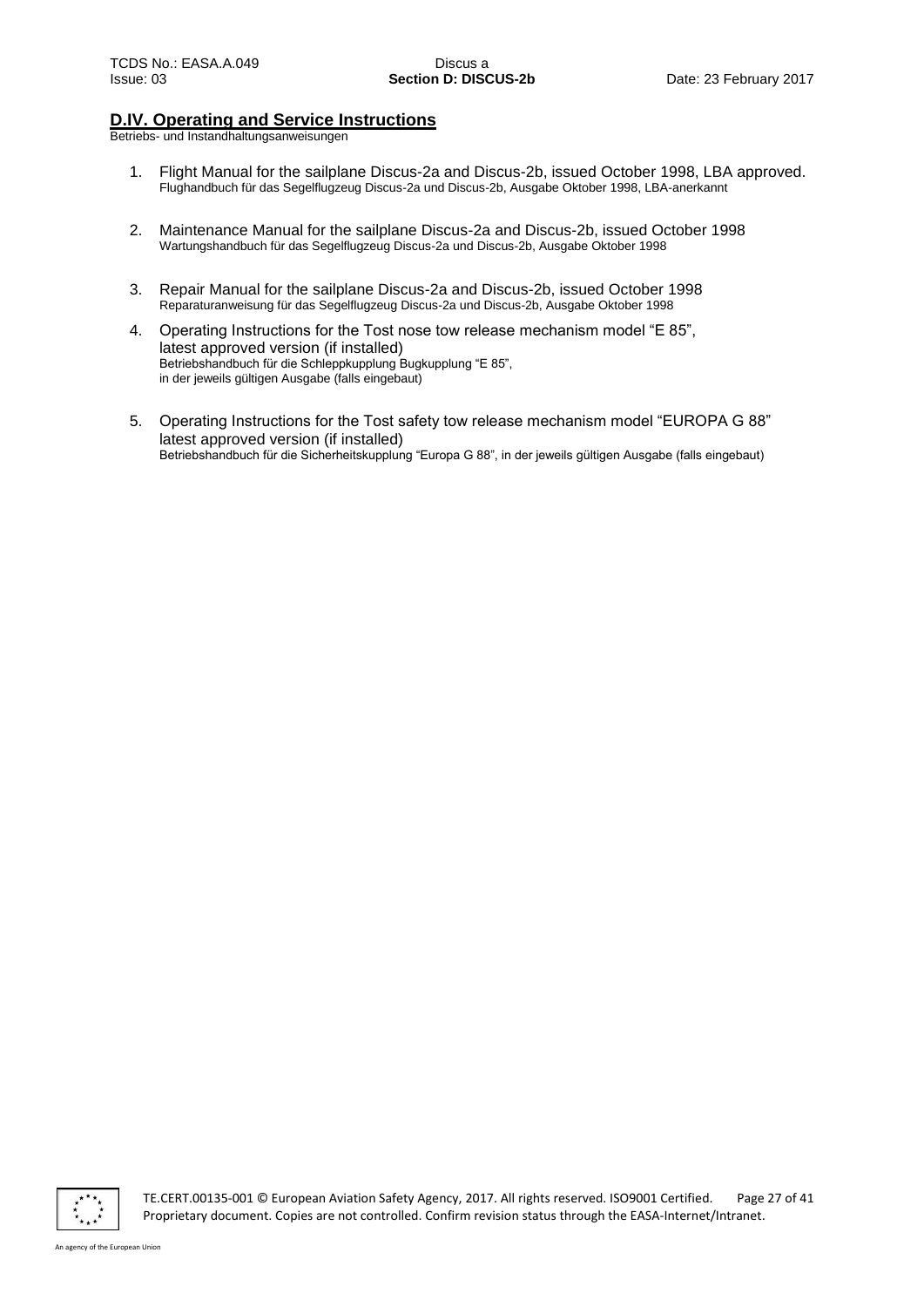## **D.V. Notes**

Bemerkungen

- 1. Manufacturing is confined to industrial production. Herstellung nur im Industriebau zulässig.
- 2. All parts exposed to sun radiation except the areas for markings and registration must have a white colour surface. Alle Bauteile, die der Sonneneinstrahlung ausgesetzt sind, müssen, mit Ausnahme des Bereichs für Kennzeichen und Farbwarnlackierung, eine weiße Oberfläche haben.
- 3. Suitable for cloud flying in accordance with the instructions given in the Flight Manual. Geeignet für Wolkenflug gemäß den Angaben im Flughandbuch.
- 4. Suitable for restricted aerobatic manoeuvres in accordance with the instructions given in the Flight Manual. Geeignet für einfachen Kunstflug gemäß den Angaben im Flughandbuch.
- 5. Approved for VFR-flying in daytime. Luftfahrzeuge dieses Musters sind für Flüge nach VFR bei Tag zugelassen.
- 6. Operating the Discus-2a with wingtips with winglets is permissible persuant to the LBA-approved Schempp-Hirth Modification Bulletin No. 360-24 (standard from serial-number 98 and on). Die Verwendung von Flügeln mit Ansteckflügeln mit Winglets gemäß den Angaben des Änderungsblattes Nr. 360-24, ab Werk-Nr. 98, LBA-anerkannt, der Firma Schempp-Hirth Flugzeugbau GmbH ist zulässig.
- 7. The use of wingtips with winglets is permissible according to the LBA-approved Schempp-Hirth Technical Note No. 360-15 (serial-number 1 through 12). Der nachträgliche Anbau von Ansteckflügeln mit Winglets gemäß den Angaben der Technischen Mitteilung Nr. 360-15, (Werk-Nr. 1 – 12), LBA-anerkannt, der Firma Schempp-Hirth Flugzeugbau GmbH ist zulässig.
- 8. The use of wingtips with winglets is permissible according to the LBA-approved Schempp-Hirth Technical Note No. 360-16 (serial-number 13 through 97). Der nachträgliche Anbau von Ansteckflügeln mit Winglets gemäß den Angaben der Technischen Mitteilung Nr. 360-16, (Werk-Nr. 13 – 97), LBA-anerkannt, der Firma Schempp-Hirth Flugzeugbau GmbH ist zulässig.
- 9. The use of the fuselage from the powered sailplane Discus-2T is permissible pursuant to the LBA-approved Schempp-Hirth Modification Bulletin 360-31. Die Verwendung des Rumpfes des Motorseglers Discus-2T gemäß den Angaben des Änderungsblattes Nr. 360-31, LBA-anerkannt, der Firma Schempp-Hirth Flugzeugbau GmbH ist zulässig.



TE.CERT.00135-001 © European Aviation Safety Agency, 2017. All rights reserved. ISO9001 Certified. Page 28 of 41 Proprietary document. Copies are not controlled. Confirm revision status through the EASA-Internet/Intranet.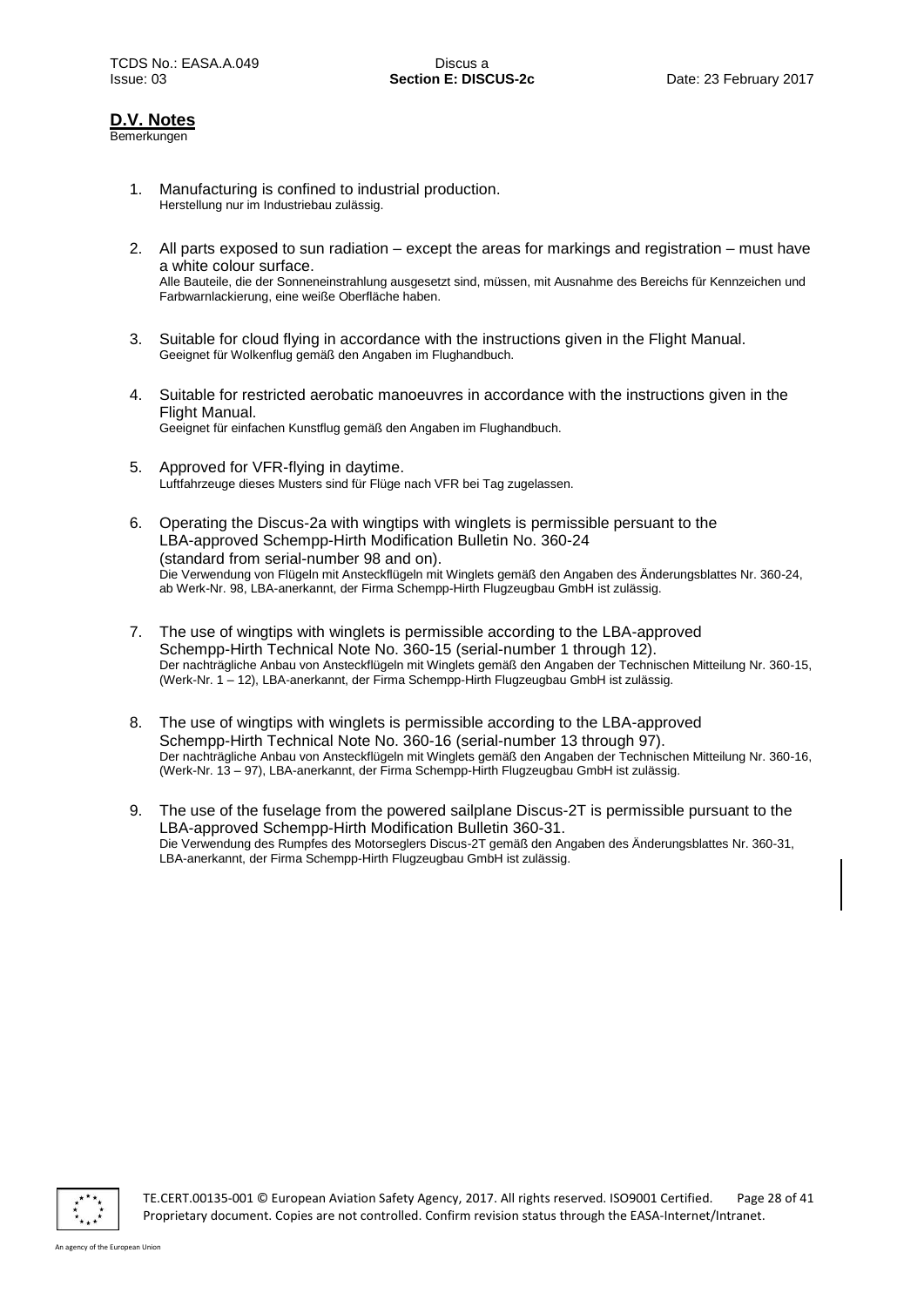## **Section E: DISCUS-2c**

#### **E.I. General**

**Allgemeines** 

- 1. Data Sheet No.: Kennblatt-Nr.
- 2. a) Type: (Muster) b) Model: (Baureihe)
- 3. Airworthiness Category: Lufttüchtigkeitskategorie :
- 4. Manufacturer: Hersteller
- 5. LBA Application Date: LBA Antragsdatum
- 6. EASA Type Certification Date: Datum der EASA-Musterzulassung

## EASA.A.049

Discus a Discus-2c

Sailplane, JAR 22 - Utility

Schempp-Hirth Flugzeugbau GmbH Krebenstraße 25 73230 Kirchheim/Teck Germany

19. September 2003

16. September 2005

## **E.II. Certification Basis**

**Zulassungsbasis** 

- 1. Certification Basis: Zulassungsbasis:
- 2. Airworthiness Requirements: Lufttüchtikeitsforderungen:
- 3. Requirements elected to comply: Gewählte Forderungen:

Defined by LBA letter M311-360\_09/03, dated 19. September 2003

Joint Airworthiness Requirements for Sailplanes and Powered Sailplanes (JAR 22), effective on June 27, 1989 (Change 4 of the English Original Issue), including Amendment 22/90/1 Lufttüchtigkeitsforderungen für Segelflugzeuge und Motorsegler JAR-22 vom 27.06.1989 (Change 4 der englischen Originalausgabe) mit Amendment 22/90/1

Standards for Structural Substantiation of Sailplane and Powered Sailplane Components consisting of Glass or Carbon Fibre Reinforced Plastics, issued July 1991 Richtlinien zur Führung des Festigkeitsnachweises für Bauteile aus glasfaser- und kohlenstoffaserverstärkten Kunststoffen von Segelflugzeugen und Motorseglern, Ausgabe Juli 1991.

Additional requirements for the installation of a water ballast system into the fin (for compensating the nose heavy moment of water ballast in wing tanks). LBA-Reference: I4 – I 413/89 dated October 25th, 1989. Zusätzliche Forderungen für den Einbau einer Wasserballastanlage im Seitenleitwerk zum Ausgleich des kopflastigen Moments aus dem Flügel-Wasserballast (I 4-I 413/89 vom 25.10.1989).

Draft NPA 22 D-46 dated April 7, 1994 relating to JAR 22.785 (e)(f)



TE.CERT.00135-001 © European Aviation Safety Agency, 2017. All rights reserved. ISO9001 Certified. Page 29 of 41 Proprietary document. Copies are not controlled. Confirm revision status through the EASA-Internet/Intranet.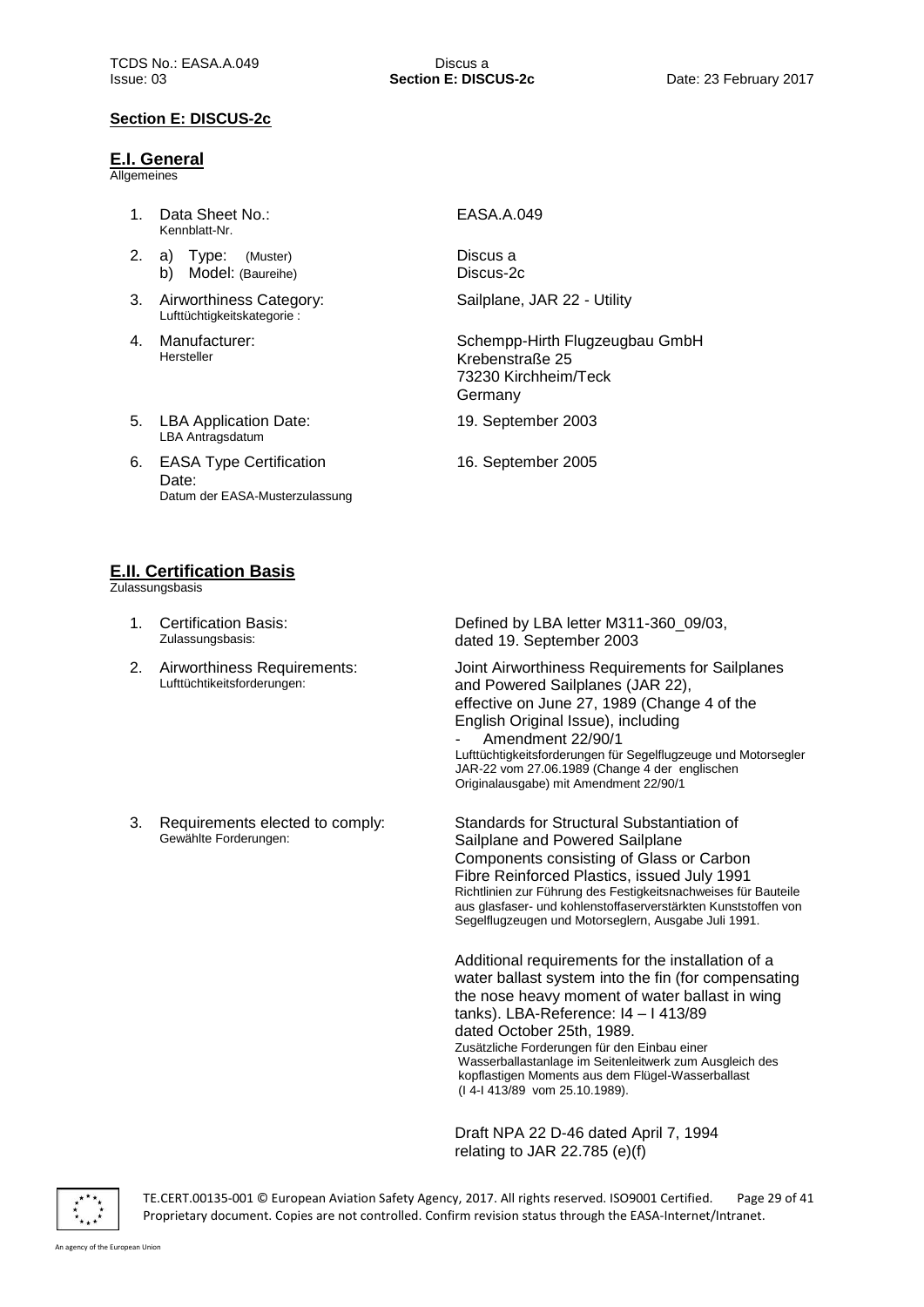"Seat and Restrain System" Entwurf NPA 22 D-46 vom 7. April 1994 zu JAR 22.785 (e)(f) Sitz und Gurtrückhaltesystem.

Draft NPA 22 D-64 dated April 12, 1994 relating to JAR 22.788 "Head Rests" Entwurf NPA 22 D-64 vom 12. April 1994 zu JAR 22.788 Kopfstützen.

| 4. | <b>Special Conditions:</b><br>Sonderforderungen:                    | None        |                                                                      |
|----|---------------------------------------------------------------------|-------------|----------------------------------------------------------------------|
| 5. | Exemptions:<br>Ausnahmen:                                           | <b>None</b> |                                                                      |
| 6. | Equivalent Safety Findings:<br>Nachweise gleichwertiger Sicherheit: |             | JAR22.207 c) Begin of Stall Warning<br>Einsetzen der Überziehwarnung |

## **E.III. Technical Characteristics and Operational Limitations**

Technische Merkmale und Betriebsgrenzen

1. Type Design Definition: Musterdefinition:

List of the drawing files Discus-2c, issued December 2004, LBA approved Zeichnungsliste für den Discus-2c, Ausgabe Dezember 2004,

2. Description: Beschreibung:

Single-seat mid-wing sailplane, CFRP / GFRP / AFRP-construction, 4-piece wing (18 m and 15 m (optional) wingtips with winglets) double-panel Schempp-Hirth type airbrakes on upper wing surface, water ballast tanks in wing and (on request) in fin. Retractable main wheel with brake, tailskid or (optional) fixed tail wheel. T-tail (fixed horiz. stabilizer with elevator, fin and rudder).

Einsitziger Mitteldecker in CFK/GFK/AFK-Bauweise, vierteiliger Tragflügel (Außenflügel für 18 m bzw. 15 m Spannweite (Option), mit Winglets, doppelstöckigen Schempp-Hirth-Bremsklappen auf der Flügeloberseite des Innenflügels, Wassertanks im Innenflügel und in der Seitenflosse (Option), bremsbares Einziehfahrwerk, festes Spornrad (Option) oder Sporn, T-Leitwerk mit Flosse und Ruder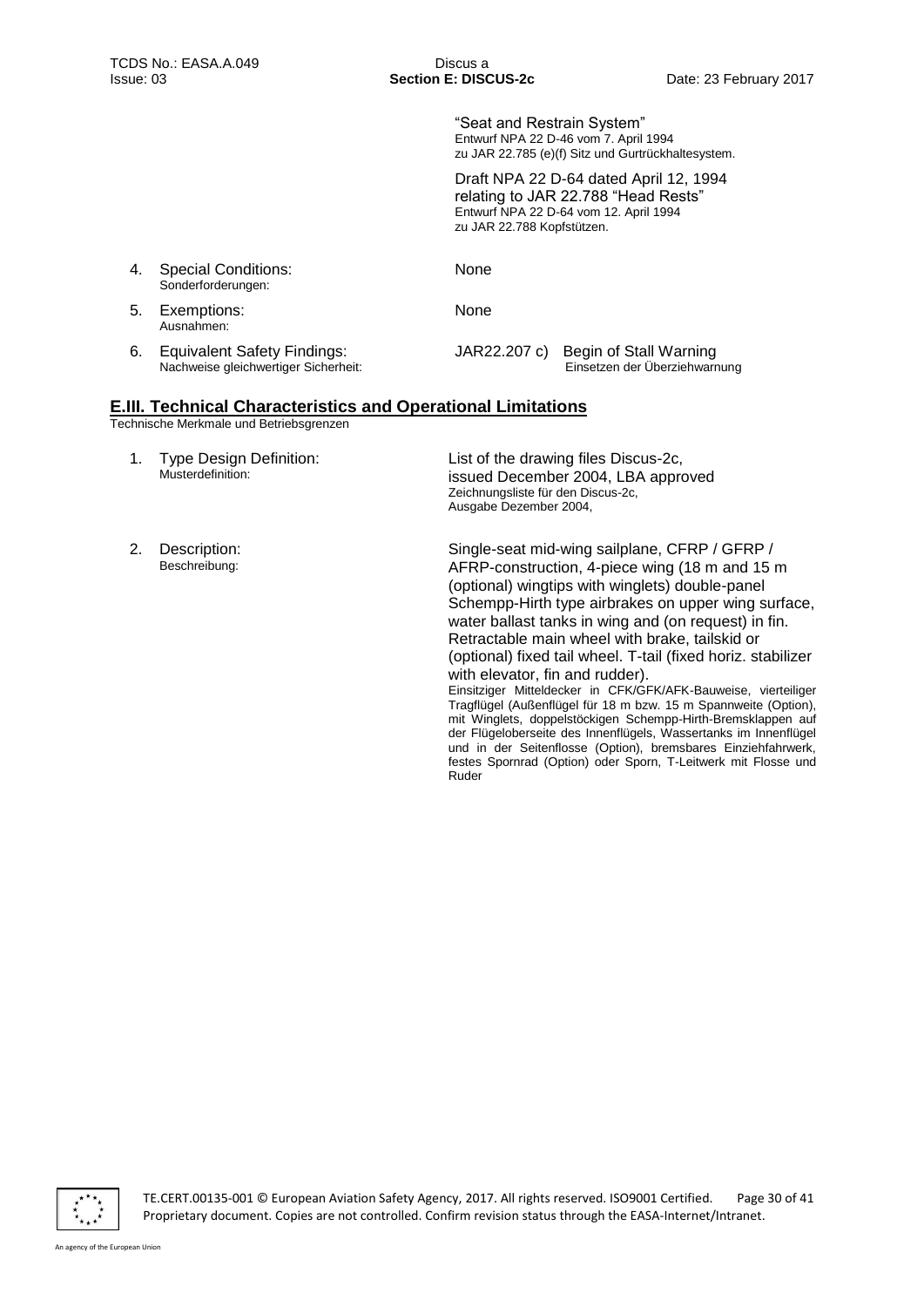| 3. | Equipment:<br>Ausrüstung:              | Min. Equipment:<br>Mindestausrüstung<br>1 Air speed indicator (up to 300 km/h)<br>Geschwindigkeitsmesser (bis 300 km/h)<br>1 Altimeter<br>Höhenmesser<br>1 4-Point harness (symmetrical)<br>4-teiliger Anschnallgurt (symmetrisch)<br>1 Outside air temperature indicator with sensor<br>(when flying with water ballast)<br>Außenthermometer mit Fühler<br>(beim<br>Wasserballast)<br>1 Automatic or manual parachute<br>automatischer oder manueller Fallschirm<br>Or (oder)<br>1 Back cushion (thickness approx. 10 cm /<br>3.94 in. when compressed),<br>when flying without parachute<br>Rückenkissen (zusammengedrückt 10 cm),<br>wenn ohne Fallschirm geflogen wird.<br>Additional Equipment refer to Flight and<br>Maintenance Manual<br>Zusatzausrüstung siehe Flug- und Wartungshandbuch | Flug                                               |                                                    | mit |
|----|----------------------------------------|----------------------------------------------------------------------------------------------------------------------------------------------------------------------------------------------------------------------------------------------------------------------------------------------------------------------------------------------------------------------------------------------------------------------------------------------------------------------------------------------------------------------------------------------------------------------------------------------------------------------------------------------------------------------------------------------------------------------------------------------------------------------------------------------------|----------------------------------------------------|----------------------------------------------------|-----|
| 4. | Dimensions:<br>Abmessungen:            | Span<br>(Spannweite)<br>Length<br>(Länge)<br>Wing Area<br>(Flügelfläche)                                                                                                                                                                                                                                                                                                                                                                                                                                                                                                                                                                                                                                                                                                                           | 15.0 <sub>m</sub><br>6.81 m<br>$10.58 \text{ m}^2$ | 18.0 <sub>m</sub><br>6.81 m<br>$11.39 \text{ m}^2$ |     |
| 5. | Launching Hooks:<br>Schleppkupplungen: | 1)<br>Nose tow hook "E 85",<br>LBA Datasheet No. 60.230/1<br>Bug-Kupplung "E 85", Kennblattnummer 60.230/1<br>2)<br>Safety hook "Europa G 88",<br>LBA Datasheet No. 60.230/2<br>Sicherheitskupplung "Europa G 88", Kennblattnummer 60.230/2<br>Remark:<br>Tow hook 1 and 2 optional                                                                                                                                                                                                                                                                                                                                                                                                                                                                                                                |                                                    |                                                    |     |
| 6. | Weak links:<br>Sollbruchstellen:       | Bemerkung: Kupplungen 1 und 2 wahlweise<br><b>Ultimate Strength:</b><br>Bruchfestigkeit<br>- for winch launching<br>(Windenstart)<br>- for aero-tow<br>(Flugzeugschlepp)                                                                                                                                                                                                                                                                                                                                                                                                                                                                                                                                                                                                                           |                                                    | max. 735 daN<br>max. 735 daN                       |     |
| 7. | Air Speeds:<br>Geschwindigkeiten:      | Manoeuvring Speed VA<br>Manövergeschwindigkeit                                                                                                                                                                                                                                                                                                                                                                                                                                                                                                                                                                                                                                                                                                                                                     |                                                    | 190 km/h                                           |     |

 $\frac{x}{x}$ 

TE.CERT.00135-001 © European Aviation Safety Agency, 2017. All rights reserved. ISO9001 Certified. Page 31 of 41 Proprietary document. Copies are not controlled. Confirm revision status through the EASA-Internet/Intranet.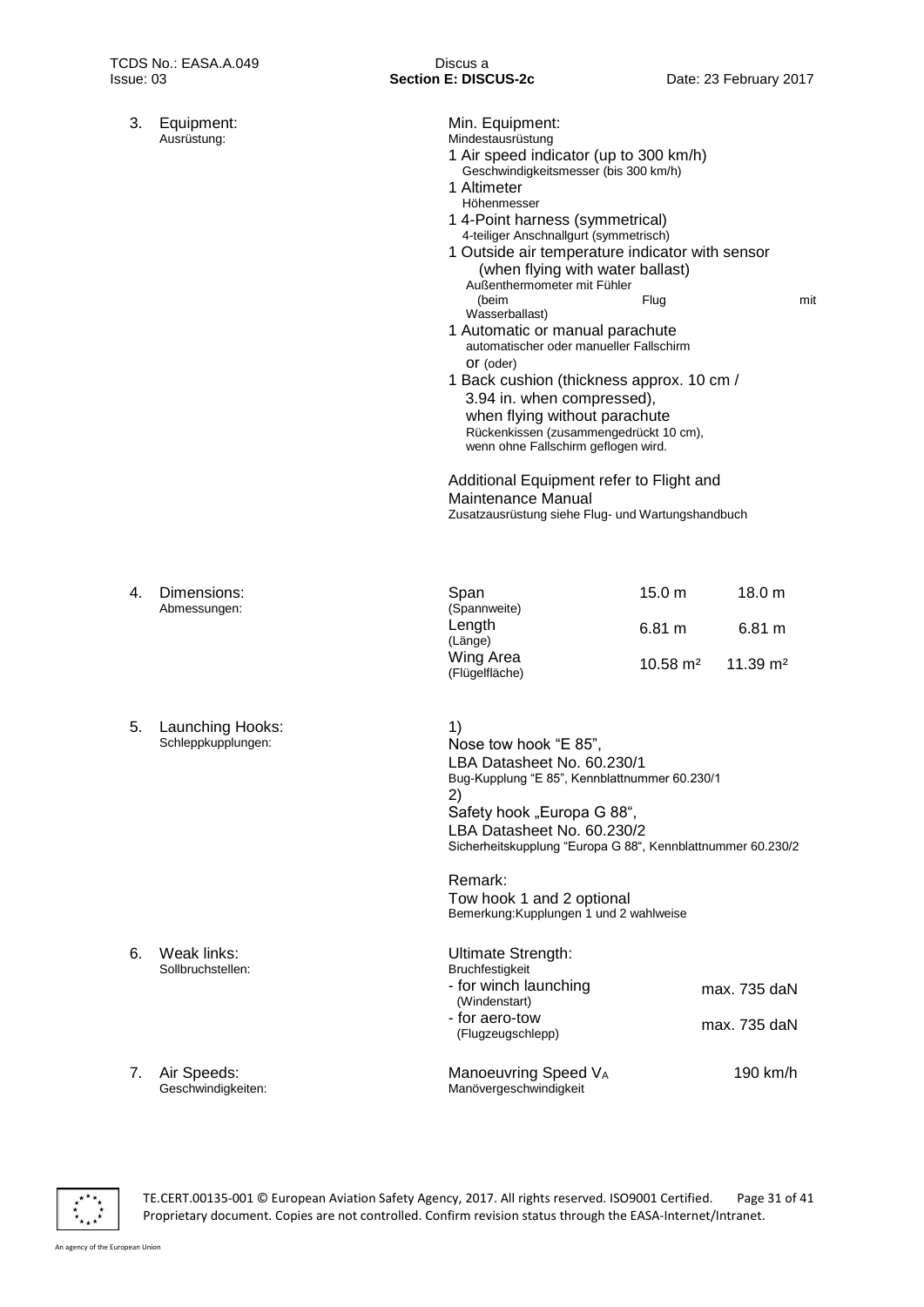|     |                                                  | <b>Never</b><br><b>V<sub>NE</sub></b>             | Exceed<br>Höchstzulässige Geschwindigkeit                                                                                                                                                                 | Speed | 280 km/h |
|-----|--------------------------------------------------|---------------------------------------------------|-----------------------------------------------------------------------------------------------------------------------------------------------------------------------------------------------------------|-------|----------|
|     |                                                  | Rough<br><b>VRA</b>                               | Air                                                                                                                                                                                                       | Speed | 190 km/h |
|     |                                                  | Turbulenz                                         | Höchstzulässige Geschwindigkeit bei starker                                                                                                                                                               |       |          |
|     |                                                  | Max.<br>$V_{\text{T}}$                            | Aerotow                                                                                                                                                                                                   | Speed | 180 km/h |
|     |                                                  | Flugzeugschlepp                                   | Höchstzulässige Geschwindigkeit bei                                                                                                                                                                       |       |          |
|     |                                                  | Max.<br>Vw<br>Windenschlepp                       | Winch-launch<br>Höchstzulässige Geschwindigkeit bei                                                                                                                                                       | Speed | 150 km/h |
|     |                                                  | Max.<br>Gear<br>V <sub>LO</sub>                   | Operating                                                                                                                                                                                                 | Speed | 180 km/h |
|     |                                                  | Betätigen des Fahrwerks                           | Höchstzulässige Geschwindigkeit für das                                                                                                                                                                   |       |          |
| 8.  | <b>Operational Capability:</b>                   | <b>VFR Day</b>                                    | Cloud flying and aerobatic flying according to the<br>specifications in the Flight Manual with restricted<br>maximum mass, without water ballast                                                          |       |          |
|     | Betriebsart:                                     | <b>VFR Tag</b><br>und ohne Wasserballast zulässig | Wolkenflug und einfacher Kunstflug gemäß den<br>Angaben im Flughandbuch mit reduzierter höchstzulässiger Masse                                                                                            |       |          |
| 9.  | Maximum Masses:<br>Höchstzulässige Massen:       |                                                   |                                                                                                                                                                                                           |       |          |
|     | With 15 m Wing Span:<br>Mit 15 m Spannweite:     | Max.<br>Ballast:                                  | Mass<br>with<br>Höchstzulässige Masse mit Wasserballast                                                                                                                                                   | Water | 525 kg   |
|     |                                                  |                                                   | Max. Mass of Non-Lifting Parts:<br>Höchstzulässige Masse der nichttragenden Teile                                                                                                                         |       | 280 kg   |
|     | With 18 m Wing Span:<br>Mit 18 m Spannweite:     | Max.<br>Ballast:                                  | Mass<br>with<br>Höchstzulässige Masse mit Wasserballast                                                                                                                                                   | Water | 565 kg   |
|     |                                                  |                                                   | Max. Mass of Non-Lifting Parts:<br>Höchstzulässige Masse der nichttragenden Teile                                                                                                                         |       | 280 kg   |
| 10. | Centre of Gravity Range:<br>Schwerpunktsbereich: | horizontal                                        | Datum: Most inner wing leading edge, where upper<br>side of fuselage boom placed at slope 1000 : 44<br>Bezugsebene: Vorderkante der Wurzelrippe<br>Flugzeuglage: Keil 1000 : 44 auf Rumpfoberkante hinten |       |          |
|     |                                                  | <b>Forward Limit:</b><br>Vordere Grenze:          | 280 mm aft of datum point<br>280 mm hinter Bezugspunkt                                                                                                                                                    |       |          |
|     |                                                  | Rearward Limit:<br>Hintere Grenze:                | 420 mm aft of datum point<br>420 mm hinter Bezugspunkt                                                                                                                                                    |       |          |
|     |                                                  |                                                   |                                                                                                                                                                                                           |       |          |

 $\frac{x}{x}$ 

TE.CERT.00135-001 © European Aviation Safety Agency, 2017. All rights reserved. ISO9001 Certified. Page 32 of 41 Proprietary document. Copies are not controlled. Confirm revision status through the EASA-Internet/Intranet.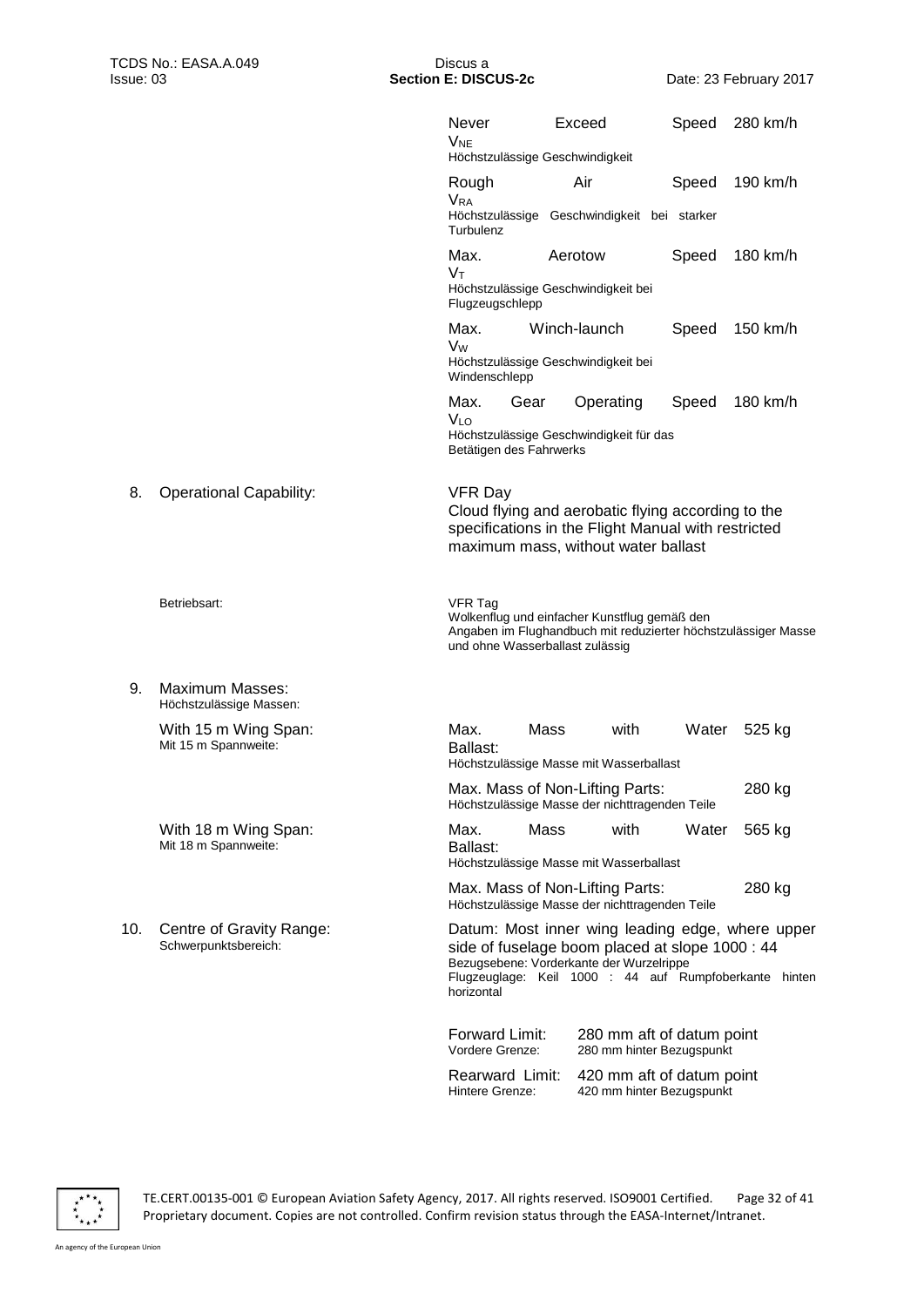11. Minimum Flight Crew: Minimale Besatzung: 1 (Pilot) 12. Maximum Passenger Seating Capacity: Maximale Anzahl der Sitze: --- 13. Lifetime limitations: Lebensdauerbegrenzte Teile: Refer to Maintenance Manual Siehe Wartungshandbuch 14. Deflection angles of control surfaces: Ruderausschläge Refer to Maintenance Manual Siehe Wartungshandbuch

## **E.IV. Operating and Service Instructions**

Betriebs- und Instandhaltungsanweisungen

- 1. Flight Manual for the sailplane Discus-2c, issued January 2005, LBA approved. Flughandbuch für das Segelflugzeug Discus-2c, Ausgabe Januar 2005
- 2. Maintenance Manual for the sailplane Discus-2c, issued January 2005 Wartungshandbuch für das Segelflugzeug Discus-2c, Ausgabe Januar 2005
- 3. Repair Manual for the sailplane Discus-2c, issued January 2005 Reparaturanweisung Discus-2c, Ausgabe Januar 2005
- 4. Operating Instructions for the Tost nose tow release mechanism model "E 85", latest approved version (if installed) Betriebshandbuch für die Schleppkupplung Bugkupplung "E 85", in der jeweils gültigen Ausgabe (falls eingebaut)
- 5. Operating Instructions for the Tost safety tow release mechanism model "EUROPA G 88" latest approved version (if installed) Betriebshandbuch für die Sicherheitskupplung "Europa G 88", in der jeweils gültigen Ausgabe (falls eingebaut)

## **E.V. Notes**

Bemerkungen

- 1. Manufacturing is confined to industrial production. Herstellung nur im Industriebau zulässig.
- 2. All parts exposed to sun radiation except the areas for markings and registration must have a white colour surface. Alle Bauteile, die der Sonneneinstrahlung ausgesetzt sind, müssen, mit Ausnahme des Bereichs für Kennzeichen und Farbwarnlackierung, eine weiße Oberfläche haben.
- 3. Suitable for cloud flying in accordance with the instructions given in the Flight Manual. Geeignet für Wolkenflug gemäß den Angaben im Flughandbuch.
- 4. Suitable for restricted aerobatic manoeuvres in accordance with the instructions given in the Flight Manual.

Geeignet für einfachen Kunstflug gemäß den Angaben im Flughandbuch.



TE.CERT.00135-001 © European Aviation Safety Agency, 2017. All rights reserved. ISO9001 Certified. Page 33 of 41 Proprietary document. Copies are not controlled. Confirm revision status through the EASA-Internet/Intranet.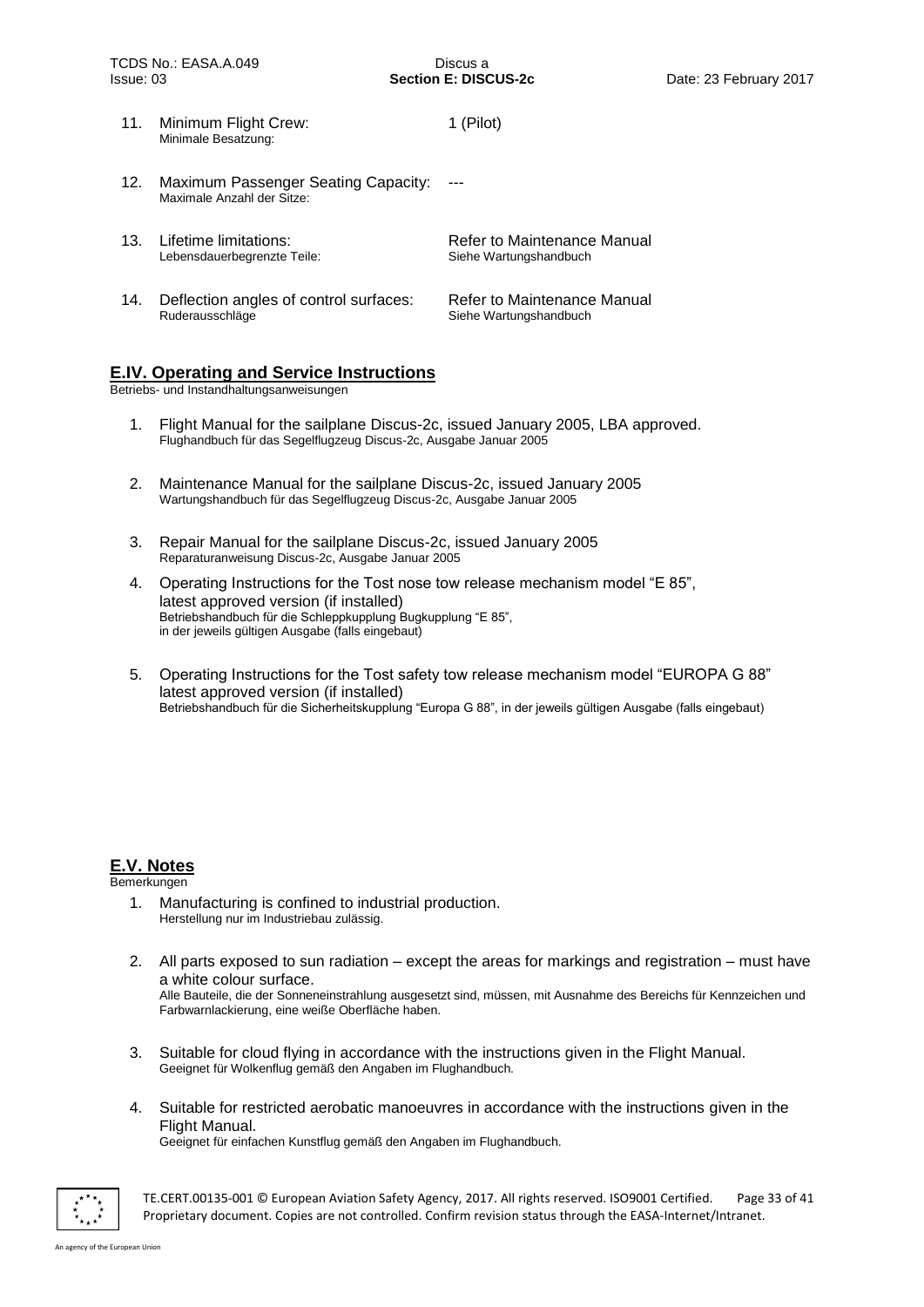5. Approved for VFR-flying in daytime. Luftfahrzeuge dieses Musters sind für Flüge nach VFR bei Tag zugelassen.



TE.CERT.00135-001 © European Aviation Safety Agency, 2017. All rights reserved. ISO9001 Certified. Page 34 of 41 Proprietary document. Copies are not controlled. Confirm revision status through the EASA-Internet/Intranet.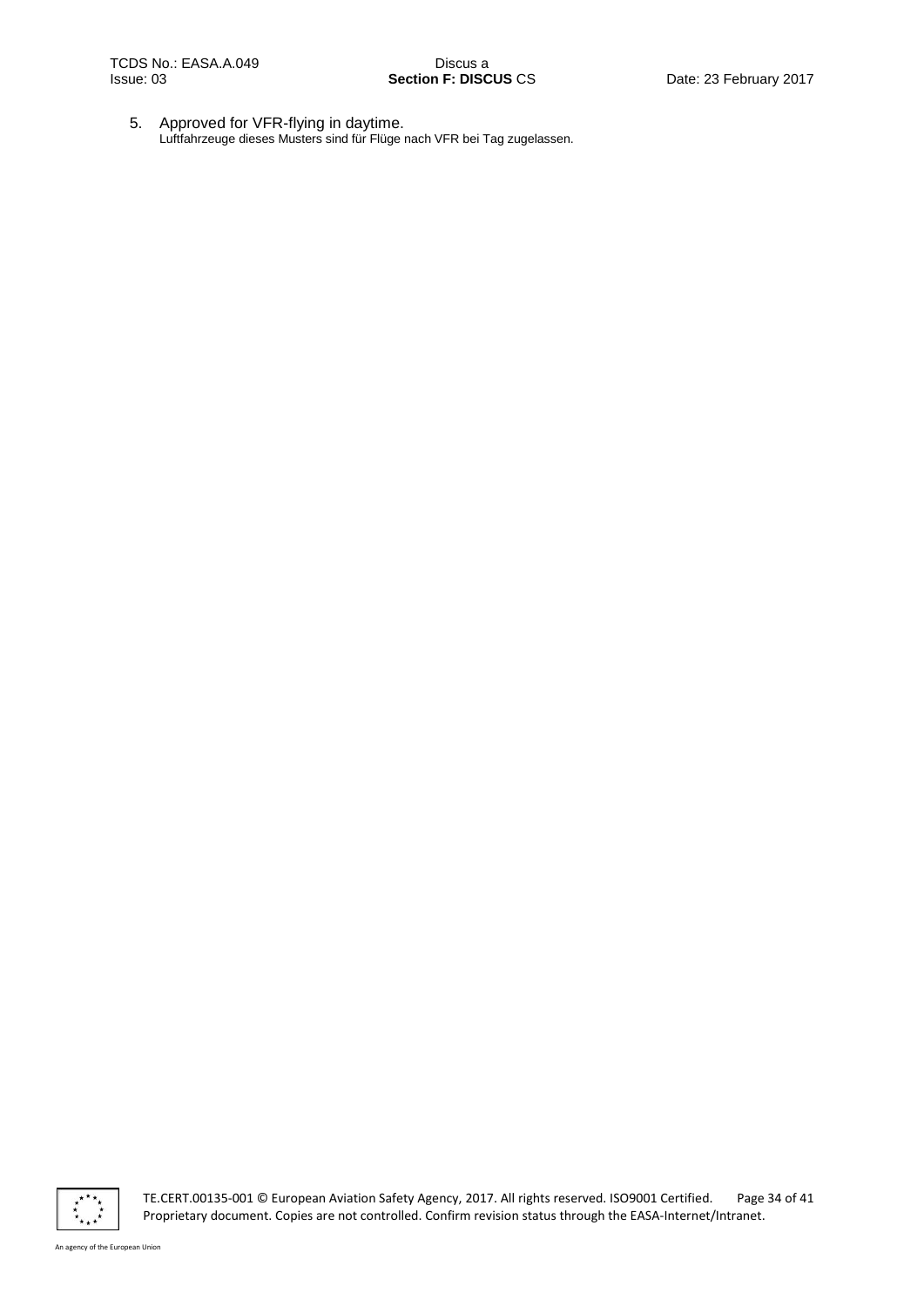## **F.I. General**

**Allgemeines** 

- 1. Data Sheet No.: Kennblatt-Nr.
- 2. a) Type: (Muster) b) Model: (Baureihe)
- 3. Airworthiness Category: Lufttüchtigkeitskategorie :
- 4. Manufacturer: Hersteller

#### EASA.A.049

Discus a Discus CS Sailplane, JAR 22 - Utility

S/N 001 CS to 008 CS Orlican n.p. 56537 Chocen, Czech Republic

S/N 008 CS to 224 CS Orlican a. s. 56537 Chocen, Czech Republic

S/N 225 CS and up Schempp-Hirth vyroba letadel spol. s.r.o. 56537 Chocen,Czech Republic

- 5. Czech Application Date: Antragsdatum
- 6. CAA CZ Type Certification Date: Datum der CAA CZ-Musterzulassung

15. August 1990

--

7. This EASA TCDS replaces Czech TCDS No. 90-01 and its supplements Dieses EASA Kennblatt ersetzt das tschechische Kennblatt Nr. 90-01 und seine Ergänzungen. This EASA TCDS replaces LBA TCDS No. 360 Dieses Kennblatt ersetzt das LBA Kennblatt Nr. 360

## **F.II. Certification Basis**

**Zulassungsbasis** 

1. Certification Basis: Zulassungsbasis: Defined by LBA letter I33 -360/84, dated 02. April 1984 Bestätigungsschreiben mit Zulassungsbedingungen. 2. Airworthiness Requirements: Lufttüchtikeitsforderungen: Joint Airworthiness Requirements for Sailplanes and Powered Sailplanes (JAR 22), effective on December 15, 1982 (Change 3 of the English original version) Lufttüchtigkeitsforderungen für Segelflugzeuge und Motorsegler (JAR-22) vom 15.12.1982 (Change 3 der englischen Originalversion) 3. Requirements elected to comply: Gewählte Forderungen: Joint Airworthiness Requirements for Sailplanes and Powered Sailplanes (JAR 22), effective on June 27, 1989 (Change 4 of the English Original Issue), including - JAR22.375 of Amendment 22/90/1 dated February 12th, 1991 (see F.V.6) Lufttüchtigkeitsforderungen für Segelflugzeuge und Motorsegler JAR-22 vom 27.06.1989



TE.CERT.00135-001 © European Aviation Safety Agency, 2017. All rights reserved. ISO9001 Certified. Page 35 of 41 Proprietary document. Copies are not controlled. Confirm revision status through the EASA-Internet/Intranet.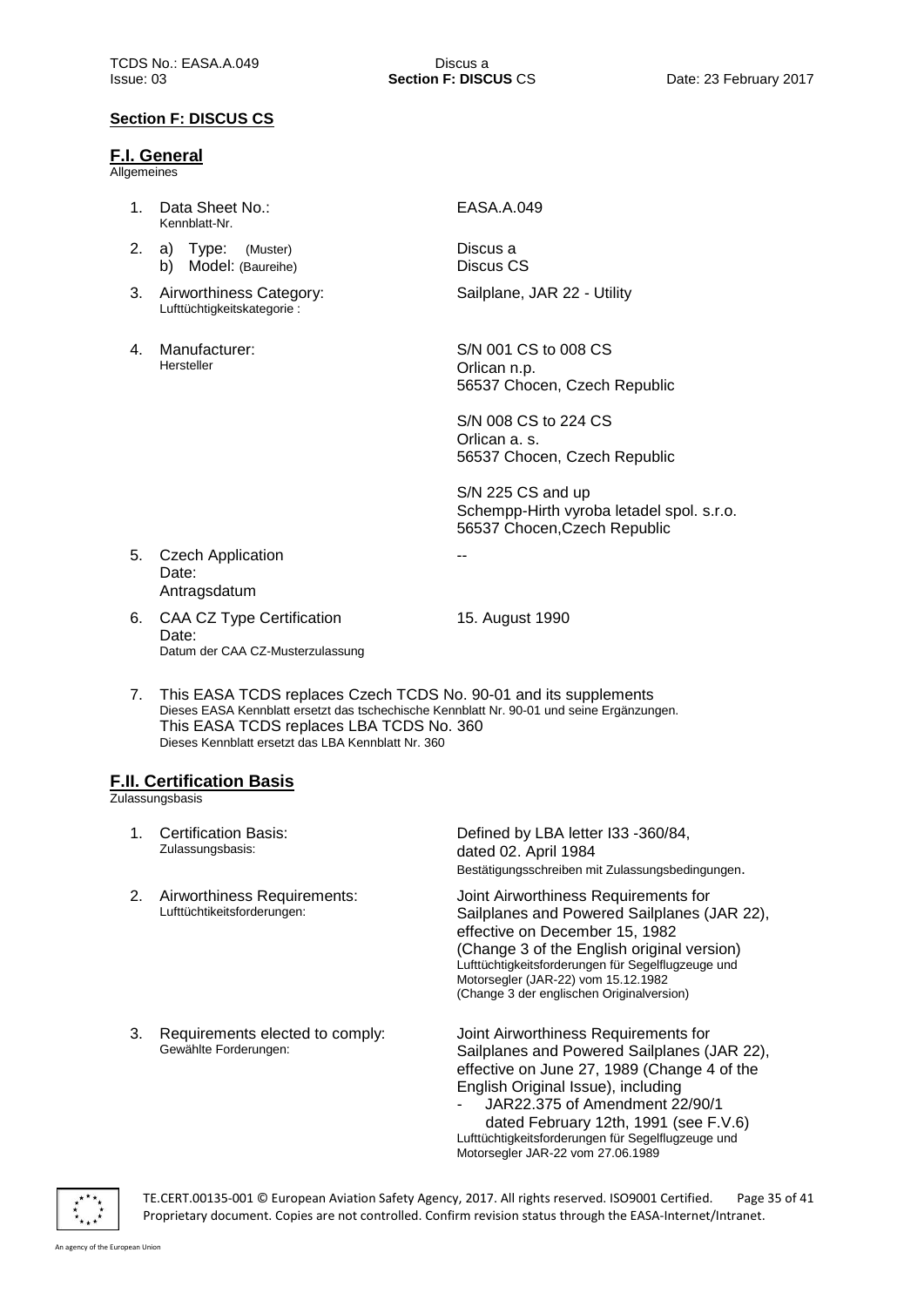(Change 4 der englischen Originalausgabe) mit - JAR22.375 aus Amendment 22/90/1 vom 12. Februar 1991 (siehe F.V.6)

Preliminary Standards for Structural Substantiation of Sailplane and Powered Sailplane Components consisting of Glass or Carbon Fibre Reinforced Plastics, issued January 1981 Vorläufige Richtlinien zur Führung des Festigkeitsnachweises für Bauteile aus glasfaser- und kohlenstoffaserverstärkten Kunststoffen von Segelflugzeugen und Motorseglern, Ausgabe Januar 1981.

4. Special Conditions: Sonderforderungen: None 5. Exemptions: Ausnahmen: None 6. Equivalent Safety Findings: Nachweise gleichwertiger Sicherheit: None

## **F.III. Technical Characteristics and Operational Limitations**

Technische Merkmale und Betriebsgrenzen

| 1. | <b>Type Design Definition:</b><br>Musterdefinition: | sheet No. L-360, issued May 1990<br>360, Ausgabe Mai 1990                                                                                                                                                                                                                                                                                                                                                                                                                                                                                           | List of drawings for the sailplane Discus CS, type data<br>Zeichnungsliste für das Segelflugzeug Discus CS, Kennblatt-Nr. L-                        |
|----|-----------------------------------------------------|-----------------------------------------------------------------------------------------------------------------------------------------------------------------------------------------------------------------------------------------------------------------------------------------------------------------------------------------------------------------------------------------------------------------------------------------------------------------------------------------------------------------------------------------------------|-----------------------------------------------------------------------------------------------------------------------------------------------------|
| 2. | Description:<br>Beschreibung:                       | Single-seat mid-wing sailplane, CFRP- / GFRP-<br>construction, 2-piece wing, Schempp-Hirth type<br>airbrakes on upper wing surface, water ballast tanks<br>in wings and fin. Glass composite fuselage with<br>retractable main wheel with brake. T-tail (fixed horiz.<br>stabilizer with elevator, fin and rudder)<br>Einsitziger Mitteldecker in CFK/GFK-Bauweise,<br>bremsbarem Einziehfahrwerk, T-Leitwerk mit Flosse und Ruder                                                                                                                  | zweiteiliger<br>Tragflügel, Schempp-Hirth-Bremsklappen auf der Flügeloberseite,<br>Wassertanks im Tragflügel und in der Seitenflosse, GFK-Rumpf mit |
| 3. | Equipment:<br>Ausrüstung:                           | Min. Equipment:<br>Mindestausrüstung<br>1 Air speed indicator (up to 300 km/h)<br>Geschwindigkeitsmesser (bis 300 km/h)<br>1 Altimeter<br>Höhenmesser<br>1 4-Point harness (symmetrical)<br>4-teiliger Anschnallgurt (symmetrisch)<br>1 Back cushion (thickness approx. 8 cm /<br>3.1 in. when compressed),<br>when flying without parachute<br>Rückenkissen (zusammengedrückt 8 cm),<br>wenn ohne Fallschirm geflogen wird.<br>Additional Equipment refer to Flight and<br>Maintenance Manual<br>Zusatzausrüstung siehe Flug- und Wartungshandbuch |                                                                                                                                                     |
| 4. | Dimensions:                                         | Span                                                                                                                                                                                                                                                                                                                                                                                                                                                                                                                                                | 15.0 <sub>m</sub>                                                                                                                                   |



TE.CERT.00135-001 © European Aviation Safety Agency, 2017. All rights reserved. ISO9001 Certified. Page 36 of 41 Proprietary document. Copies are not controlled. Confirm revision status through the EASA-Internet/Intranet.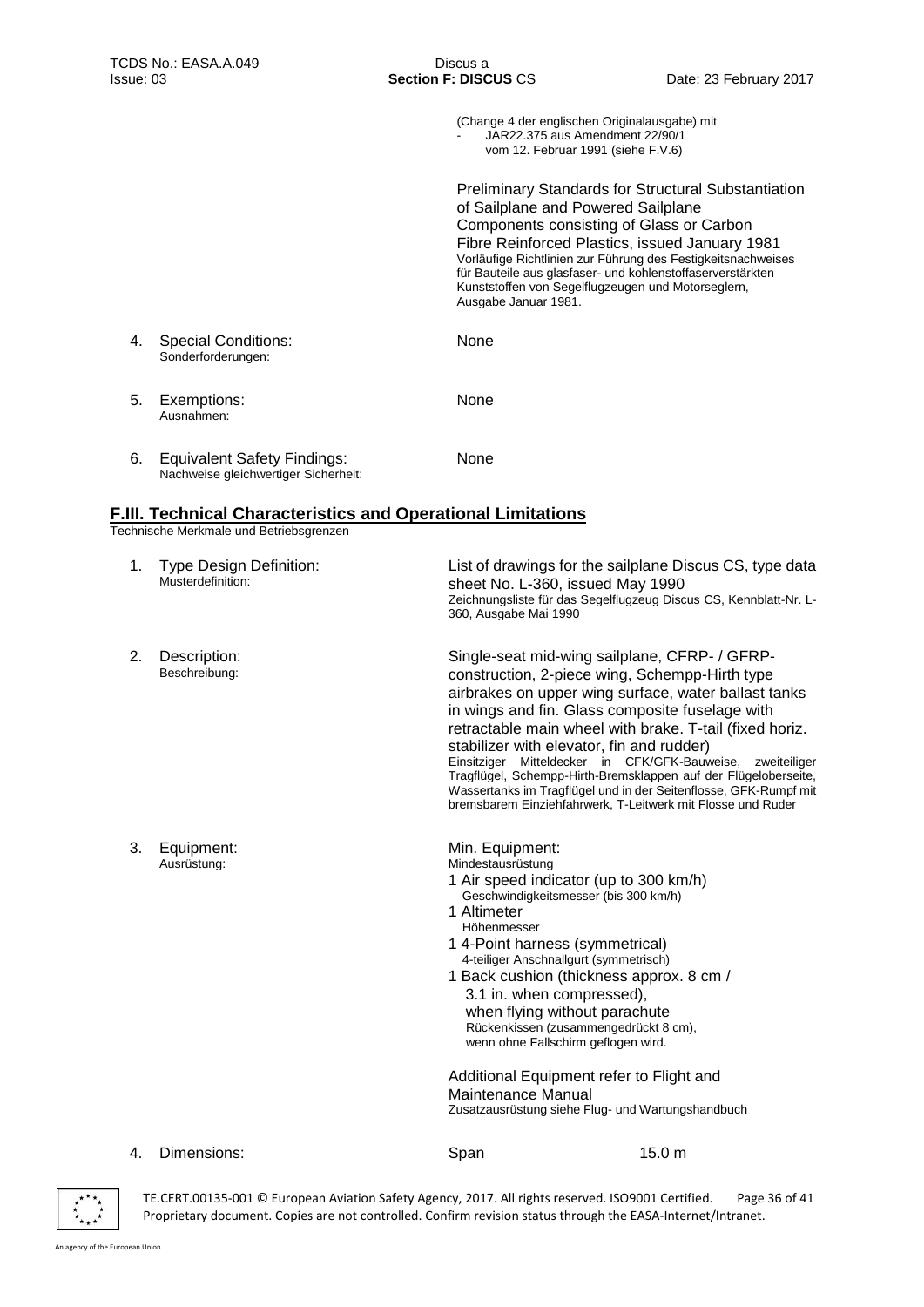1)

2)

Abmessungen: (Spannweite) Length (Länge) Wing Area (Flügelfläche)

> Nose tow hook "E 72", LBA Datasheet No. 60.230/1

Nose tow hook "E 75",

Bug-Kupplung "E 72", Kennblattnummer 60.230/1 6.58 m

10.58 m²

5. Launching Hooks: Schleppkupplungen:

| 6. | Weak links:       |
|----|-------------------|
|    | Sollbruchstellen: |

7. Air Speeds: Geschwindigkeiten:

| LBA Datasheet No. 60.230/1<br>Bug-Kupplung "E 75", Kennblattnummer 60.230/1 |                                                                                           |       |                |  |
|-----------------------------------------------------------------------------|-------------------------------------------------------------------------------------------|-------|----------------|--|
| 3)                                                                          |                                                                                           |       |                |  |
| Nose tow hook "E 85",                                                       |                                                                                           |       |                |  |
|                                                                             | LBA Datasheet No. 60.230/1<br>Bug-Kupplung "E 85", Kennblattnummer 60.230/1               |       |                |  |
| 4)                                                                          |                                                                                           |       |                |  |
| Safety hook "Europa G 72",                                                  |                                                                                           |       |                |  |
|                                                                             | LBA Datasheet No. 60.230/2<br>Sicherheitskupplung "Europa G 72", Kennblattnummer 60.230/2 |       |                |  |
| 5)                                                                          |                                                                                           |       |                |  |
| Safety hook "Europa G 73",                                                  |                                                                                           |       |                |  |
| LBA Datasheet No. 60.230/2                                                  |                                                                                           |       |                |  |
| Sicherheitskupplung "Europa G 73", Kennblattnummer 60.230/2<br>6)           |                                                                                           |       |                |  |
| Safety hook "Europa G 88",                                                  |                                                                                           |       |                |  |
|                                                                             | LBA Datasheet No. 60.230/2                                                                |       |                |  |
|                                                                             | Sicherheitskupplung "Europa G 88", Kennblattnummer 60.230/2                               |       |                |  |
|                                                                             |                                                                                           |       |                |  |
| Remark:                                                                     |                                                                                           |       |                |  |
| 1. tow hook 1,2,3 optional<br>Bemerkung:                                    |                                                                                           |       |                |  |
| 1. Kupplungen 1,2,3 wahlweise                                               |                                                                                           |       |                |  |
|                                                                             |                                                                                           |       |                |  |
| Ultimate Strength:                                                          |                                                                                           |       |                |  |
| Bruchfestigkeit                                                             |                                                                                           |       |                |  |
| - for winch launching<br>(Windenstart)                                      |                                                                                           |       | max. 680 daN   |  |
| - for aero-tow                                                              |                                                                                           |       |                |  |
| (Flugzeugschlepp)                                                           |                                                                                           |       | max. 680 daN   |  |
|                                                                             |                                                                                           |       |                |  |
| Manoeuvring Speed VA                                                        |                                                                                           |       | 200 km/h       |  |
| Manövergeschwindigkeit                                                      |                                                                                           |       |                |  |
| Never                                                                       | Exceed                                                                                    |       | Speed 250 km/h |  |
| Vne                                                                         |                                                                                           |       |                |  |
| Höchstzulässige Geschwindigkeit                                             |                                                                                           |       |                |  |
| Rough                                                                       | Air                                                                                       | Speed | 200 km/h       |  |
| <b>V<sub>RA</sub></b>                                                       |                                                                                           |       |                |  |
|                                                                             | Höchstzulässige Geschwindigkeit bei starker                                               |       |                |  |
| Turbulenz                                                                   |                                                                                           |       |                |  |
| Max.                                                                        | Aerotow                                                                                   | Speed | 180 km/h       |  |
| Vт                                                                          | Höchstzulässige Geschwindigkeit bei                                                       |       |                |  |
|                                                                             |                                                                                           |       |                |  |
| Flugzeugschlepp                                                             |                                                                                           |       |                |  |

TE.CERT.00135-001 © European Aviation Safety Agency, 2017. All rights reserved. ISO9001 Certified. Page 37 of 41 Proprietary document. Copies are not controlled. Confirm revision status through the EASA-Internet/Intranet.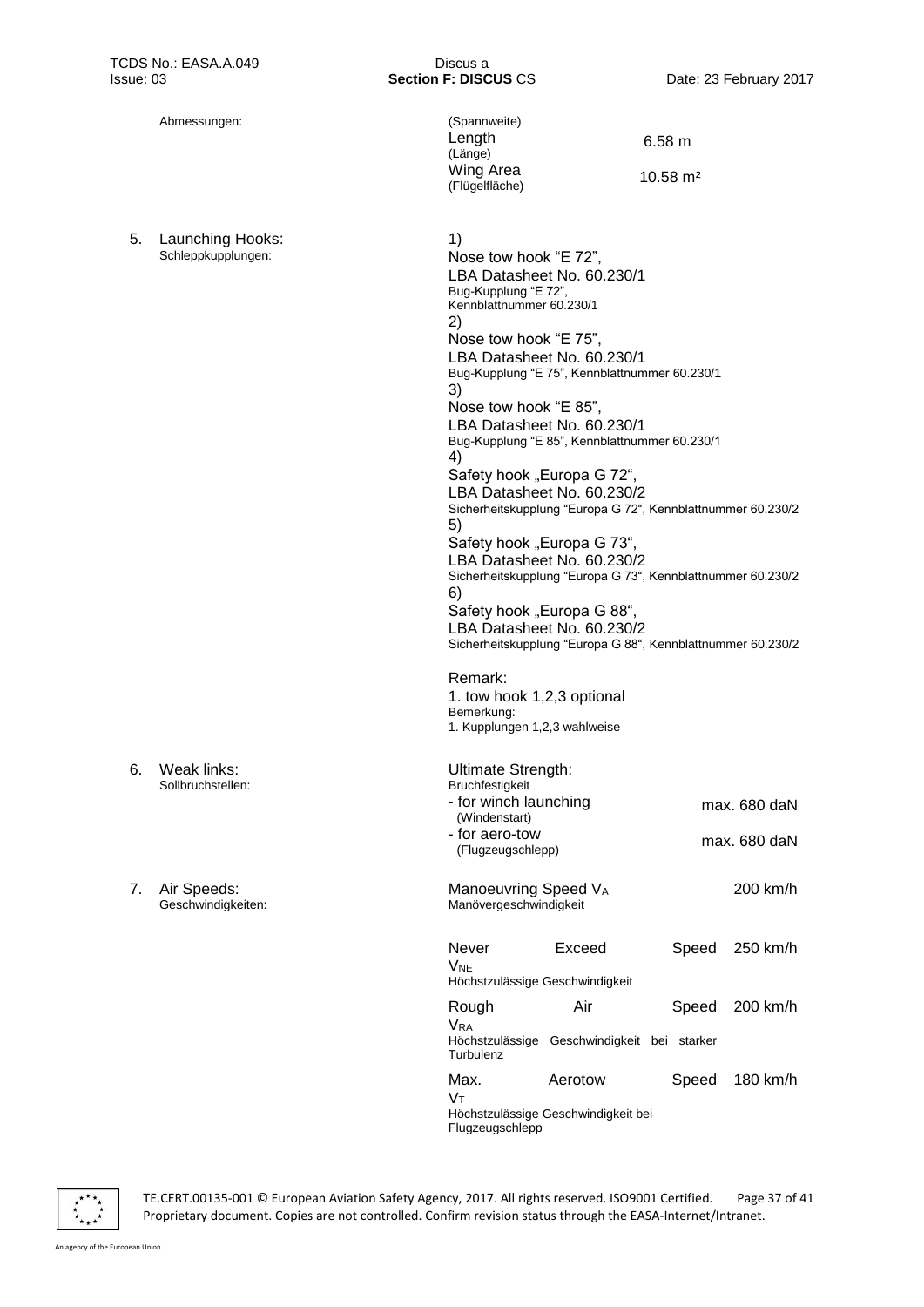|     |                                                                   | Max.<br>Vw<br>Windenschlepp                                                                                                                                                                                             |      | Winch-launch<br>Höchstzulässige Geschwindigkeit bei                               | Speed | 150 km/h                                                |
|-----|-------------------------------------------------------------------|-------------------------------------------------------------------------------------------------------------------------------------------------------------------------------------------------------------------------|------|-----------------------------------------------------------------------------------|-------|---------------------------------------------------------|
| 8.  | <b>Operational Capability:</b>                                    | <b>VFR Day</b><br>Cloud flying and aerobatic flying according to the<br>specifications in the Flight Manual                                                                                                             |      |                                                                                   |       |                                                         |
|     | Betriebsart:                                                      | <b>VFR Tag</b><br>Flughandbuch                                                                                                                                                                                          |      |                                                                                   |       | Wolkenflug und einfacher Kunstflug gemäß den Angaben im |
| 9.  | Maximum Masses:<br>Höchstzulässige Massen:                        | Max.<br>Ballast:                                                                                                                                                                                                        | Mass | with<br>Höchstzulässige Masse mit Wasserballast                                   | Water | 525 kg                                                  |
|     |                                                                   |                                                                                                                                                                                                                         |      | Max. Mass of Non-Lifting Parts:<br>Höchstzulässige Masse der nichttragenden Teile |       | 240 kg                                                  |
| 10. | Centre of Gravity Range:<br>Schwerpunktsbereich:                  | Datum: Most inner wing leading edge, where upper<br>side of fuselage boom placed at slope 1000 : 44<br>Bezugsebene: Vorderkante der Wurzelrippe<br>Flugzeuglage: Keil 1000 : 44 auf Rumpfoberkante hinten<br>horizontal |      |                                                                                   |       |                                                         |
|     |                                                                   | <b>Forward Limit:</b><br>Vordere Grenze:                                                                                                                                                                                |      | 260 mm aft of datum point<br>260 mm hinter Bezugspunkt                            |       |                                                         |
|     |                                                                   | Rearward Limit:<br>Hintere Grenze:                                                                                                                                                                                      |      | 400 mm aft of datum point<br>400 mm hinter Bezugspunkt                            |       |                                                         |
| 11. | Minimum Flight Crew:<br>Minimale Besatzung:                       | 1 (Pilot)                                                                                                                                                                                                               |      |                                                                                   |       |                                                         |
| 12. | Maximum Passenger Seating Capacity:<br>Maximale Anzahl der Sitze: | ---                                                                                                                                                                                                                     |      |                                                                                   |       |                                                         |
| 13. | Lifetime limitations:<br>Lebensdauerbegrenzte Teile:              | Refer to Maintenance Manual<br>Siehe Wartungshandbuch                                                                                                                                                                   |      |                                                                                   |       |                                                         |
| 14. | Deflection angles of control surfaces:<br>Ruderausschläge         | Refer to Maintenance Manual<br>Siehe Wartungshandbuch                                                                                                                                                                   |      |                                                                                   |       |                                                         |
|     |                                                                   |                                                                                                                                                                                                                         |      |                                                                                   |       |                                                         |

## **F.IV. Operating and Service Instructions**

Betriebs- und Instandhaltungsanweisungen

- 1. Flight Manual for the sailplane Discus CS, issued June 1990, LBA approved. Flughandbuch für das Segelflugzeug Discus CS, Ausgabe Juni 1990, LBA-anerkannt
- 2. Maintenance Manual for the sailplane Discus CS, issued June 1990 Wartungshandbuch für das Segelflugzeug Discus CS, Ausgabe Juni 1990
- 3. Repair Manual for the GFRP/CFRP-sailplane Discus CS Reparaturanweisung für das GFK-/CFK-Segelflugzeug Discus CS
- 4. Operating Instructions for the Tost nose tow release mechanism model "E 72" and "E 75", latest approved version (if installed)



TE.CERT.00135-001 © European Aviation Safety Agency, 2017. All rights reserved. ISO9001 Certified. Page 38 of 41 Proprietary document. Copies are not controlled. Confirm revision status through the EASA-Internet/Intranet.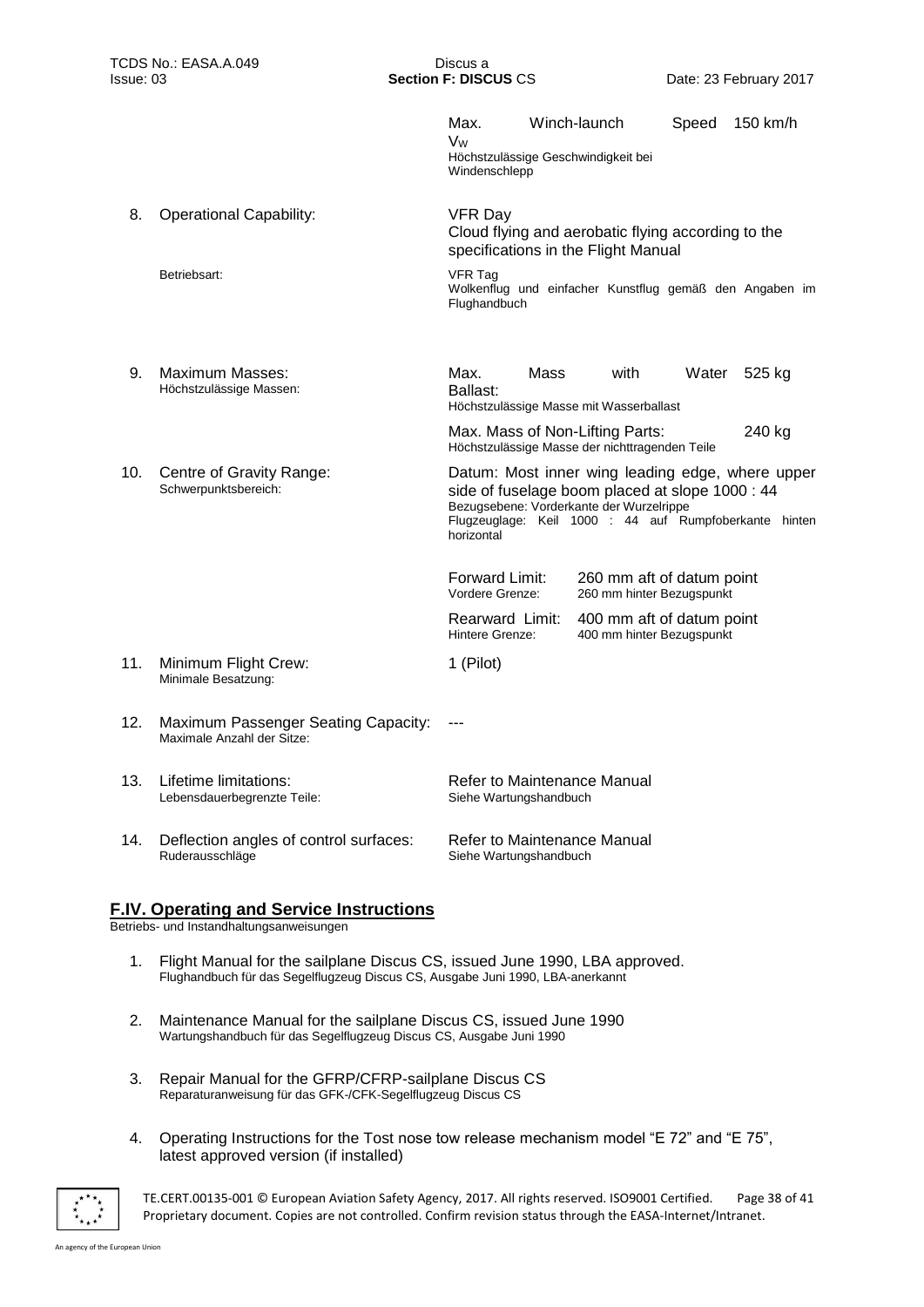Betriebsanweisung für die Schleppkupplung Bugkupplung "E 72" und "E 75", in der jeweils gültigen Ausgabe, wenn eingebaut

- 5. Operating Instructions for the Tost safety tow release mechanism model "G 72" and "G 73", latest approved version (if installed) Betriebsanweisung für die Schleppkupplung Sicherheitskupplung "G 72" und "G 73", in der jeweils gültigen Ausgabe, wenn eingebaut
- 6. Operating Instructions for the Tost nose tow release mechanism model "E 85", latest approved version (if installed) Betriebshandbuch für die Schleppkupplung Bugkupplung "E 85", in der jeweils gültigen Ausgabe, wenn eingebaut
- 7. Operating Instructions for the Tost safety tow release mechanism model "EUROPA G 88" latest approved version (if installed) Betriebshandbuch für die Sicherheitskupplung "Europa G 88", in der jeweils gültigen Ausgabe, wenn eingebaut



TE.CERT.00135-001 © European Aviation Safety Agency, 2017. All rights reserved. ISO9001 Certified. Page 39 of 41 Proprietary document. Copies are not controlled. Confirm revision status through the EASA-Internet/Intranet.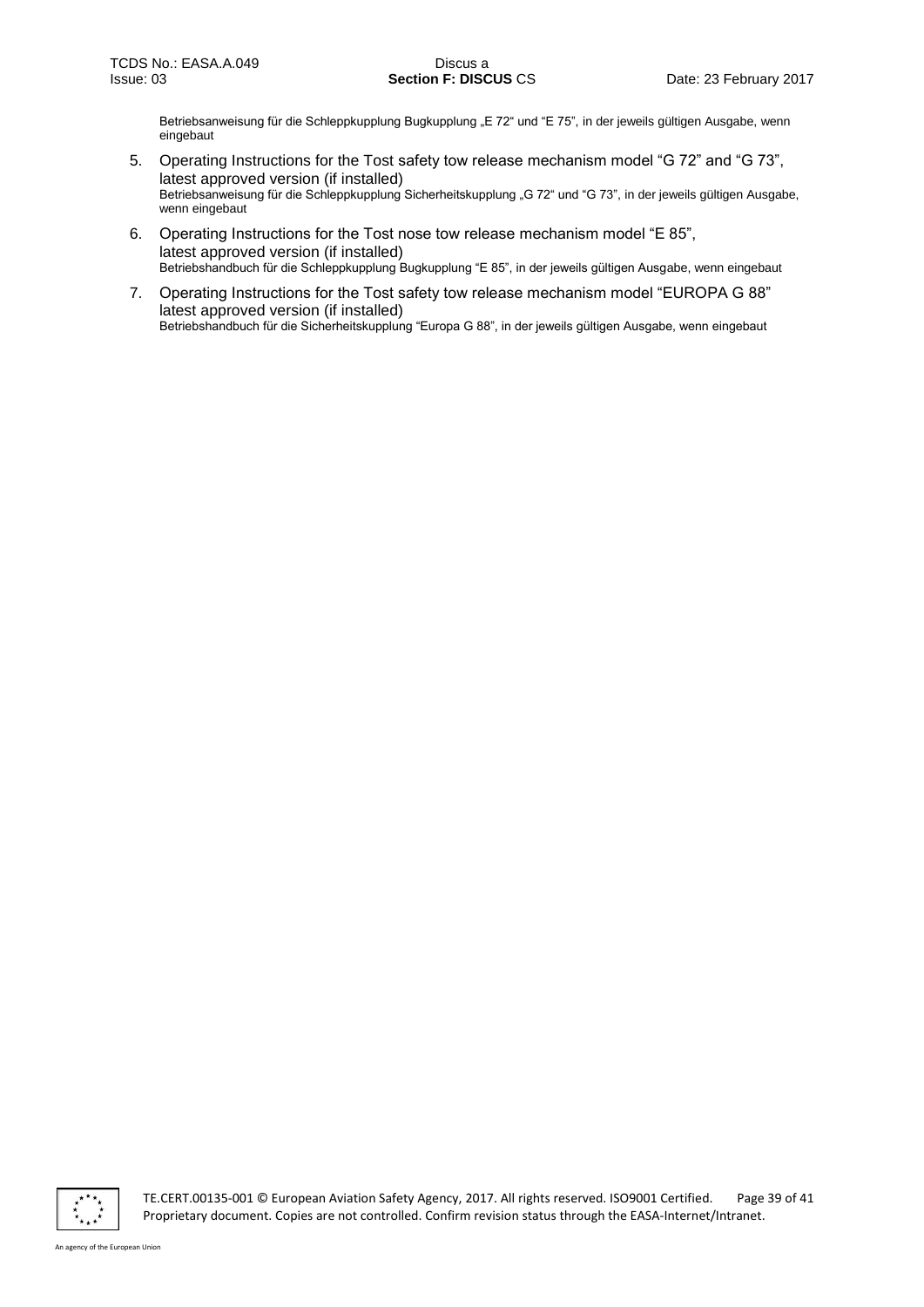## **F.V. Notes**

Bemerkungen

- 1. Manufacturing is confined to industrial production. Herstellung nur im Industriebau zulässig.
- 2. All parts exposed to sun radiation except the areas for markings and registration must have a white colour surface. Alle Bauteile, die der Sonneneinstrahlung ausgesetzt sind, müssen, mit Ausnahme des Bereichs für Kennzeichen und Farbwarnlackierung, eine weiße Oberfläche haben.
- 3. Suitable for cloud flying in accordance with the instructions given in the Flight Manual. Geeignet für Wolkenflug gemäß den Angaben im Flughandbuch.
- 4. Suitable for restricted aerobatic manoeuvres in accordance with the instructions given in the Flight Manual.

Geeignet für einfachen Kunstflug gemäß den Angaben im Flughandbuch.

- 5. Approved for VFR-flying in daytime. Luftfahrzeuge dieses Musters sind für Flüge nach VFR bei Tag zugelassen.
- 6. The use of "winglets" is permissible in accordance with the LBA- and SLI-approved Schempp-Hirth Technical Note No. 360-13. Gemäß den Angaben der Technischen Mitteilung Nr. 360-13, LBA-und SLI-anerkannt, der Firma Schempp-Hirth Flugzeugbau GmbH ist die Verwendung von Winglets zulässig.
- 7. Retro-fitting a nose tow hook in addition to the c/g tow hook is permissible in accordance with the LBA-approved Schempp-Hirth Technical Note No. 360-14. Der nachträgliche Einbau einer Bugkupplung, zusätzlich zur Schwerpunktkupplung, gemäß den Angaben der Technischen Mitteilung Nr. 360-14, LBA-anerkannt, der Firma Schempp-Hirth Flugzeugbau GmbH ist zulässig.